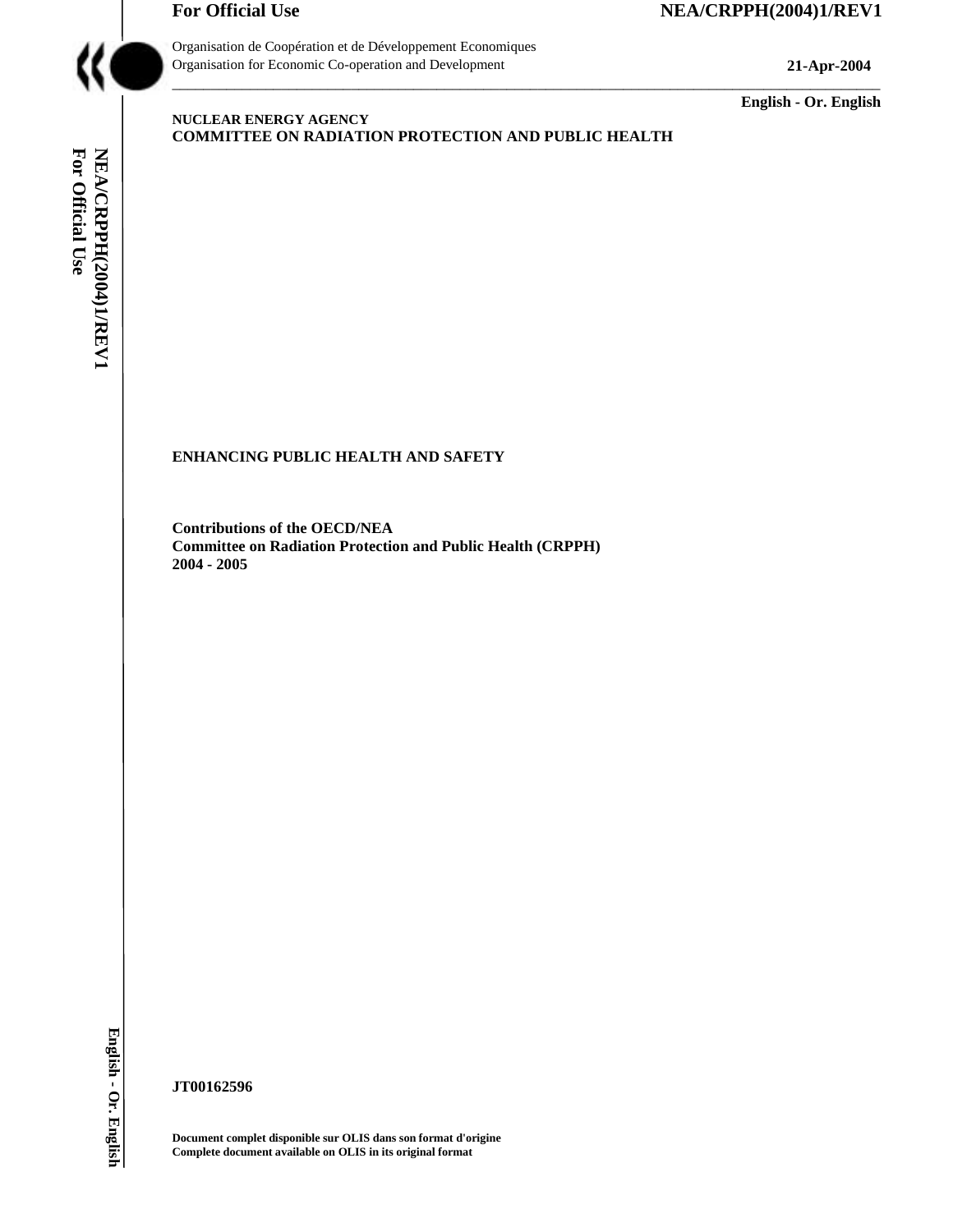# **Mandate of the Committee on Radiation Protection and Public Health (CRPPH) (Last updated: October 2000)**

 The general objective of the NEA in the field of radiation protection is to contribute to the adoption and the maintenance of high standards of protection for workers, members of the public, and the environment in all practices involving the use of ionising radiations, and particularly in the field of nuclear energy.

 In this context, the mandate of the Committee on Radiation Protection and Public Health (CRPPH) shall be:

- 1. to provide a forum for the exchange of information and the transfer of experience between national radiation protection and public health authorities on radiation protection policies and approaches and their implementation in the various practices and situations involving radiation exposures;
- 2. to seek international understanding and guidance, in support of national authorities, on questions of common concern regarding the interpretation and implementation of the ICRP recommendations and other international standards in the various fields of application of radiation protection, and to contribute to the development of harmonised positions in this field;
- 3. to keep under review and contribute to the advancement of the state-of-the-art in the field of radiation protection at the scientific and technical level and promote the preparation of authoritative advice and reference documents for use by national authorities and policy makers in those areas where international consensus on radiation protection concepts and practices is required; and
- 4. to advance concepts and policies which make the system of radiation protection more simple, transparent and adaptable to the broader social dimensions of decision making in complex radiological situations.
- 5. to promote and initiate international co-operative activities on specific radiation protection and radiation-related public health topics of interest to the NEA's Member countries in the framework of the NEA's Strategic Plan.

 In the fulfilment of its mandate, the CRPPH will work in close co-operation with other NEA Committees as appropriate, as well as with the competent bodies within relevant OECD Directorates and other international organisations active in the field.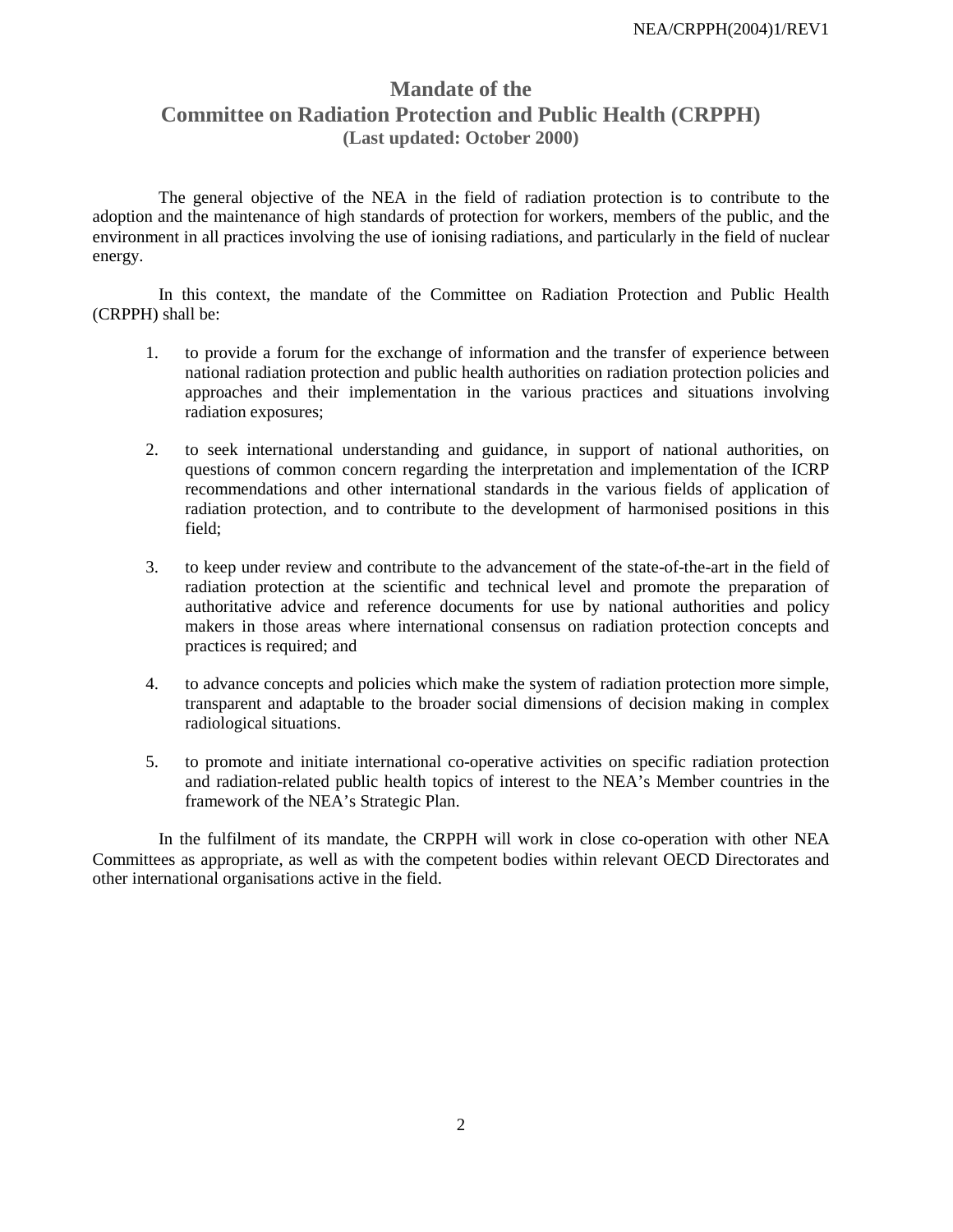# **Strategic Direction and Priorities of the CRPPH (2004-2007)**

The NEA's Committee on Radiation Protection and Public Health (CRPPH) is a valuable resource for its Member countries. The Committee is made up of regulators and radiation protection experts, with the broad mission to provide timely identification of new and emerging issues, to analyse their possible implications and to recommend or take action to address these issues to further enhance radiation protection regulation and implementation. The regulatory and operational consensus developed by the CRPPH on these emerging issues supports policy and regulation development in Member countries, and disseminates good practice.

To proactively assure that emerging issues can be appropriately addressed, the CRPPH will begin, in 2004, the development of a new Collective Opinion. Similar to the report that was published in 1995, the new CRPPH Collective Opinion will document the Committee's consensus identification of the trends and emerging issues that will be the most significant over the next five years or so. Possible implications of these issues, and possible approaches to their handling, will also be discussed. This document will serve as a guide for the Committee's programme of work for the coming years.

As in the 1995 Collective Opinion, the new document will address such areas as advances in radiation health sciences (i.e. low-level doses, non-cancer effects), the radiological protection conceptual framework (i.e. the newly reformulated principles of radiological protection, the radiological protection of the environment, the evolving role of radiological protection professionals), infrastructure issues (i.e. facilities, professionals, professors, students, R&D), and technology and application issues (i.e. emergency management, post-accident rehabilitation, ALARA good practice, dose trends).

Some of these areas are currently in the Committee's programme of work and will continue. For example, the CRPPH has contributed actively to the modernisation of the system of radiological protection, with the goal of helping to assure that new ICRP recommendations better meet the modern needs of radiological protection policy makers, regulators and practitioners. The various concepts and approaches that the CRPPH has developed are reported later in this document. Keeping its goal for this work in mind, the CRPPH will build upon its developments, and will interpret the new recommendations of the ICRP for practical application in policy and regulation. The Expert Group on the Regulatory Application of Authorisation (EGRA) is an example of this work. In parallel, the Committee has, and will continue to analyse draft ICRP materials, as they become available, for the possible implications and effects they might have on policy, regulation and practice, and will communicate its views to the ICRP. The Expert Group on the Implications of ICRP Recommendations (EGIR) will take this work forward. High-level policy dialogue Fora (such as Taormina and Lanzarote), to help develop consensus on the way forward will also continue, in collaboration with the ICRP.

The practical, application oriented work of the NEA is also advancing. The strategy of the Working Party on Nuclear Emergency Matters (the INEX group) is now focused on mid-term emergency management issues, and towards the transition from urgent countermeasures towards the recovery phase. The Information System on Occupational Exposure (ISOE) will continue its work on the operational and analytical aspects of exposures at nuclear power plants. ISOE has just completed a broad self-evaluation, and will enhance its efficiency and user-value by implementing its findings.

This work is designed to assist CRPPH Members in addressing these issues within their own national context. Results will be offered to the international community as the consensus of the regulators and experts of the CRPPH, and include stakeholder input.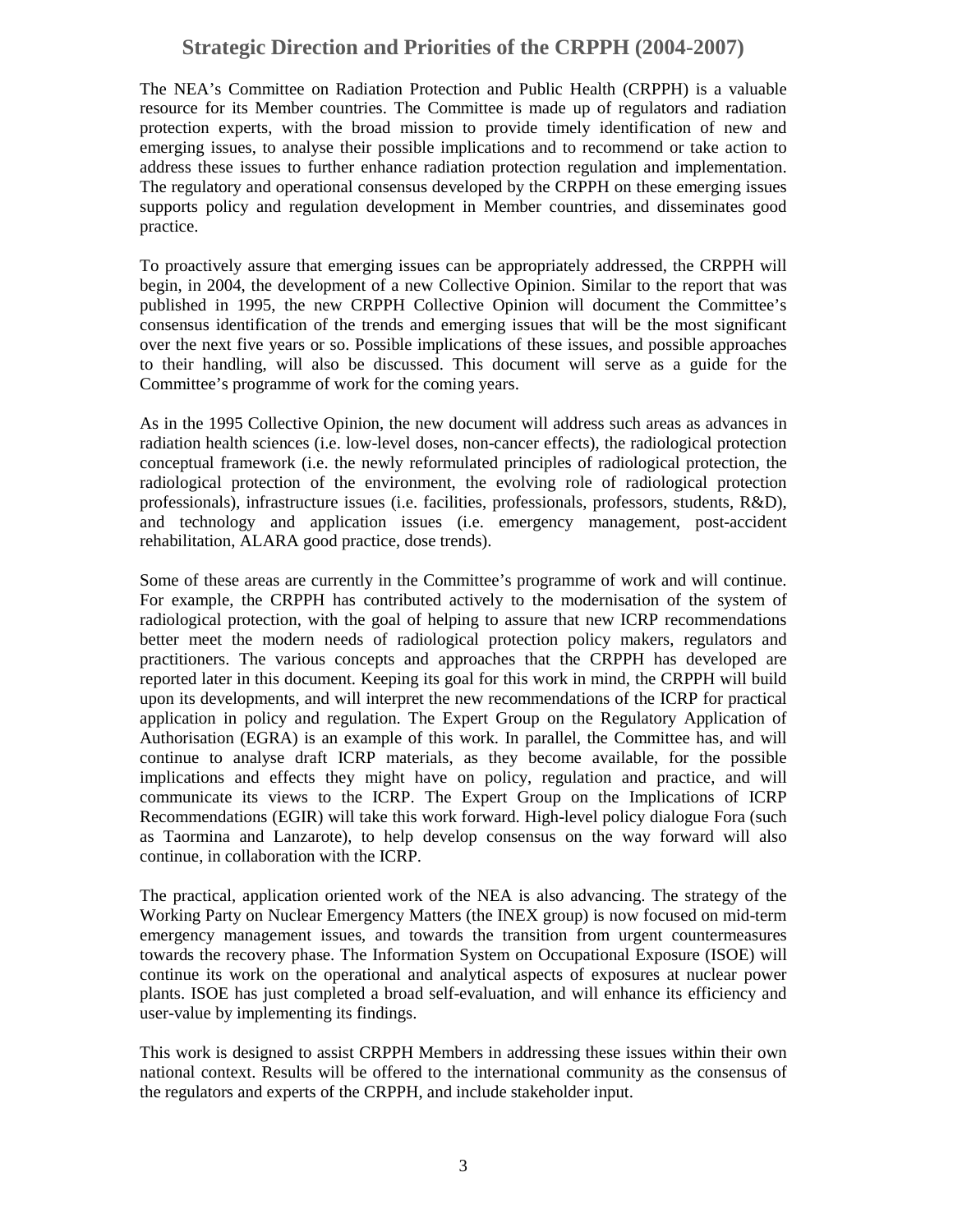# **Foreword**

During the 58<sup>th</sup> Meeting (April 2000) of the NEA's Radiation Protection and Public Health Committee (CRPPH), the Chairman proposed that an annual summary report presenting activities, accomplishments and plans would substantially increase the transparency of the Committee's work, and would facilitate the communication of accomplishments within Member country governments. The Committee agreed that such a document would be a valuable communication tool, and charged the Chairman and the Secretariat to provide the Committee with a draft CRPPH Annual Report for its next meeting. The first edition of this report, document NEA/CRPPH(2001)11/Rev1, was seen as very useful by the Committee, and the Secretariat was charged with producing annual updates.

This report is the result of the efforts by the Bureau and Secretariat, and will be approved by the CRPPH at its March 2004 meeting. It provides a snapshot of the Committee's accomplishments since its last meeting (March 2003), and its planned activities for the subsequent 12 months (March 2004-March 2005).

CRPPH Members are encouraged to use this document as a basis for national discussions of the results and directions of NEA work in the area of radiation protection. The annual CRPPH meeting will also use this document as its principal working paper.

For additional information, contact the NEA Secretariat:

Division of Radiation Protection and Radioactive Waste Management OECD Nuclear Energy Agency 12, Boulevard des Iles 92130 Issy-les-Moulineaux France

| Dr. Hans Riotte    | Tel: $+33-1-45-24-10-40$      |
|--------------------|-------------------------------|
| Division Head      | $+33-1-45-24-11-45$<br>Fax:   |
|                    | E-mail: Hans. Riotte@OECD.ORG |
| Dr. Ted Lazo       | Tel: $+33-1-45-24-10-42$      |
|                    | Fax: $+33-1-45-24-11-45$      |
|                    | $E$ -mail: Lazo @NEA.FR       |
| Dr. Stefan Mundigl | Tel:<br>$+33-1-45-24-10-45$   |
|                    | Fax: $+33-1-45-24-11-45$      |
|                    | E-mail: Mundigl@NEA.FR        |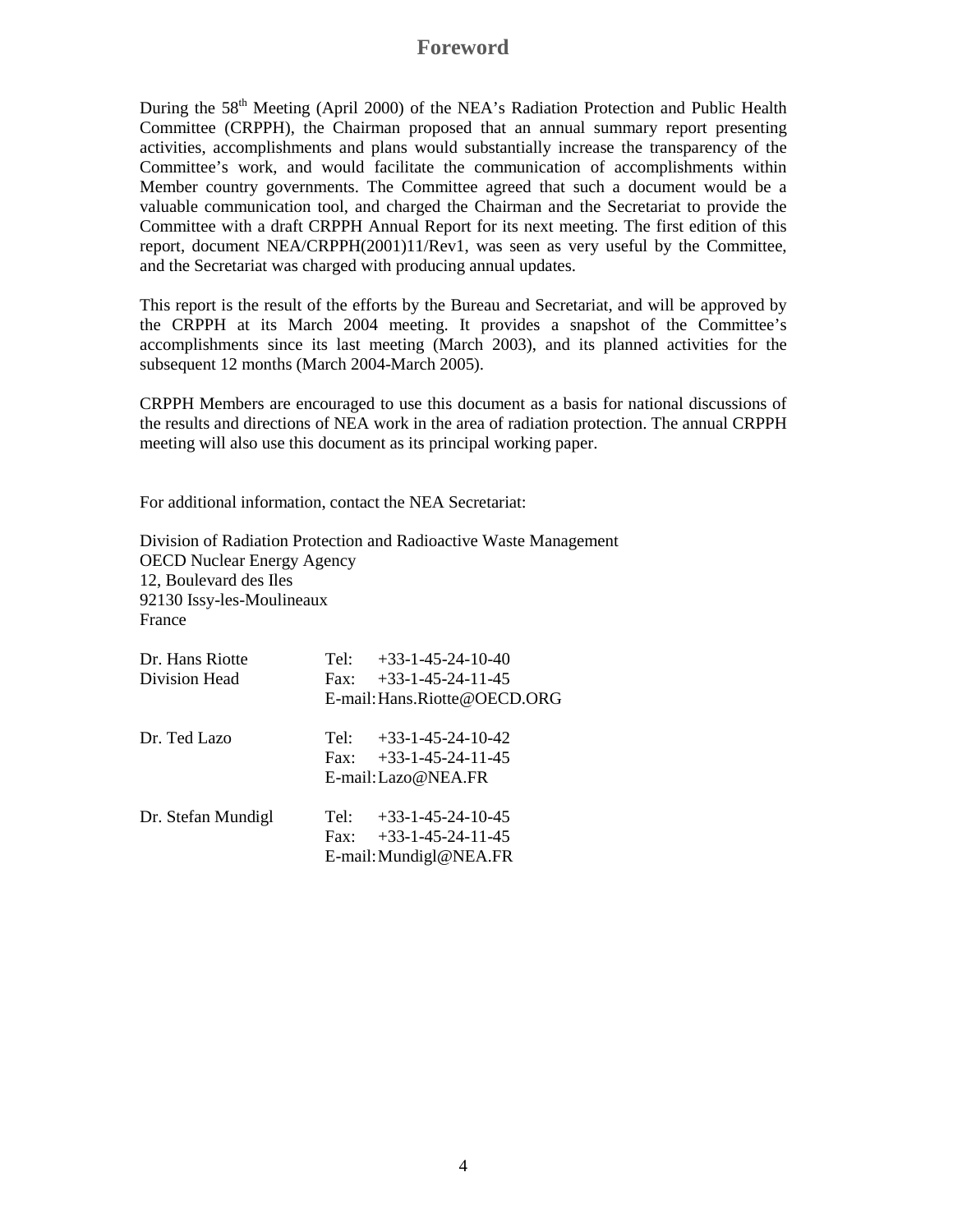# **Summary of CRPPH Accomplishments and Planned Activities**

### **The significance of CRPPH work**

The accomplishments and plans of the CRPPH have had, and will increasingly have, a significant influence on radiological protection in NEA Member countries.

The CRPPH has effectively focused and voiced the views and issues of its members concerning the development of new ICRP recommendations. While being in favour of updating the ICRP recommended system of radiological protection to better address modern regulatory and practical challenges, the active involvement of the CRPPH has achieved a prudent pace of progress. New conceptual and regulatory views developed by the CRPPH (i.e. The Critical Review, The Way Forward, A New Approach to Authorisation) have led to consensus on the direction that the evolution of the system should take.

The CRPPH has developed a mutually fruitful relationship with the ICRP. Through the  $1<sup>st</sup>$ NEA / ICRP Forum (Taormina, 2002), and the 2<sup>nd</sup> NEA / IAEA Forum (Lanzarote, 2003), the NEA has forged a productive relationship with the ICRP through which the Committee's practical and regulatory views on draft conceptual framework material have been transmitted. Many of these views have been adopted by the ICRP. This process has allowed CRPPH members to better understand the ICRP's proposed approaches, and has allowed the ICRP to interact with key stakeholders to tune its new recommendations and facilitate their application. For example, as a result of the Lanzarote Forum, the ICRP has kept the concepts of Dose Limits, ALARA and Collective Dose in its new recommendations.

In a related area, that of stakeholder involvement in decision making, the Villigen series of workshops, culminating with the 3<sup>rd</sup> Villigen Workshop in October 2003, have demonstrated the value of and need for stakeholder involvement to achieve accepted decisions in certain situations. Several policy-level implications, with almost universal applicability, have been identified. This has helped policy makers and regulators to better understand how stakeholder participation can lead to better decisions, the possible implications of such participation, and processes that can be used to implement stakeholder participation.

In another area, the NEA's work in nuclear emergency management has demonstrated the importance of quality communication, facilitating national and international improvements. The INEX 2 series of 4 exercises, and the INEX 2000 exercise served as vehicles to test the new communication strategies and approaches developed by the NEA's Working Party on Nuclear Emergency Matters. The implementation of these new communication strategies is now being addressed by national emergency response agencies and relevant international organisations. On this successful background, the Working Party is turning its attention to the later phases of a nuclear emergency, and will study agricultural issues, so-called soft countermeasures such as trade and tourism, and the transition from urgent response to recovery. Lessons and experience from these studies is relevant to addressing other situations, such as terrorist attacks with radiological materials.

Finally, the Information System on Occupational exposure, run by NEA jointly with the IAEA, continues to be a benchmark for dosimetric studies of nuclear power plant workers. Broad dose trends identify areas needing further focus, and detailed experience exchanges among operators assist in the wide implementation of the latest thinking in optimisation to achieve exposures that are truly ALARA.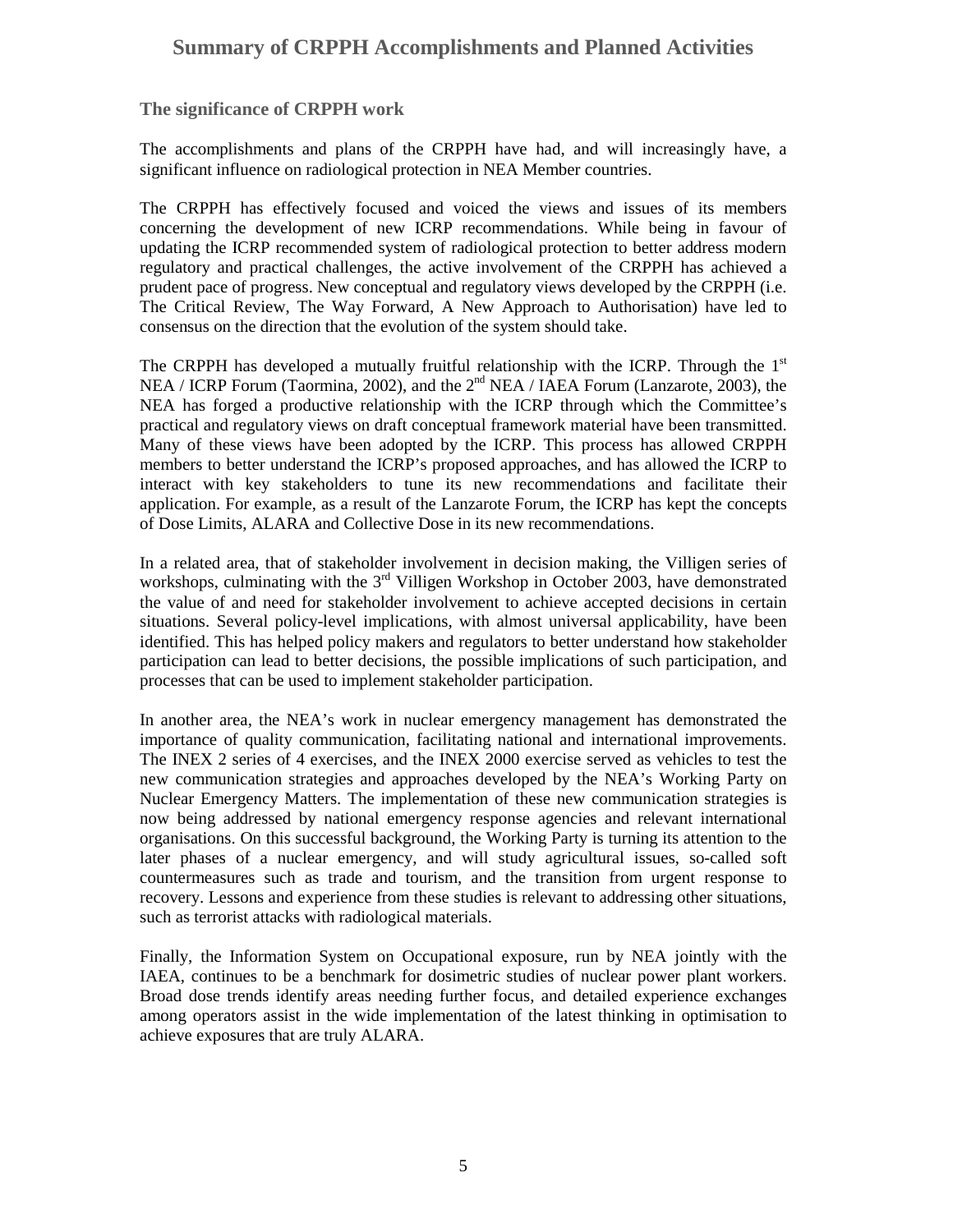### **Summary of Accomplishments for 2003 (March 2003 - March 2004)**

The CRPPH continued to contribute to the advancement of radiation protection philosophy and application during the period from March 2003 to March 2004, its most significant accomplishments being:

- The development and presentation of a broad-based implications analysis of the draft ICRP framework for its new general recommendations, and for its new recommendations on the radiological protecting of non-human species. Views from all NEA Standing Technical Committees were represented.
- The achievement of broad stakeholder consensus, through the  $2<sup>nd</sup> NEA/ICRP$  Forum on Future Policy for Radiological Protection: A stakeholder dialogue on the implications of ICRP proposals, on key regulatory concepts that should be keep and clearly articulated in new ICRP recommendations: Dose Limits, Collective Dose, Authorisation and ALARA.
- The demonstration, through the  $3<sup>rd</sup>$  Villigen Workshop on Stakeholder Participation in Decision Making Involving Radiation: Exploring Processes and Implications, of the value of and need for stakeholder involvement to achieve accepted decisions in certain situations. Several policy-level implications, lessons and processes, with broad applicability, have been identified.
- The finalisation of an effluent management assessment, describing the current stateof-the-art practice, and identifying and discussing key policy issues.
- The development of detailed INEX 3 exercise concepts and materials, and the coordination of the exercise with other relevant international organisations.
- The promotion and consolidation of the ISOE system to facilitate data analysis and management, and the exchange of information, experience and lessons.

#### **Summary of Planned Activities for 2004 (March 2004 - March 2005)**

In line with the NEA Strategic Plan, each Group or project will address its own mandate, thus progressing each area and at the same time contributing to the current central theme of the CRPPH programme of work, the evolution of the system of radiation protection. Most significantly, the CRPPH will:

- Begin the development of a new CRPPH Collective Opinion, collecting broad stakeholder input to identify key emerging science, policy, regulation and application issues, in order to guide the work of the Committee for the next several years.
- Elaborate the practical process of Authorisation in a regulatory context.
- Develop decision-maker, regulator and practitioner views regarding the possible implications of new draft ICRP recommendations, co-ordinating for the NEA the collection of views from all interested NEA Standing Technical Committees.
- Explore policy and practical aspects of early- and mid-term agricultural and soft countermeasures, as well as the transition from the urgent to the recovery phase of a nuclear accident through the development of the INEX 3 exercise.
- Improve the sharing of worker dose management experience by facilitating and further encouraging the use of the ISOE system.

A detailed listing of recent accomplishments and future plans follows, organised by project. A summary list of all accomplishments and planned actions is provided in Annex 1. A bibliography of recent CRPPH publications is available in Annex 4, and documents are available for purchase or for downloading at www.nea.fr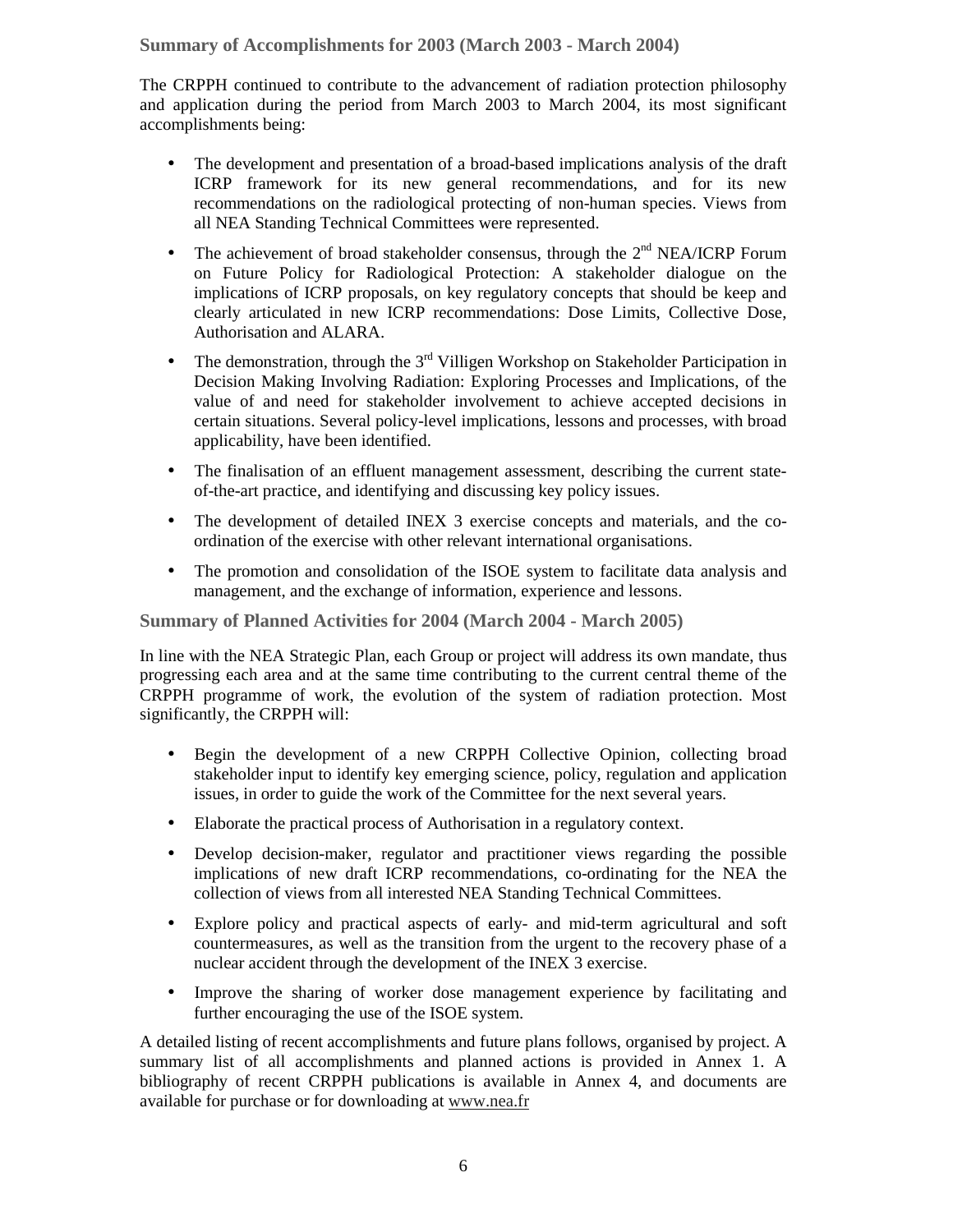**TABLE OF CONTENTS** 

| ٠ |  |
|---|--|
|---|--|

|    | Mandate of the Committee on Radiation Protection and Public Health                                                     | $\overline{2}$ |
|----|------------------------------------------------------------------------------------------------------------------------|----------------|
|    | <b>Strategic Direction and Priorities for the CRPPH (2003 - 2005)</b>                                                  | 3              |
|    | Foreword                                                                                                               | $\overline{4}$ |
|    | <b>Summary of Accomplishments and Planned Activities</b>                                                               | 5              |
| 1. | <b>Historical Introduction</b>                                                                                         | 9              |
| 2. | <b>Detailed Working Party and Expert Group Accomplishments and Plans</b><br><b>Ongoing and New Groups</b>              | 11             |
|    | Working Party on Nuclear Emergency Matters (INEX)                                                                      | 12             |
|    | Information System on Occupational Exposure (ISOE)<br>$\bullet$                                                        | 15             |
|    | Expert Group on the Regulatory Application of Authorisation (EGRA)<br>$\bullet$                                        | 18             |
|    | Expert Group on the Implications of ICRP Recommendations (EGIR)<br>٠                                                   | 20             |
|    | Expert Group on the CRPPH Collective Opinion (EGCO)                                                                    | 22             |
|    | Expert Group on the Implications of Radiological Protection Science (EGIS)<br>$\bullet$                                | 24             |
|    | Evolution of the System of Radiological Protection: NEA Collaboration with<br>$\bullet$<br>the ICRP                    | 25             |
|    | <b>Groups Completing their Mandates</b>                                                                                |                |
|    | Expert Group on the Evolution of the System of Radiation Protection (EGRP)<br>٠                                        | 27             |
|    | Expert Group on the Process of Stakeholder Involvement in Radiation<br>$\bullet$<br>Protection Decision Making (EGPSI) | 28             |
|    | Expert Group on the Implications of Effluent Release Options (EGRO)<br>$\bullet$                                       | 29             |
|    | Expert Group on Stakeholder Involvement in the Management of an Urban<br>Radiological Contamination (EGUC)             | 30             |
|    | 3. Other Work of the CRPPH                                                                                             | 31             |
|    | • CRPPH Participation in the NEA's Decommissioning Activities                                                          | 31             |
|    | Collaboration with the OECD<br>$\bullet$                                                                               | 31             |
|    | Chernobyl<br>$\bullet$                                                                                                 | 32             |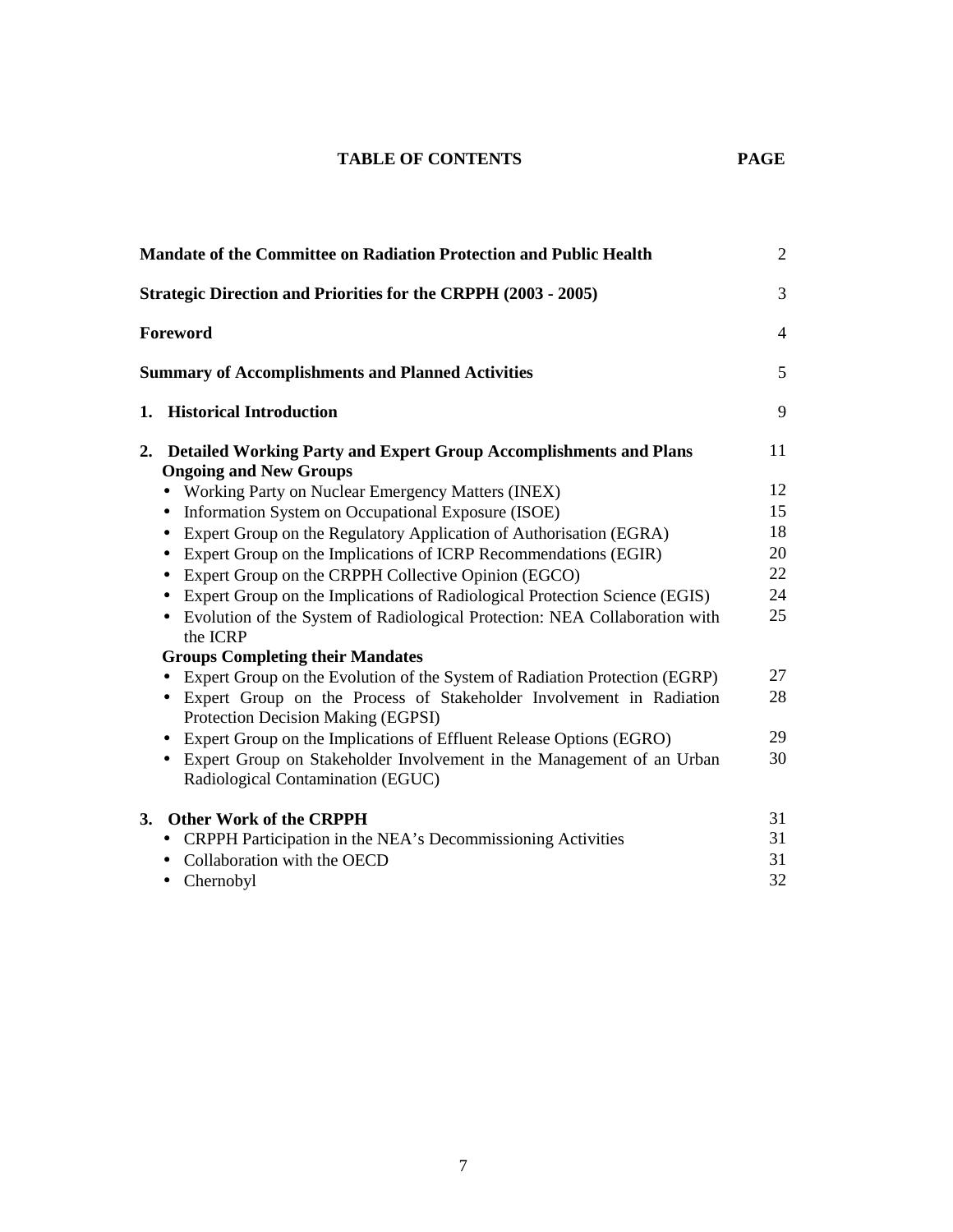|    | <b>ANNEXES</b>                                                                                                          |          |
|----|-------------------------------------------------------------------------------------------------------------------------|----------|
| 1. | Summary of Accomplishments for 2003, and Plans for 2004                                                                 | 33       |
| 2. | List of CRPPH and CRPPH Sub-group Members                                                                               | 38       |
|    | 3. List of Working Party and Expert Group Mandates<br>• Working Party on Nuclear Emergency Matters (INEX)               | 44<br>44 |
|    | Information System on Occupational Exposure (ISOE)<br>$\bullet$                                                         | 45       |
|    | Expert Group on the Regulatory Application of Authorisation (EGRA)                                                      | 46       |
|    | Expert Group on the Implications of ICRP Recommendations (EGIR)<br>$\bullet$                                            | 47       |
|    | Expert Group on the CRPPH Collective Opinion (EGCO)<br>$\bullet$                                                        | 48       |
|    | Expert Group on the Implications of Radiological Protection Science (EGIS)                                              | 49       |
|    | Expert Group on the Evolution of the System of Radiation Protection (EGRP)                                              | 50       |
|    | Expert Group on the Process of Stakeholder Involvement in Radiation<br>Protection Decision Making (EGPSI)               | 51       |
|    | Expert Group on the Implications of Effluent Release Options (EGRO)                                                     | 52       |
|    | Expert Group on Stakeholder Involvement in the Management of an Urban<br>$\bullet$<br>Radiological Contamination (EGUC) | 53       |
| 4. | <b>Bibliography of Recent CRPPH Publications</b>                                                                        | 54       |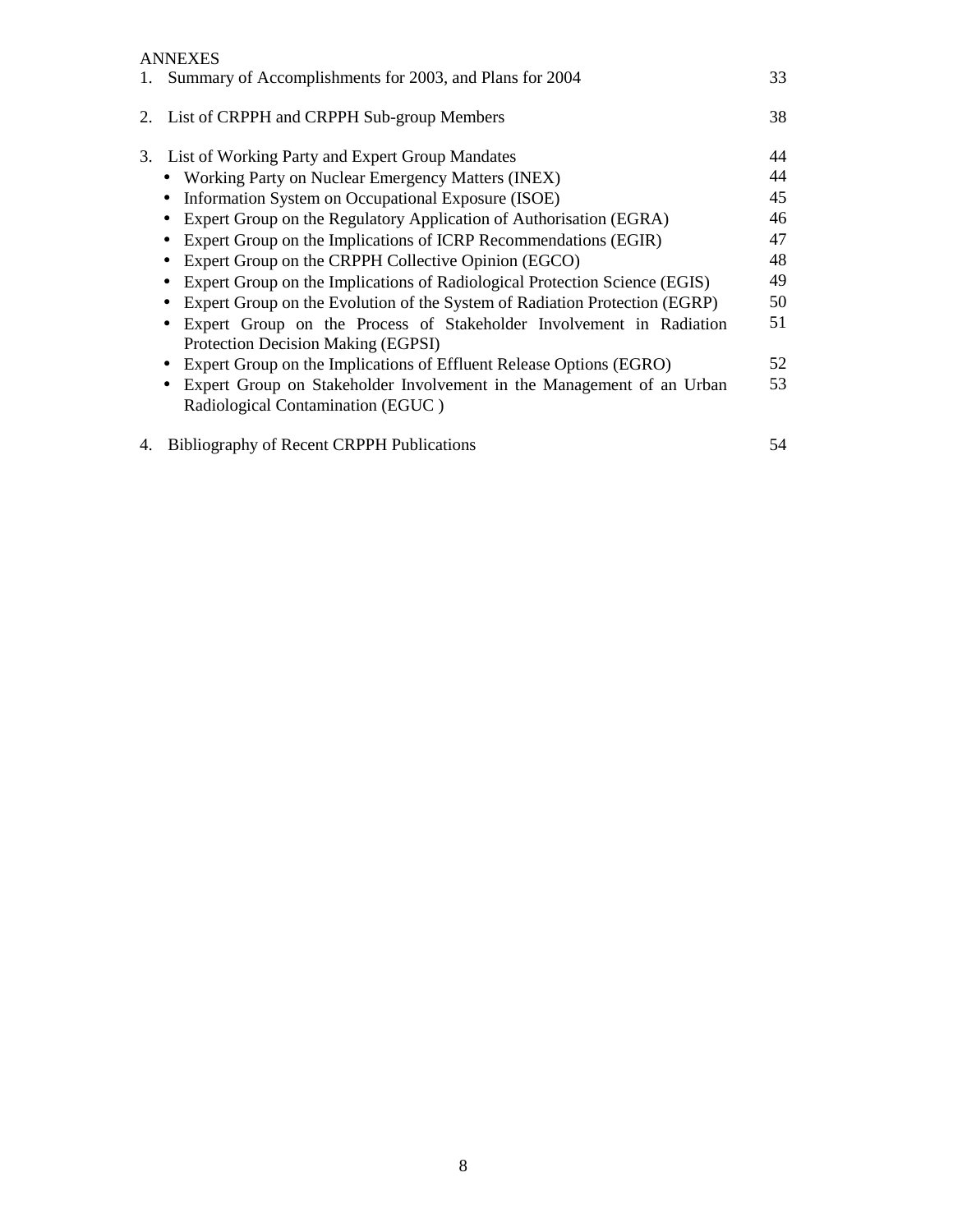# **1. Historical Introduction**

The use of radiation has contributed greatly to the enhancement of the quality of life and the human endeavour. The beneficial uses of radiation in medicine, industry and energy production have resulted in the advancement of our society. To capitalise and maximise the benefits to society of activities involving radiation, governments take action to establish regulatory programs that promote and assure the appropriate safeguards are in place for the protection of the public, workers and environment from the possible deleterious effects from inappropriate use or handling of sources of radiation. One of the foundations of these efforts is a thorough understanding of radiation risks, including how these risks are assessed and managed, and how these risks are addressed in a societal context. Radiation protection is a cross-cutting discipline that establishes programmes for the protection of workers, the public and environment from the possible hazards of ionising radiation that then allows for the development and use of nuclear power, and other uses of radiation. The Committee on Radiation Protection and Public Health (CRPPH) has, within the OECD Nuclear Energy Agency (NEA), the responsibility to study various aspects of these issues and take actions to support National authorities in adoption and maintenance of high standards of protection in the use of ionising radiation.

In July 1957, the Organisation for European Economic Co-operation (OEEC) established the Health and Safety Sub-Committee, which was charged with the implementation of a programme in the field of radiation protection. Following the establishment of the European Nuclear Energy Agency in 1958, the Sub-Committee was attached to the Steering Committee for Nuclear Energy, and in 1973 the mandate of the Sub-Committee was revised, establishing the Committee on Radiation Protection and Public Health (CRPPH). This mandate was updated in 1981 to provide more specific objectives and to focus the Committee's work, and again in 1993, to better reflect the Committee's relationship with the International Commission on Radiological Protection (ICRP), as well as its joint international project coordination work in such areas as occupational exposure (the ISOE programme) and nuclear emergency exercises (the INEX programme). The current version of the CRPPH Mandate was approved by the OECD Council in October 2000. This revision was implemented to bring the Committee's mandate into harmony with the NEA's Strategic Plan, which was approved in 1999. Under this new Mandate, CRPPH is responsible for radiation protection studies and experience exchange in the light of the following goals:

- to provide its Members with a high-level, visible forum for exchange and discussion;
- to seek common understanding of identified issues;
- to advance the "state-of-the-art" in radiation protection theory and practice;
- to advance policies that bring the system of radiation protection more in line with modern societal needs, and;
- to promote international co-operative projects.

By addressing these goals, the CRPPH is helping to establish a safe working environment for nuclear power and waste management operations, as well as for medical, research and other industrial uses of ionising radiation. This is accomplished, in part, through the application of the ALARA principle to effectively manage public and worker exposures.

Performing this work in close collaboration with other international organisations, particularly the International Atomic Energy Agency (IAEA), the European Commission (EC) and the International Commission on Radiological Protection (ICRP), the International Radiation Protection Association (IRPA), the International Labour Organisation (ILO), The United Nations Scientific Committee on the Effects of Atomic Radiation (UNSCEAR), the World Health Organisation (WHO), the World Meteorological Organisation (WMO) and the United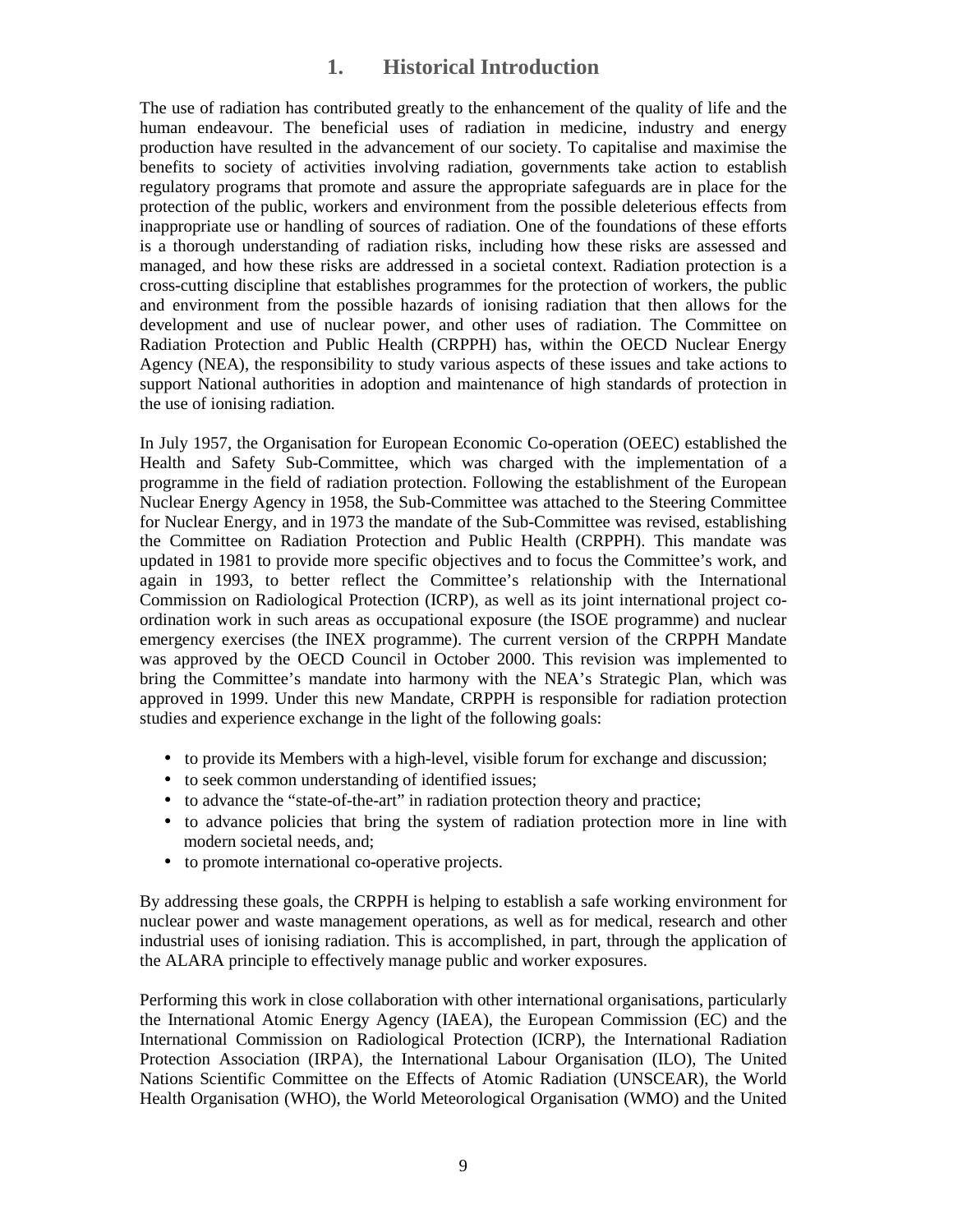Nations Office for the Co-ordination of Humanitarian Assistance (UN-OCHA) assures that efforts are complimentary. Performing this work at the level of an internationally recognised committee of radiation protection experts, the CRPPH is also helping to promote international co-operation and discussion leading to more efficient and cost-effective resolution of these important radiation protection issues. Within the NEA, this work has contributed significantly to maintaining the appropriate equilibrium among all concepts necessary for full-bodied and mature discussion of the regulation and research associated with nuclear power.

The work of the CRPPH is divided into two broad areas: conceptual and policy issues; and operational radiation protection topics. This Summary Report lists achievements during the period since the last meetings of the CRPPH [March 2003], and future plans for the period until the next CRPPH meeting [March 2004 to March 2005]. The structure of the CRPPH and its sub-groups for 2004 to 2005 is shown below.

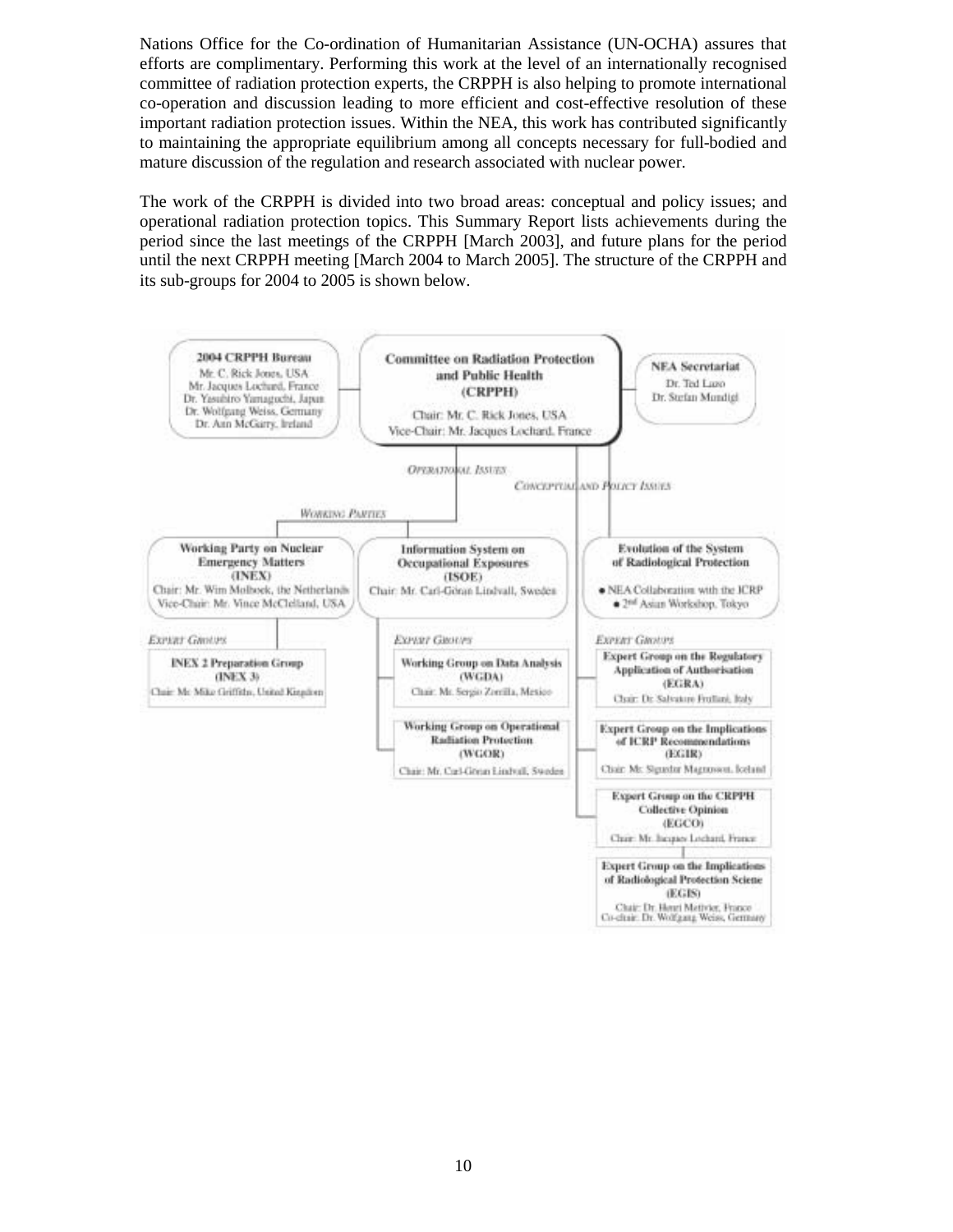# **2. Detailed Working Party and Expert Group Accomplishments in 2003 and Plans for 2004**

Following the Statute of the OECD Nuclear Energy Agency, the CRPPH has focused its activities on radiation protection as it applies to nuclear fuel cycle installations. Because, however, radiation protection in all aspects (nuclear power, industrial, medical, research, etc.) is governed by the same philosophy, the work of the Committee is often equally applicable to many other radiation applications.

Within these bounds, in order to maximise the efficiency of its limited resources, the CRPPH has focused on only a few significant and specialised areas of work. In general, emerging issues in radiation protection are addressed, with the objective of achieving international understanding and, where possible and appropriate, consensus. To accomplish this, the CRPPH has established Working Parties, which address topical areas requiring a certain continuity of effort over time, and Expert Groups, which are very task oriented and term limited.

For the past several years, the Committee has spent considerable effort in discussing the internationally accepted system of radiation protection, as detailed in the recommendations of the ICRP, and its place and evolution in modern society. Various aspects of this broad topic have been addressed by the Committee's Expert Groups to enlighten and focus discussions and efforts to promote responsible evolution towards a new system of radiation protection. Close collaboration with the ICRP has facilitated this work, and heightened its effectiveness. In terms of more operational concerns, two Working Parties have been addressing the issues of occupational exposure at nuclear power plants, and nuclear emergency planning, preparation and management.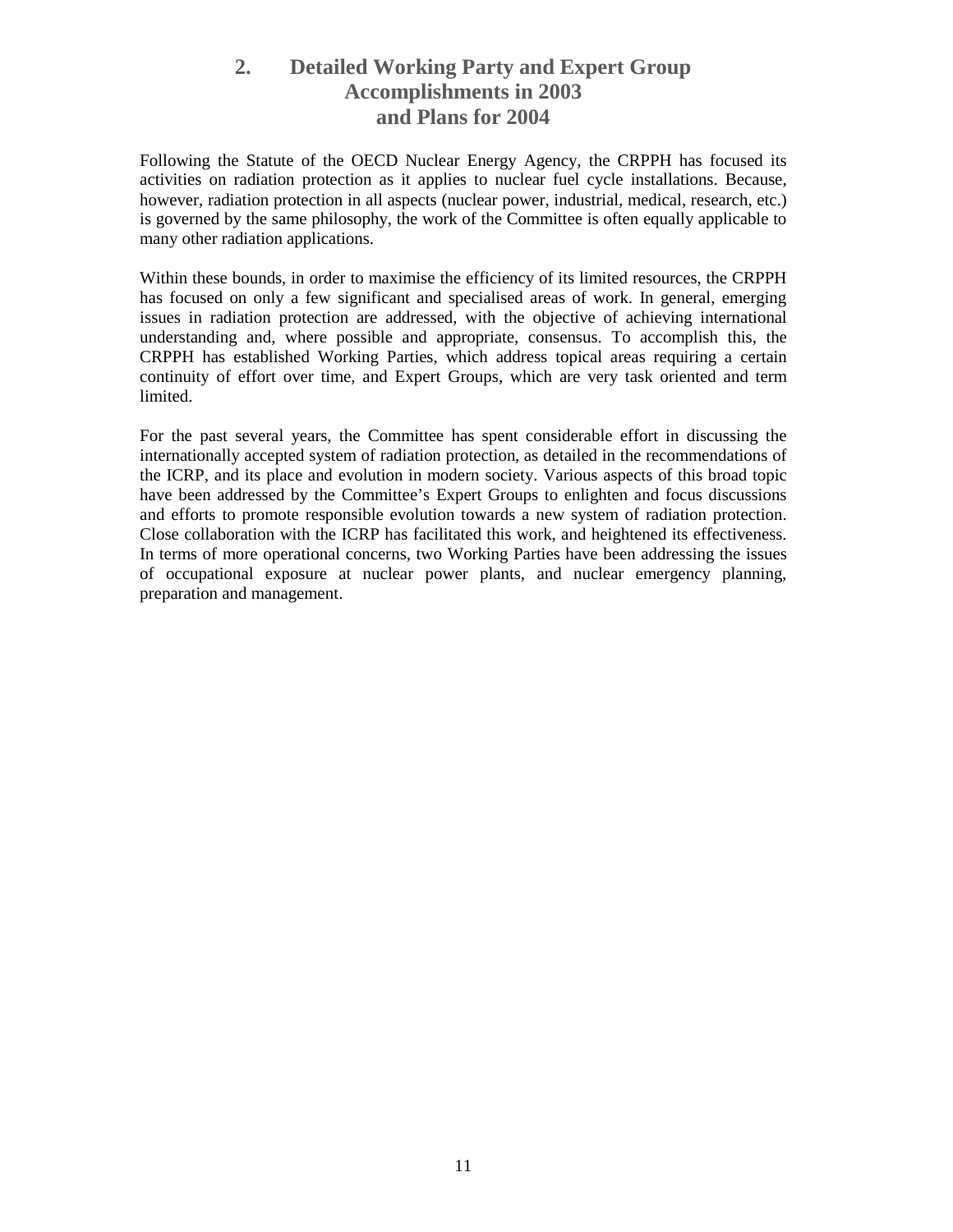# Summary of Accomplishments in 2003 and Plans for 2004

# **Working Party on Nuclear Emergency Matters (INEX)**

# *Working Party Chair: Wim Molhoek, VROM, Netherlands*

# **Background and Strategy**

The NEA has for some time been interested in nuclear emergency matters, as demonstrated by the number of publications produced in this area. Following the Chernobyl accident, the NEA developed and held, in 1993, the first International Nuclear Emergency Exercise (INEX 1) to study various international aspects of emergency communication, co-ordination and response. The success of this table-top exercise led the CRPPH to develop a more ambitious and realistic exercise to study these international aspects in more depth. Four INEX 2 regional, command-post exercises were held between 1996 and 1999, each with 30 to 35 countries, and 3 to 5 international organisations participating simultaneously in real-time. Based on experience from the INEX 2 exercises, the INEX 2000 exercise was planned and held during 2001. A report summarising policy lessons from this exercise will be published in 2004. Analysis of these exercises has lead to abroad agreement on the objectives and format of the Working Party's next project, the INEX 3 exercise. This new strategic direction has also been reflected in the latest version of the Working Party's Terms of Reference.

For 2004 – 2005 the Working Party will focus on the development of the INEX 3 exercise, with detailed documentation, and on the development of NEA member country objectives and assessment mechanisms for the next large-scale, communication exercise CONVEX2005, which will be organised by the IAEA.

**Accomplishments and Products: 2003** 

• **The INEX 2000 nuclear emergency exercise**  An evaluation report of the INEX 2000 exercise, held in 2001, has been developed and approved. It will be published in spring 2004.

**Products:** 

- The INEX 2000 Exercise Evaluation (publication in spring 2004)
- **Short-term countermeasures in case of a nuclear or radiological emergency** 
	- The report Short-term Countermeasures in Case of a Nuclear or Radiological Emergency summarises information on national emergency preparedness and planning in NEA member countries for the implementation of short-term countermeasures such as evacuation, sheltering and iodine prophylaxis. The information collected may be used to better understand and to compare existing national approaches, procedures, practices, and decisions, which may vary among countries due to different national habits, cultural specificity and societal needs. This may also assist member countries interested in achieving international harmonisation of short-term countermeasures.

**Products:** 

- Report: "Short-term countermeasures in case of a nuclear or radiological emergency", OECD/NEA (2003)
- **Updated Working Party Terms of Reference**  The Working Party performed a survey on NEA member countries key issues and interests, and based on the outcome of this survey updated its Terms of Reference for the time period 2003 - 2006. This was approved by the CRPPH at its March 2003 meeting.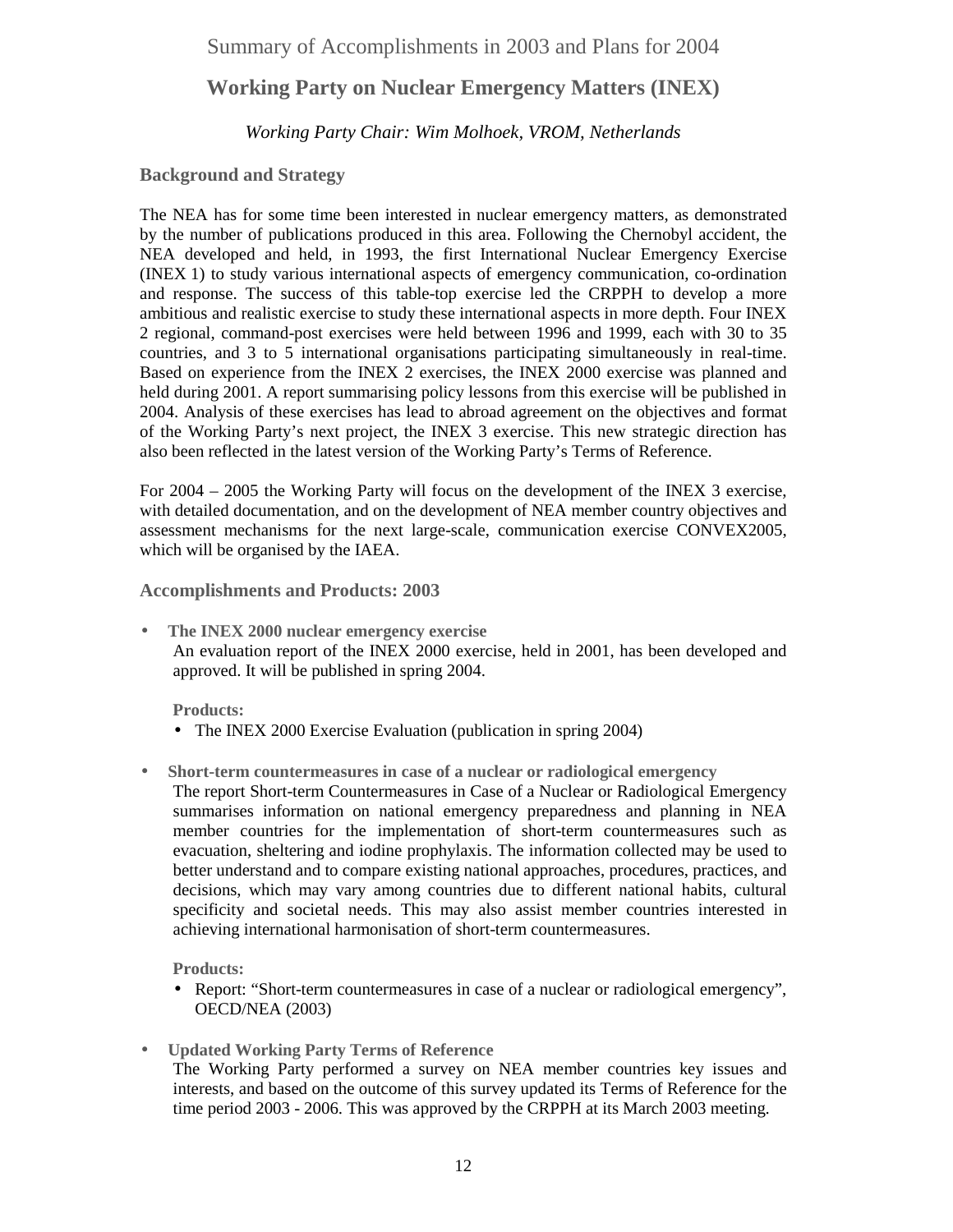**Products**:

- Terms of Reference for the NEA Working Party on Nuclear Emergency Matters, document NEA/CRPPH/INEX(2003)3;
- **INEX 3: The next generation of international nuclear emergency exercise**

Regarding the new generation of international nuclear emergency exercises INEX 3, the Working Party decided to create an INEX 3 Preparation Group to develop detailed exercise material for a consequence management exercise focusing on decision-making mechanisms in the medium and late phase after a nuclear or radiological accident with serious contamination. The objectives of this table-top exercise will cover agricultural countermeasures and food restriction, decisions on "soft/light" countermeasures, waste management, and public information. In 2003, the INEX 3 Preparation Group met two times and prepared draft scenarios, work plans, guidance documents for national exercise co-ordinators, exercise players and exercise controllers.

**Products:** 

- Draft exercise objectives and support documents for the INEX 3 exercise (to be finalised in Summer 2004)
- **Working Party participation in CONVEX 2005**

The Interagency Committee on the Response to Nuclear Accidents (IACRNA), for which the IAEA acts as Secretariat, decided to launch a new large scale INEX-2 type communication exercise, called CONVEX2005, in order to test capabilities to fulfill obligations under the Early Notification and Assistance Conventions. The Working Party decided to take advantage of this exercise and to develop specific NEA objectives, which will then be played by individual member countries and evaluated by the Working Party through a detailed evaluation questionnaire and, if agreed, a follow-up workshop.

**Products:** 

• Decision to prepare specific NEA objectives for CONVEX2005

**Activities and Planned Products: 2004** 

**1. Finalise the report INEX 2000 Exercise Evaluation** 

The Working Party will finalise the report INEX 2000 Exercise Evaluation (spring 2004) in order to capture and summarise the exercise experience and lessons. In addition, the Working Party will present a summary of its lessons and experience in nuclear emergency exercises at the IRPA-11 Congress.

**Products:** 

- Final Report on INEX 2000 Exercise Evaluation (spring 2004)
- Presentation of results at the IRPA-11 Congress, Madrid, Spain, May 2004
- **2. INEX 3 Exercise material**

Prepare detailed exercise material to allow the conduct of INEX 3. The material will include exercise objectives, exercise scenarios, exercise documentation including general information on INEX 3; guidance for the exercise preparation on a national level; guidance on the expectations for national exercise organisers; guidance for exercise players; and guidance for exercise moderators/controllers, as well as an evaluation procedure.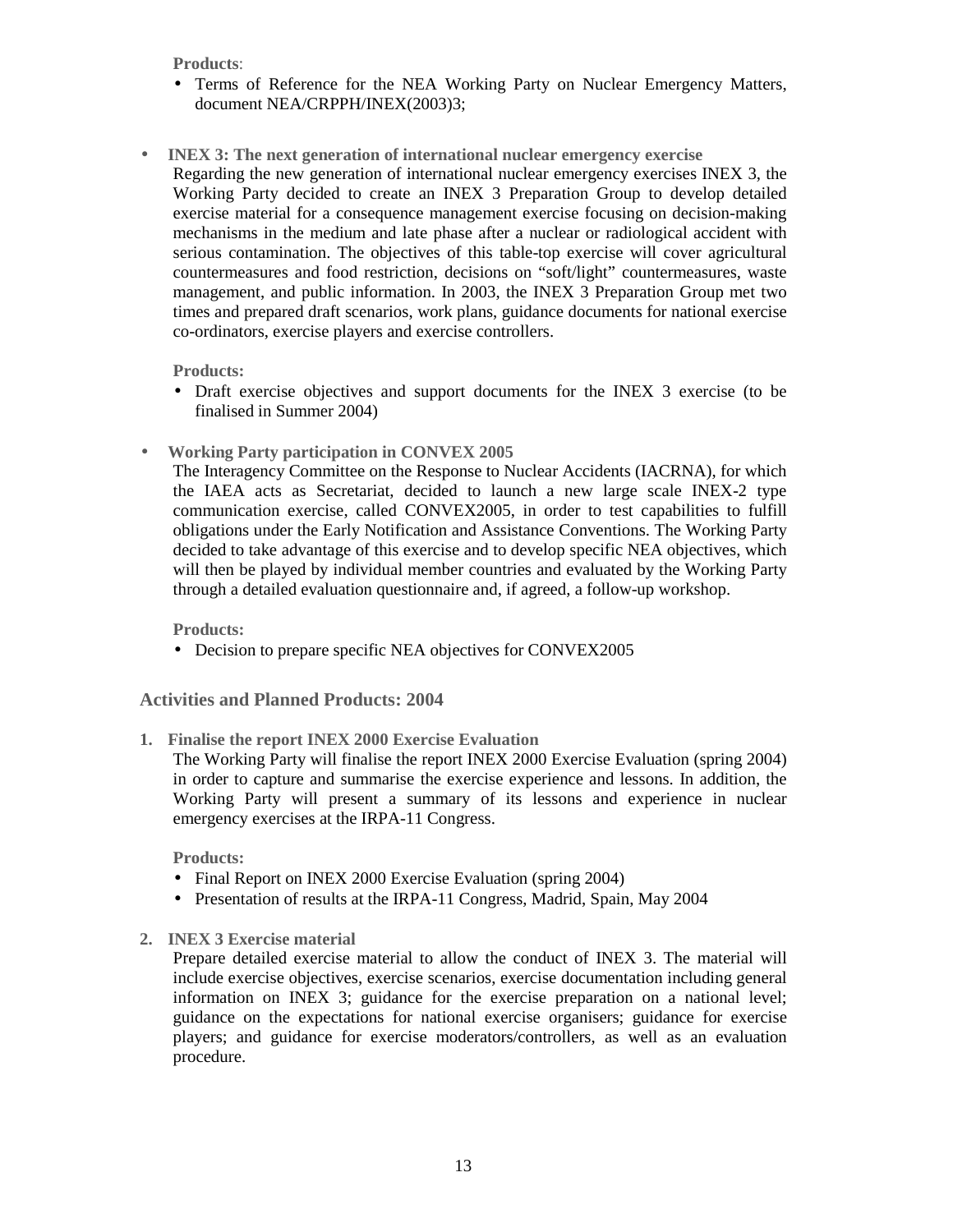**Products** 

- Detailed INEX 3 Exercise Material (Summer 2004)
- **3. Preparation of NEA objectives for CONVEX 2005**

The Working Party will develop specific NEA objectives and an evaluation procedure for these objectives for the CONVEX 2005 exercise.

**Products:** 

- Specific NEA objectives and evaluation procedure for CONVEX 2005 (End 2004)
- **4. Implementation of the IAEA Safety Requirements on Preparedness and Response for a Nuclear or Radiological Emergency**

The IAEA Safety Requirements on Preparedness and Response for a Nuclear or Radiological Emergency have been published in November 2002, jointly sponsored by the FAO, IAEA, ILO, OECD/NEA, PAJO, OCHA, and WHO. The Working Party is interested whether relevant national regulations in NEA member countries comply with these Safety Requirements, and to what extend they have already been implemented in NEA member countries. This activity is in close collaboration with the NEA Committee on Nuclear Regulatory Activities (CNRA).

**Products:** 

- Status of implementation of the Safety Requirements in NEA member countries (Document end 2004)
- **5. Compensation issues in emergency preparedness and management**

The NEA Nuclear Law Committee is currently preparing a Workshop on Indemnification of Damage in the Event of a Nuclear Accident, to be held in 2005 in Bratislava, Slovak Republic. The Working Party decided to establish a close working relationship between experts in emergency response represented in the Working Party and legal experts organising the Bratislava workshop.

**Products:** 

• Close collaboration with the NEA Nuclear Law Committee in the preparation of the Bratislava workshop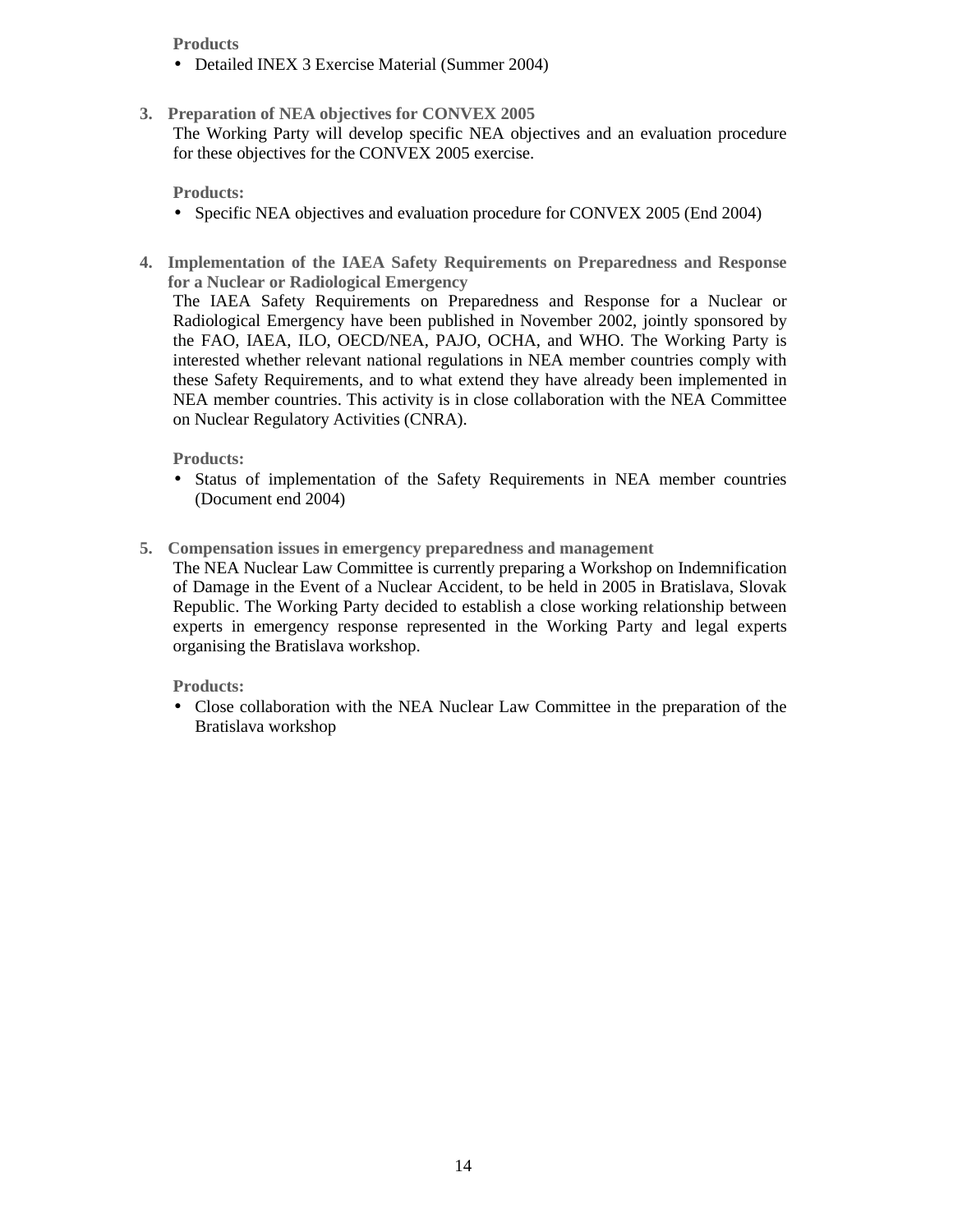Summary of Accomplishments in 2003 and Plans for 2004

# **Information System on Occupational Exposure (ISOE)**

# *ISOE Steering Group Chair: Mr. Carl-Göran Lindvall, Barsebäck NPP, Sweden*

### **Background and Strategy**

In response to pressures from deregulation and from the ageing of the fleet of nuclear power plants, radiation protection personnel have found that occupational exposures will be reduced by properly planning, preparing, implementing, and reviewing jobs, while applying work management techniques such that the exposures become "as low as reasonably achievable"(ALARA). To facilitate this global approach to work through the exchange of techniques and experiences in occupational exposure reduction, the Nuclear Energy Agency (NEA) of the Organisation for Economic Co-operation and Development (OECD) launched the Information System on Occupational Exposure (ISOE) on 1 January 1992 after a two-year pilot programme. Participation in ISOE includes representatives from both utilities (public and private) and from national regulatory authorities. Since 1993, the International Atomic Energy Agency (IAEA) co-sponsors the ISOE Programme, thus allowing the participation of utilities and authorities from non-OECD/NEA member countries. The ISOE Programme includes the world's largest occupational exposure database, and a network of utility and authority radiation protection experts for the exchange of experience, information and lessons learned. The ISOE Programme supplies data to the European Commission and to UNSCEAR.

For the 2004 to 2005 period, the ISOE Programme will concentrate on the dissemination of good practice and experience in the area of occupational exposure reduction at nuclear power plants, using the extensive ISOE database, including its analysis and communication capabilities. The group will also specifically address the issue of worker empowerment in terms of modern views of exposure optimisation.

**Accomplishments and Products: 2003** 

• **The ISOE Programme** 

As of the end of 2003, the ISOE Programme included occupational exposure data from a total of 407 operating commercial nuclear reactors, 93% of the World's 441 operating commercial nuclear reactors. In addition, 59 commercial nuclear reactors in coldshutdown or some stage of decommissioning are included in the ISOE database. The reactors in the ISOE databases represent 68 utilities from 29 countries. Regulatory authorities from 26 countries participate in the ISOE Programme.

**Products:** 

- Updated ISOEDAT database, distributed to all ISOE Participants (End 2003)
- **ISOE Analyses and Databases**

One of the most important aspects of the ISOE Programme is data analysis, such as the tracking of annual occupational exposure trends. The results of these data analyses are published in the ISOE Annual Reports. In addition, the ISOE Technical Centres performed various data analyses, data research and experience exchange that are published as ISOE Information Sheets. The ISOE Software package for data input, data handling, experience exchange and data analysis is now available in various languages, e.g. Japanese, Korean, Russian. An ISOE leaflet was developed to further promote the use of ISOE.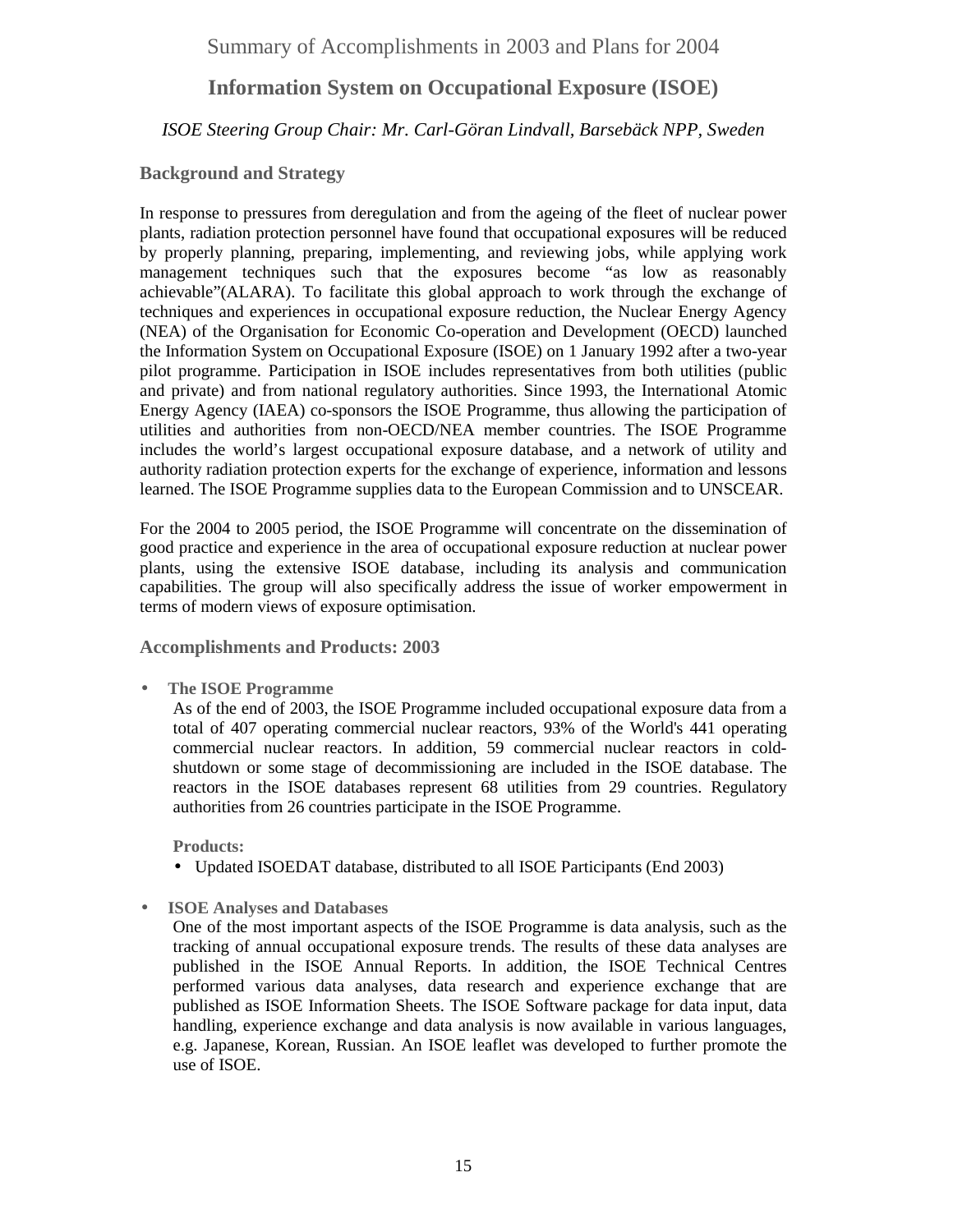**Products:** 

- Occupational Exposures at Nuclear Power Plants: Twelfth Annual Report of the ISOE Programme, 2002, OECD/NEA, 2004
- ISOE Information Sheets
- ISOE Leaflet, OECD/NEA, 2003
- **ISOE ALARA Symposia**

The ISOE programme sponsors ALARA Symposia, alternating every other year between Europe (generally in the spring) and North America (generally in the winter). The objective of these symposia is to communicate experience in ALARA implementation and occupational exposure management issues, and to share lessons learned. The international and broad participation in these demonstrates the interest in ALARA and occupational exposure issues. The proceedings of the Third ISOE European Workshop on Occupational Exposure Management at Nuclear Power Plants have been published by the NEA. The Forth ISOE European Workshop on Occupational Exposure Management at Nuclear Power Plants, which will be held in Lyon, France 24 – 26 March 2004, is now being organised.

**Products:** 

- Occupational Exposure Management at Nuclear Power Plants, Third ISOE European Workshop, Portoroz, Slovenia, 17 – 19 April 2002, OECD/NEA (2003)
- **ISOE Working Group on Operational Radiation Protection (WGOR)**  The ISOE Working Group on Operational Radiation Protection (WGOR) developed a draft document on Optimisation in Operational Radiological Protection with the aim to share practical aspects of radiological protection and experiences of operational radiation protection with the international radiological protection community.

**Products:** 

- Draft report on Optimisation in Operational Radiological Protection;
- **ISOE programme evaluation**

After more than 10 years of experience within the ISOE System, it was recognised that it would be useful to rethink the strategy and to perform an in-depth evaluation of the system. A consultant, Thommy Godas from Sweden, who was an ISOE Steering Group member for many years, developed two questionnaires; one addressed to the management of nuclear power plants and regulatory authorities, and the other addressed to the radiation protection personnel. In addition, Mr Godas interviewed designated individuals in France, Slovenia and Sweden. The results of his evaluation of the ISOE System were presented to the ISOE Steering Group and summarised in the report Indepth evaluation of the ISOE System.

**Products:** 

• Report on In-depth evaluation of the ISOE System, NEA/CRPPH/ISOE(2003)16

• **Review of the ISOE Terms and Conditions** 

The validity of the ISOE Terms and Conditions ended 31st December 2003. In the light of the in-depth evaluation of the ISOE System which was performed in 2003, the ISOE Steering Group reviewed the Terms and Conditions, and found the main text still current and appropriate for the ISOE Programme. The annexes, however, were updated to reflect the current status of participation in ISOE. In 2003, the ISOE Steering Group reapproved its Terms and Conditions for another period of four years, ending 31st December 2007.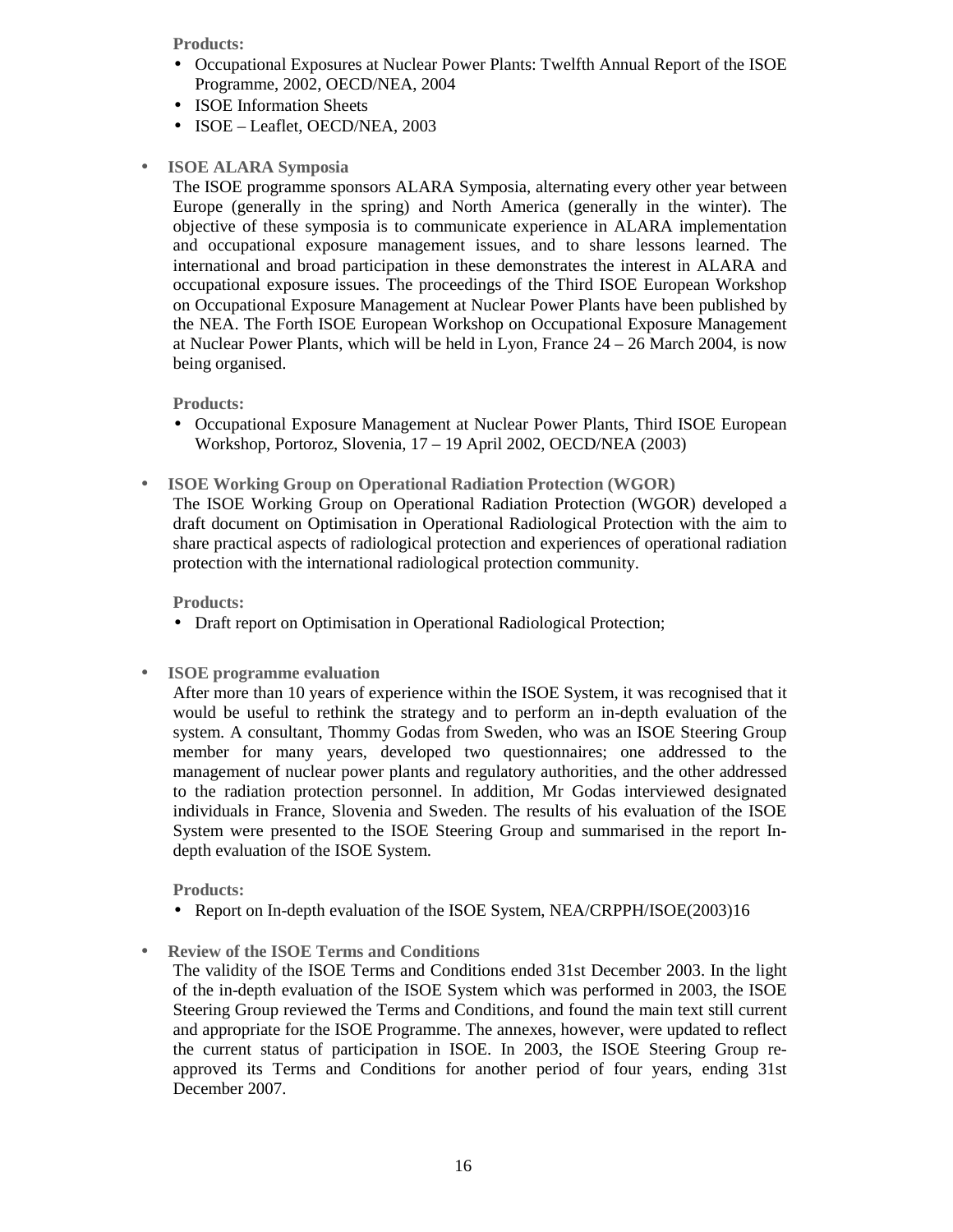**Products:** 

• Approved updated ISOE Terms and Conditions, document NEA/CRPPH/ISOE(2003)15.

### **Activities and Planned Products: 2004**

**1. Follow-up from the evaluation of the ISOE Programme** 

The ISOE Steering Group decided to reinforce the role of nation co-ordinators, to promote the ISOE System in general and especially the ISOE 3 reporting system, to modify the ISOE meeting structure, to develop and install an ISOE web page, and develop additional easy to use, predefined analyses for the ISOE data analysis software.

**Products:** 

- Document on role and responsibilities of national co-ordinators (Early 2004),
- Enhanced use of the ISOE System;
- ISOE on the web (end 2004);
- Additional easy to use, predefined analyses for the ISOE data analysis software (continuous).
- **2. Using ISOE databases**

The Technical Centres and the Secretariat will collect data and perform data analyses to facilitate the sharing of benchmarking information and good practices.

**Products:** 

- Occupational Exposures at Nuclear Power Plants: Thirteenth Annual Report of the ISOE Programme, 2003 (October 2004)
- Pilot project: Prepare a regularly issued information newsletter, ISOE News (continuous);
- Updated ISOE database, including ISOE 1 data, ISOE 2 data, and ISOE 3 reports (continuous)
- **3. ISOE ALARA Symposia: France (March 2004); United States (January 2005).**  Prepare the next two ISOE ALARA Symposia, which will be held from 24 to 26 March, 2004, in the European region and hosted by France in Lyon, and in January 2005, in the North American region and hosted by the United States in Orlando, Florida.

**Products:** 

- European Symposium proceedings (on the web in May 2004, published end 2004)
- North American Symposium proceedings (on the web in March 2005)

# **4. ISOE Working Group on Operational Radiation Protection**

Finalise and publish the results from the ISOE Working Group on Operational Radiation Protection (WGOR). Forward the key findings to the International Commission on Radiological Protection (ICRP).

**Products:** 

- Report on the Operational radiation protection views on the ICRP draft recommendations (mid 2004)
- Presentation of results at the IRPA-11 Congress, Madrid, Spain, May 2004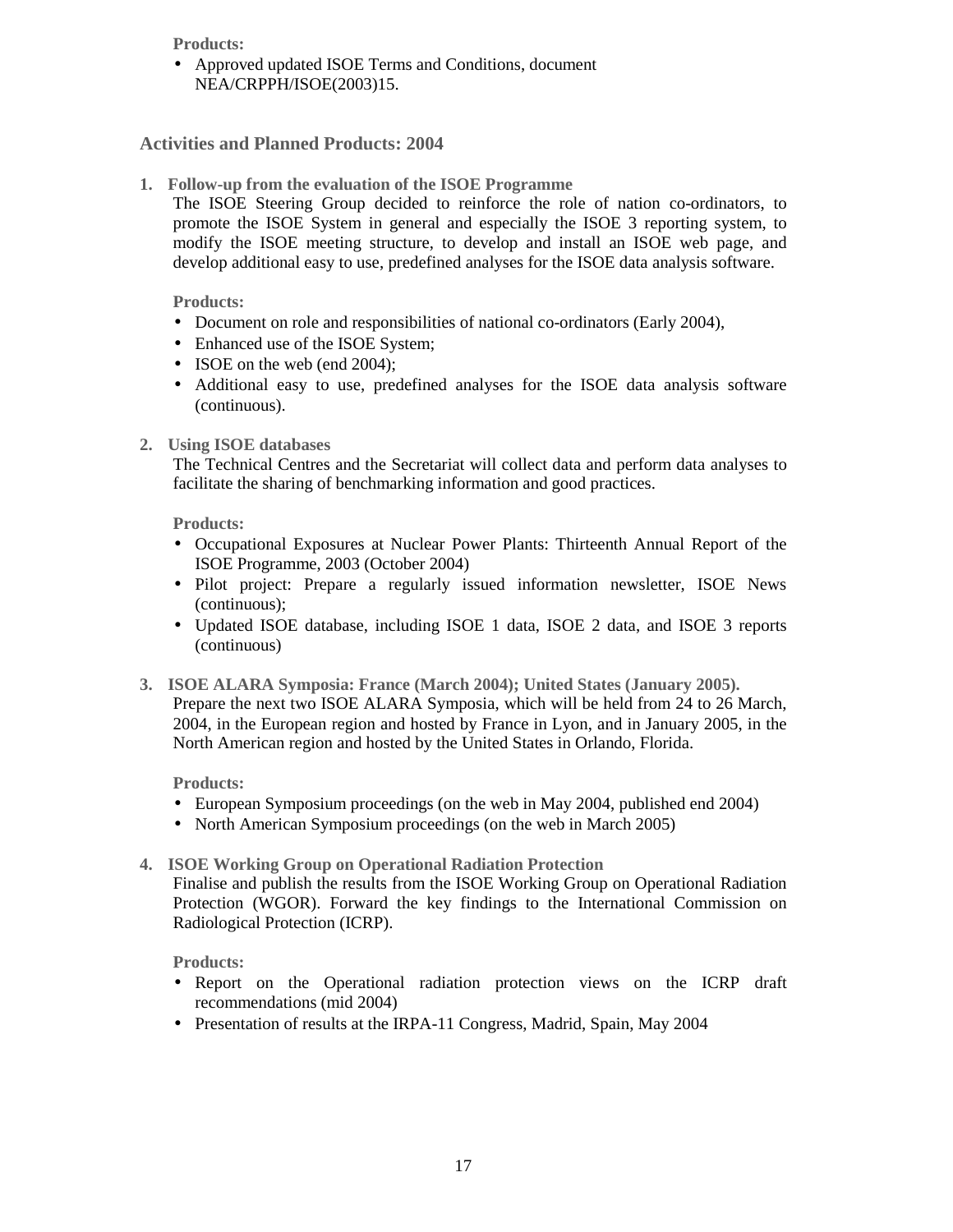# **Expert Group on the Regulatory Application of Authorisation (EGRA)**

*Expert Group Chair: Dr. Salvatore Frullani, Istituto Superiore di Sanita, Italy* 

# **Background and Strategy**

During the past several years, the CRPPH has been working to contribute its ideas and needs to the international dialogue regarding the development of new ICRP general recommendations. This has led to the publication of; *The Way Forward in Radiological Protection, An Expert Group Report* (late 2002).

A key concept that was developed in The Way Forward is that of Authorisation - an umbrella concept that provides a logical framework for all regulatory decision making. This concept is seen as a simple, consistent and coherent way of addressing all radiological protection regulatory decisions. It provides a practical regulatory interpretation of the concepts that are developed by the ICRP.

To test whether the ideas and concepts developed in The Way Forward would, if implemented, result in an improved system of radiological protection, the CRPPH Expert Group commissioned two consultants to "road test" these ideas. The results of this road test have been published in a separate report; *A New Approach to Authorisation: A Road Test of the Ideas of the CRPPH Expert Group on the Evolution of the System of Radiological Protection* (mid 2003).

The concept of Authorisation thus discussed by the NEA Expert Group has been transmitted to the ICRP, and to the broader radiation protection community, for consideration. As a result, Authorisation has been taken up by the ICRP in its latest draft document that provides a conceptual framework for the development of more detailed recommendations. The ICRP suggests that Authorisation is a regulatory tool that will not be extensively described by the Commission.

Given this presentation by the ICRP of Authorisation, a more detailed discussion of the concept of Authorisation would be useful. And given that the CRPPH has been in the forefront of developing this approach, it would be efficient and appropriate for the Committee to continue this work. This Group was thus created by the CRPPH during its March 2003 meeting to accomplish this task.

**Accomplishments and Products: 2003** 

• **Development of Draft Report** 

The EGRA held two meetings and discussed at length the concept of Regulatory Authorisation. Using the process set out in the EGRP road test report, the Group clarified the concept, and showed how existing ICRP concepts (i.e. dose limits, dose constraints, exclusion, exemption) could be interpreted in a regulatory environment.

### **Products**:

• Draft Expert Group Report, submitted to the CRPPH for its 62<sup>nd</sup> Meeting, March 2004.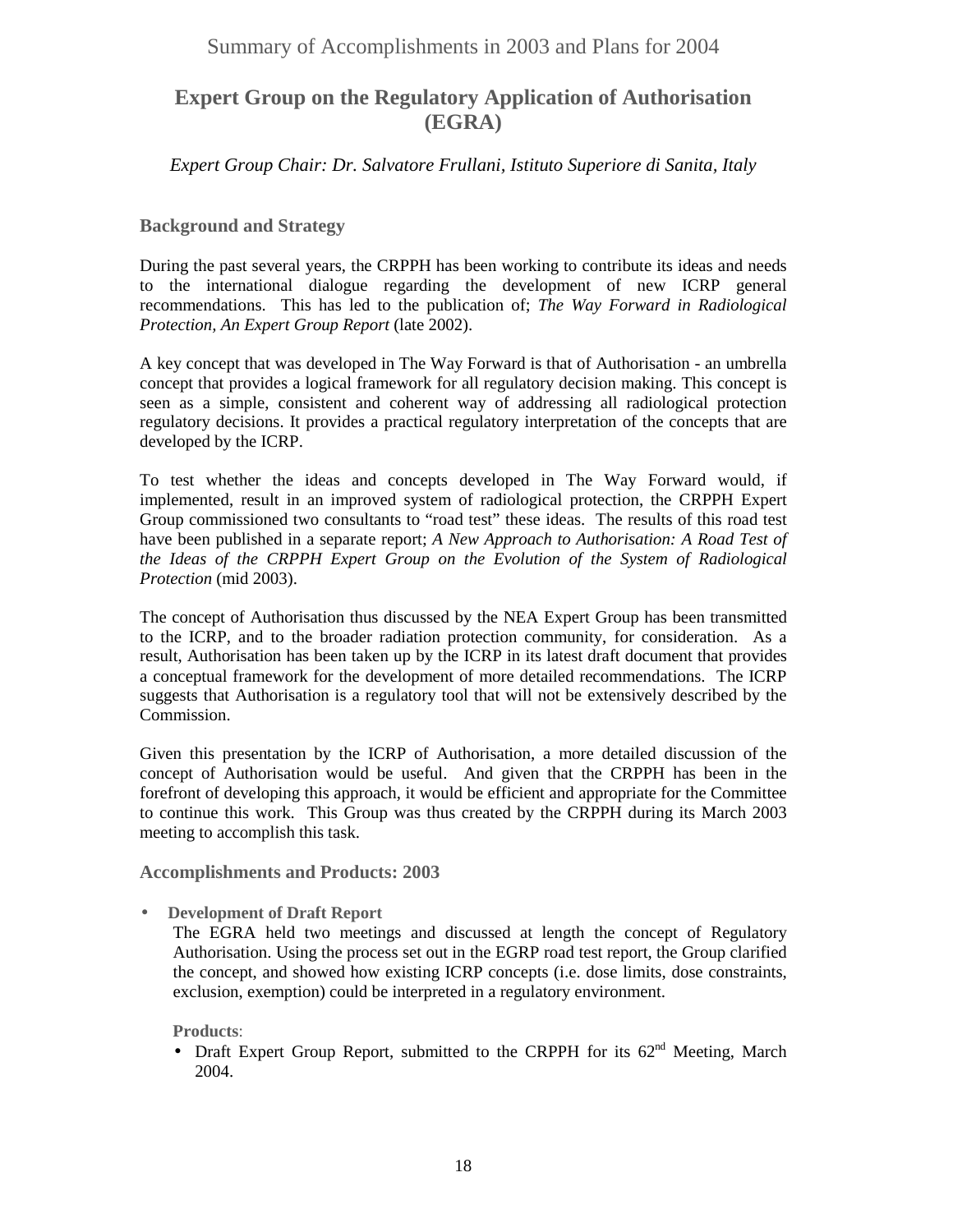### **Activities and Planned Products: 2004**

#### **1. EGRA Final Report**

The Expert Group will take comments from the CRPPH into account, and will review the new ICRP draft recommendations, due out in June 2004, to assure that their work is still consistent with the approach of the ICRP. Based on these inputs, the Group will finalise its report on the Regulatory Process of Authorisation for final submission to the CRPPH at its March 2005 meeting, and for publication upon approval. The work will be distributed widely to the international community for consideration.

#### **Products**:

- Presentation of results at the IRPA-11 Congress, Madrid, Spain, May 2004
- Final Draft Report to CRPPH for review and approval (early 2005)
- Publish Final Report (Spring 2005)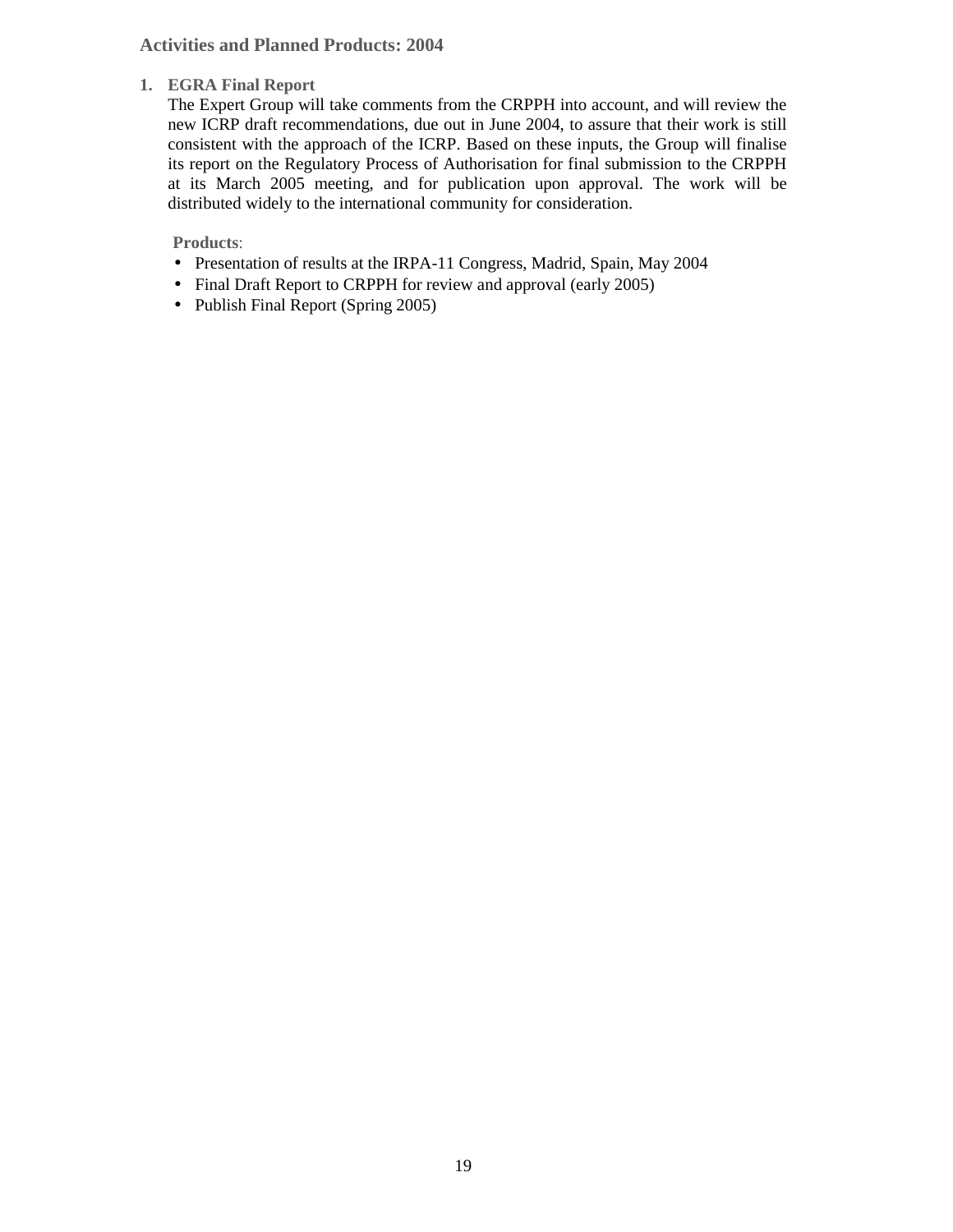Summary of Accomplishments in 2003 and Plans for 2004

# **Expert Group on the Implications of ICRP Recommendations (EGIR)**

# *Expert Group Chair: Mr. Sigurdur Magnusson, Icelandic Radiation Protection Institute, Iceland*

**Background and Strategy** 

Since 1990 when it issued its most recent general recommendations for a system of radiological protection its Publication 60, the International Commission on Radiological Protection (ICRP) has continued to clarify and update its position by issuing subsequent, subsidiary recommendations on specific topics. Approximately ten years after the issuing of Publication 60, a period during which the Commission has issued 25 subsidiary recommendations, the ICRP has launched a process of consolidating, and, more importantly, updating its recommendations to better reflect modern scientific and social views of risk and risk management.

The CRPPH has, throughout its existence, been interested in the development of recommendations by the ICRP. Recently, the work of several of the CRPPH Expert Groups (e.g. studying Controllable Dose, Stakeholder Involvement, Evolution of Radiation Protection, the Processes of Stakeholder Involvement, Implications of ICRP Recommendations) has been aimed at developing evolutionary ideas and suggestions that the ICRP can take into account in its work. Through this work, which has been sent directly to the ICRP for its consideration, the CRPPH has become an active partner with the ICRP, providing the views of regulators and experts from the NEA's 28 member countries. During 2002, the ICRP developed two significant draft recommendations, on a framework for the protection of non-human species, and on the Commission's general recommendations, which were sent to the NEA for comment as part of the active NEA/ICRP collaboration. The analysis of these drafts focused on the possible regulatory and applicational implications that would arise should ICRP draft recommendations be implemented.

The draft recommendations were widely distributed within the NEA family, and the EGIR acted on behalf of the CRPPH and the NEA to develop and consolidate views. This resulted in a summary report of the Group's thoughts, which was debated and approved during the  $61<sup>st</sup>$ CRPPH meeting (March 2003), presented at the  $2<sup>nd</sup>$  NEA / ICRP Forum in Lanzarote, and subsequently published (Fall 2003).

The EGIR is currently in standby, awaiting the arrival of a draft ICRP recommendation document, which is expected following the IRPA-11 Congress in May 2004. This ICRP draft recommendation will be analysed similarly to the previous ICRP drafts, and a draft report will be presented to the CRPPH for review and approval at its March 2005 meeting.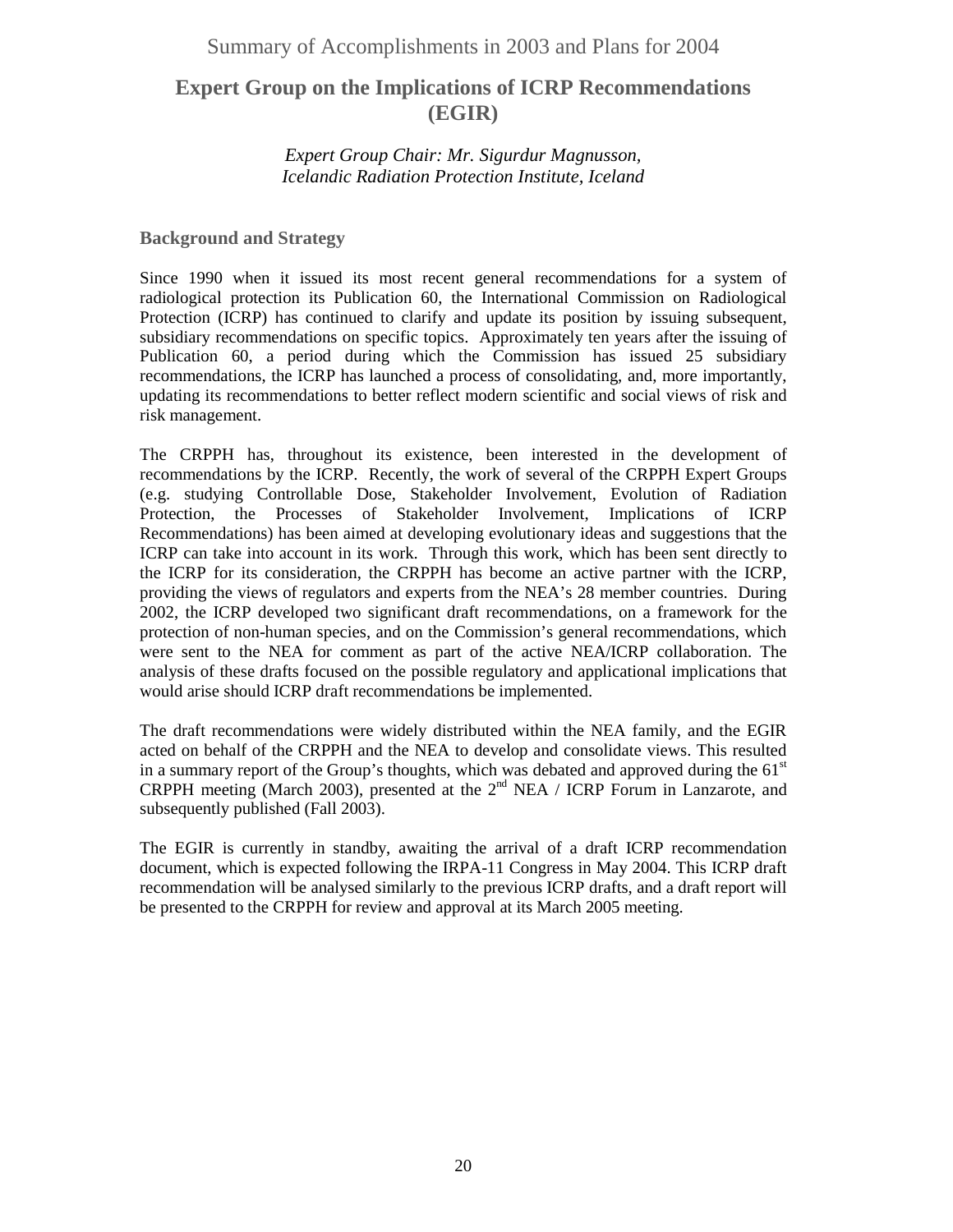### **Accomplishments and Products: 2003**

• **Finalise and publish report** 

The report of the EGIR was finalised and published following input from the CRPPH at its  $61<sup>st</sup>$  meeting, and from discussion during the  $2<sup>nd</sup>$  NEA / ICRP Forum. The final report was submitted to the ICRP for consideration when finalising its recommendations.

**Products**:

- Possible Implications of Draft ICRP Recommendations, OECD/NEA, 2003
- Presented the EGIR findings during the 2nd NEA / ICRP Forum: Future Policy for Radiological Protection - A Stakeholder Dialogue on the Implications of the ICRP Proposals, 2 - 4 April 2003, Lanzarote, Canary Islands, Spain
- Presentation of results at the IRPA-11 Congress, Madrid, Spain, May 2004

### **Activities and Planned Products: 2004**

- **1. Analyse the next ICRP draft recommendations** 
	- The ICRP is expected to present its draft general recommendations for the first time to the IRPA-11 Congress in Madrid, Spain, in May 2004. Following this, the ICRP will submit its draft recommendations to the NEA, and the EGIR will again perform an analysis, focusing on possible implications for policy, regulation and implementation. The Expert Group's report will be submitted to the CRPPH for review and approval. The published report will be submitted to the ICRP for its consideration.

**Products**:

• Final Report: Possible Implications of Draft ICRP Recommendations to be presented to the CRPPH at its March 2005 meeting.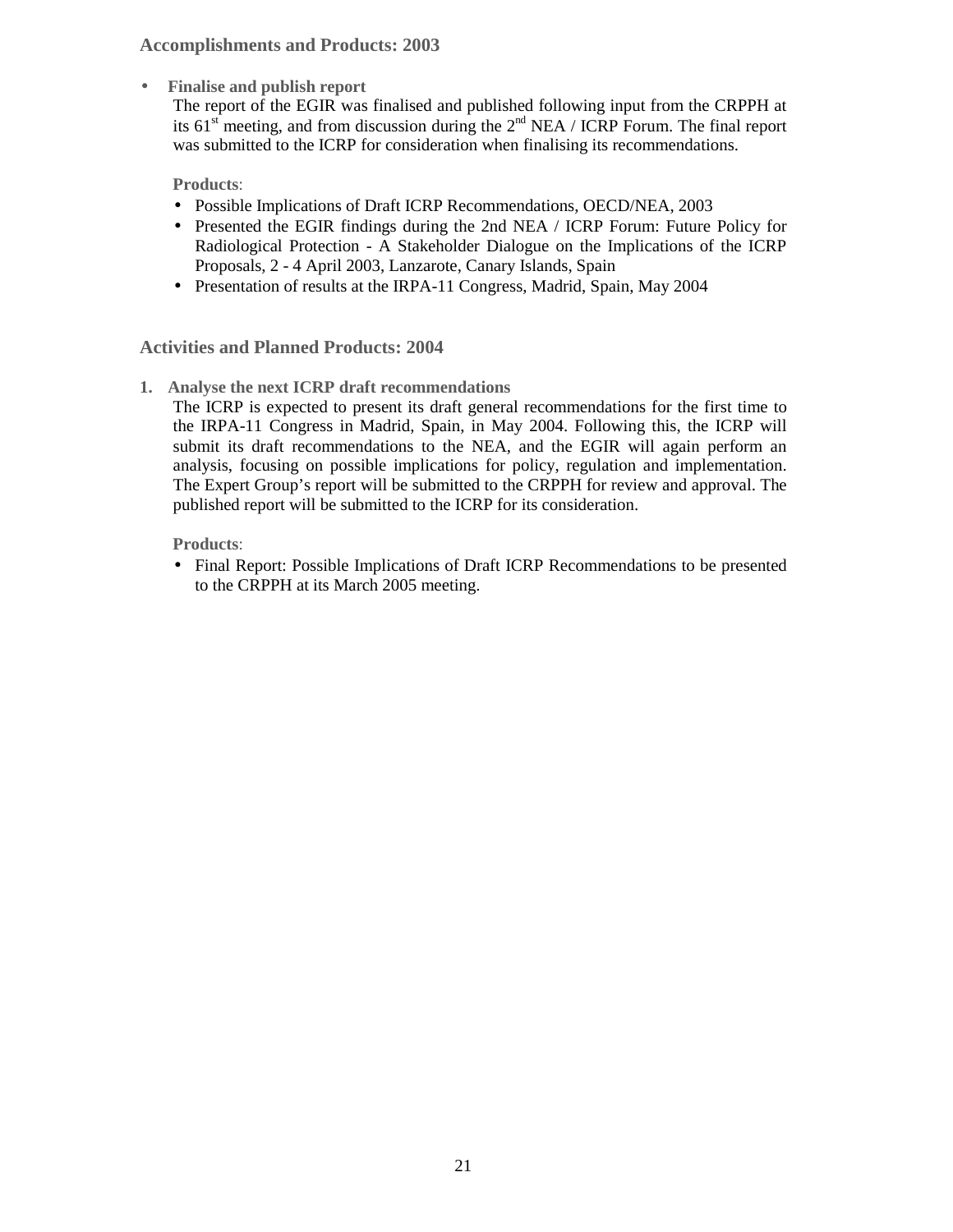Summary of Plans for 2004

# **Expert Group on the CRPPH Collective Opinion (EGCO)**

### *Expert Group Chair: Mr. Jacques Lochard, CEPN, France*

### **Background and Strategy**

In 1993, the CRPPH held a workshop titled, *Radiation Protection on the Threshold of the 21st Century*. This followed the development and issuing of ICRP Publication 60, and was at the beginning of a period of adaptation, implementation and change. As such, the CRPPH felt that it would be useful to scan the horizon and see what types of issues could arise in the nearterm future, and to study their possible implications. The intention of this effort was to help member country governments to be better prepared to guide their national policy and application through this period of flux. As a result of this workshop, the CRPPH published, in 1994, a summary document titled, *Radiation Protection Today and Tomorrow: a collective opinion of the CRPPH*. In addition to the value that this work brought to member countries of the NEA, it also served as a list of issues and areas to be further studied by the CRPPH. The Collective Opinion, in effect, became the blueprint of the Committee's Programme of Work for almost 10 years. Since its publication, the CRPPH has worked to addressed the topics and areas that were identified, and has published reports and studies in all the major areas that were identified.

Today, in 2004, the NEA is in the process of updating its Strategic Plan, and as part of this effort all the NEA's Standing Technical Committees, including the CRPPH, are reviewing their Mandates for possible updating. Also importantly, the ICRP will issue new recommendations in 2005. In this context it is very appropriate for the CRPPH to once more begin to identify topics and areas that, in the mid- to long-term future, will or could have significant influence on radiological protection policy, regulation and application. Should the Committee agree, the ultimate objective of this work will be to develop a new CRPPH Collective Opinion that will provide the Committee with strategic direction for at least the coming five years.

#### **Activities and Planned Products: 2004**

**1. Assessment of emerging challenges** 

Beginning with input from a Topical Session to be held during the  $62<sup>nd</sup>$  CRPPH meeting, the CRPPH will organise a policy-level forum to identify and discuss key emerging radiological protection issues. In support of this, a preliminary "brainstorming" meeting will be held with a small, diverse stakeholder group, to scope the key areas of importance, and to develop a short document/questionnaire to be sent to a very large and diverse stakeholder audience to broadly survey views on areas and issues of importance for the future. The Expert Group will use the work of the small brainstorming meeting and of the CRPPH meeting to prepare the Forum, and will analyse and summarise these inputs and present them to the CRPPH in March 2005.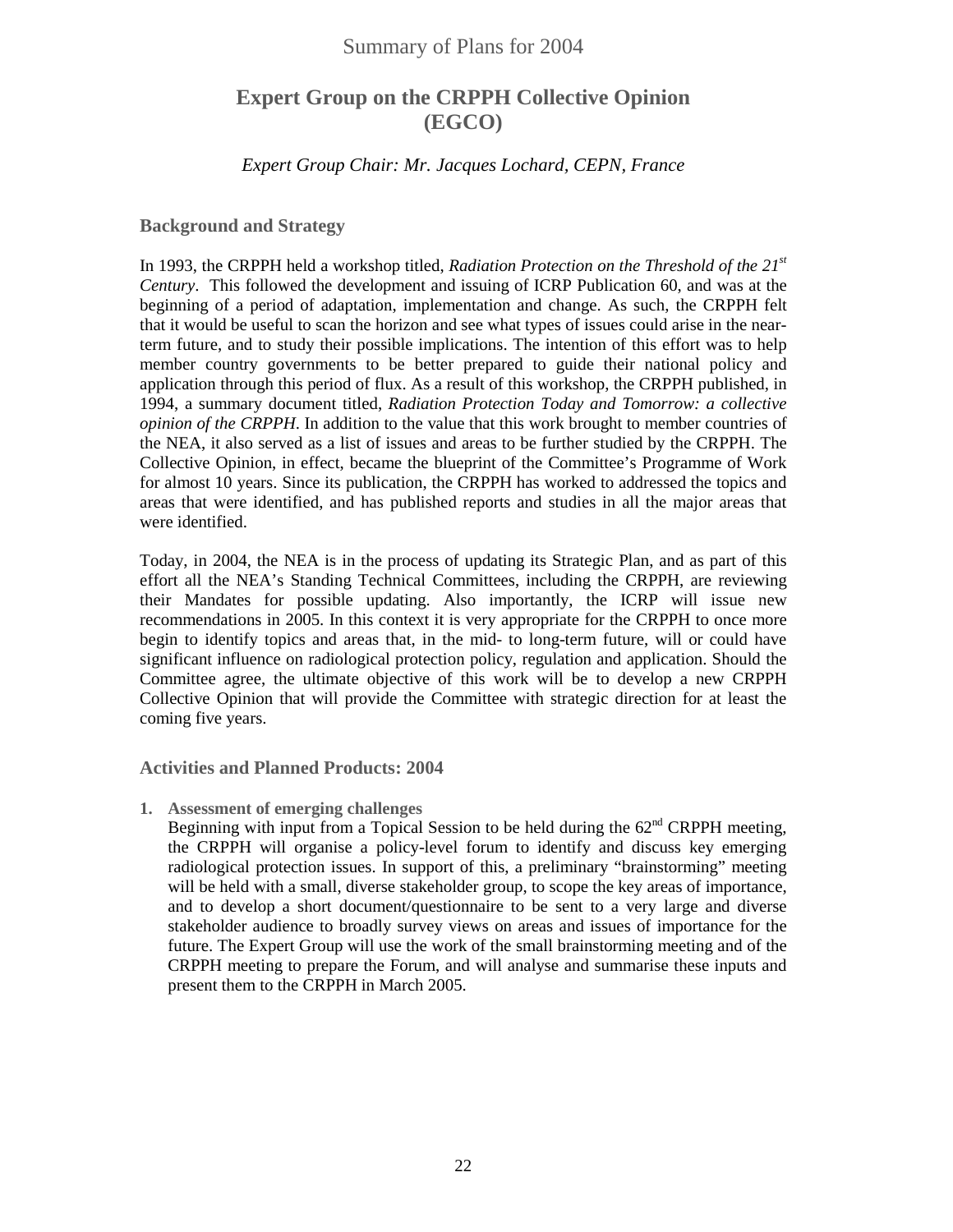**Products**:

- CRPPH Topical Session discussion (March 2004 CRPPH Meeting)
- Brainstorming document/questionnaire to identify future issues and priorities, Summer 2004
- Programme for Policy-level Forum (Summer 2004)
- Policy-level Forum (December 2004)
- Presentation of the Forum analysis and summary to the CRPPH for discussion, March 2005
- Final CRPPH Collective Opinion to CRPPH: Fall 2005
- Review and Approval of final publication: March 2006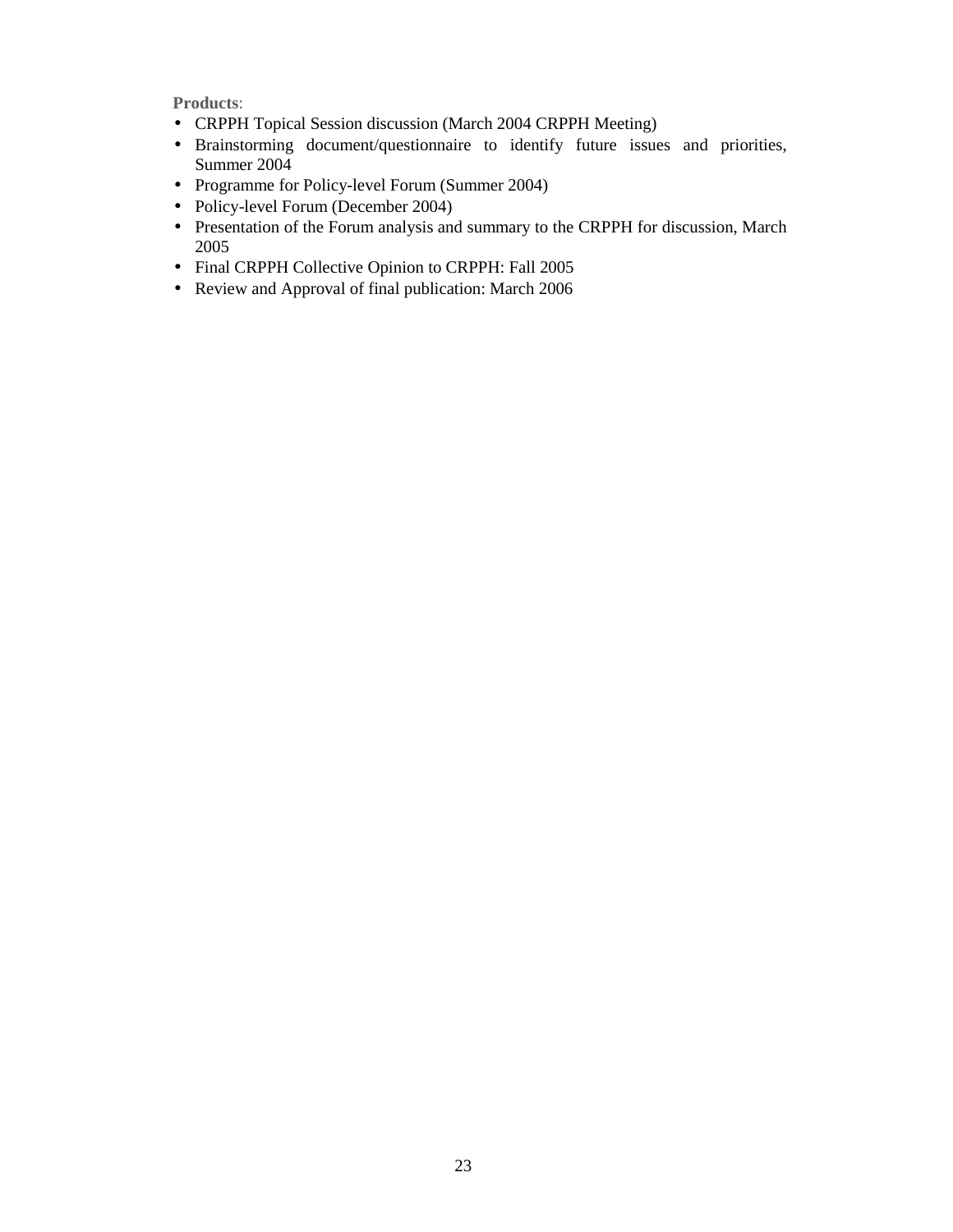# **Expert Group on the Implications of Radiological Protection Science (EGIS)**

*Expert Group Chair: Prof. Henri Metivier, Retired IRSN, France* 

### **Background and Strategy**

At the same time as national interest in radiological protection science seems to be growing, particularly in areas such as the effects of low-dose and chronic exposures, national scientific infrastructures necessary to address such questions seem to be shrinking. Preliminary discussion of the new CRPPH Collective Opinion identified that developments in these and other radiological protection science studies could potentially have key mid- and long-term influences on radiological protection policy, regulation and application. In order to most effectively utilise national and international resources, the Committee agreed to establish an Expert Group, under the direction of the EGCO, to focus on science at the service of mid- and long-term policy needs.

The CRPPH agreed that EGIS should survey currently ongoing projects in radiological protection science, and discuss the possible implications that their results could provoke. This should focus on projects expected to yield results in the short-term, the coming 3 to 10 years. Based on this survey, the Group should attempt to identify scientific questions that need to be answered in order to support the making or evolution of policy decisions. This should focus on longer-term projects, more in the 10 to 30 year time-frame. The 1998 publication of the Committee, "*Developments in Radiation Health Science and their Impact on Radiation Protection*", should be used as a starting point.

**Activities and Planned Products: 2004** 

#### **1. Presentation to EGCO Forum**

Based on the 1998 CRPPH publication, and on the results of the Topical Session held during the 62<sup>nd</sup> CRPPH meeting in March 2004, the Group will collect relevant materials and develop the first draft of its report. This will be co-ordinated with the EGCO, and presented to the EGCO Policy Forum on Emerging RP Challenges in December 2004.

#### **2. First Draft of the Group's Report**

Based on the continuing work of the Group, discussions at the Policy Forum, and input from the EGCO, the Group will develop a draft report for submission to the CRPPH for its March 2005 meeting.

**Products**:

- Presentation to the EGCO Policy Forum on Emerging RP Challenges
- Draft of EGIS Report to EGCO (January 2005) and CRPPH (March 2005)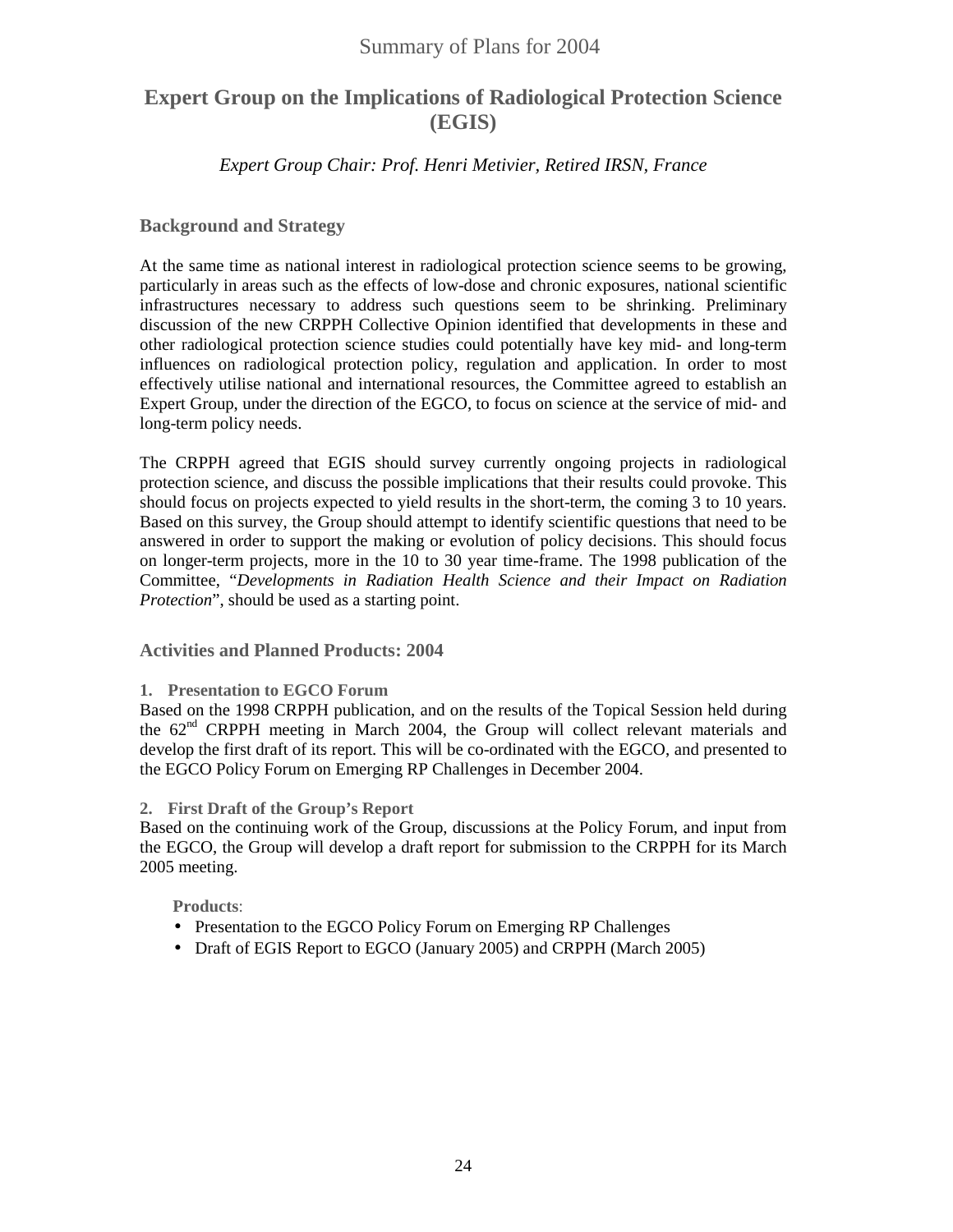# **Evolution of the System of Radiological Protection NEA Collaboration with the ICRP**

### **Background and Strategy**

Particularly since the ICRP initiated the development of new recommendations beginning in 1999, the CRPPH has worked to actively engage with the ICRP on this important issue. Work has included CRPPH development of its own proposals for modernisation, through the contributions of several Expert Groups (WPCD, EGRP, WPSA, EGPSI, EGRA). It has also included constructive dialogue with the ICRP through Expert Group commentary on ICRP draft material (EGIR), direct discussions with the ICRP Chair, and co-sponsorship of fora and workshops to collect stakeholder views (Taromina 2002, Tokyo 2002, Lanzarote 2003). The objective of this work is to assist the ICRP to reflect the modern needs of policy makers, regulators and practitioners in their new recommendations.

Continuing the NEA / ICRP collaboration on stakeholder fora that began in 2002 (the February 2002 Taromina NEA/ICRP Forum on the *Radiological Protection of the Environment: The Path Forward to a New Policy?*; the October 2002 Tokyo meeting, the *1st Asian Regional Conference on the Evolution of the System of Radiological Protection*), the NEA and the ICRP organised the 2<sup>nd</sup> NEA/ICRP Forum, *The Future Policy for Radiological Protection: A stakeholder dialogue on the implications of the ICRP proposals*. This Forum was held  $2^{nd}$  to the  $4^{th}$  of April 2003, and was hosted by the Spanish Consejo de Seguridad Nuclear (CSN), in Lanzarote, Canary Islands, Spain.. Discussions focused on the possible implications of the most recent ICRP draft recommendations on the radiological protection of non-human species, and on the Commission's more general recommendations for a comprehensive system of radiological protection. The views of various stakeholders, including the views developed by the EGIR for the NEA, were discussed. The Forum has been described as "pivotal" by the ICRP Chair, and its results have been used by the ICRP in forumlating its new recommendations to better address stakeholder needs and views. NEA member countries have, through the Forum, been able to better understand the details of the ICRP's intentions.

Because of the broad interest in the development of new ICRP recommendations, in May 2003 the NEA Steering Committee held a policy debate on the evolution of the system of radiological protection. This was preceded by a summary of the work of the CRPPH, presented by Mr. Jacques Lochard, the CRPPH Vice-Chair, and included presentations of the ICRP's views, presented by its Chair, Prof. Roger Clarke, of a view from the nuclear industry, presented by Mr. Masahito Kaneko from Japan, and a view from national regulatory authorities, presented by Ms. Dana Drábová, the President of the Czech Republic State Office of Nuclear Safety. As a result of discussions, the Steering Committee encouraged the NEA to pursue its work on the future evolution of the international radiological protection system and its co-operation with the International Commission on Radiological Protection (ICRP) in this area.

Finally, as a result of significant interest from NEA member countries in the Asian region, the NEA will organise, in July 2004, the 2<sup>nd</sup> Asian Regional Conference on the Evolution of the *System of Radiological Protection*. This meeting will take place shortly after the IRPA-11 Congress, at which the ICRP will unveil its new draft recommendations, and will be the first opportunity to discuss and debate these draft recommendations in Asia. The conference will also include discussion of experience in stakeholder involvement procedures, based on results from the  $3<sup>rd</sup>$  Villigen Workshop.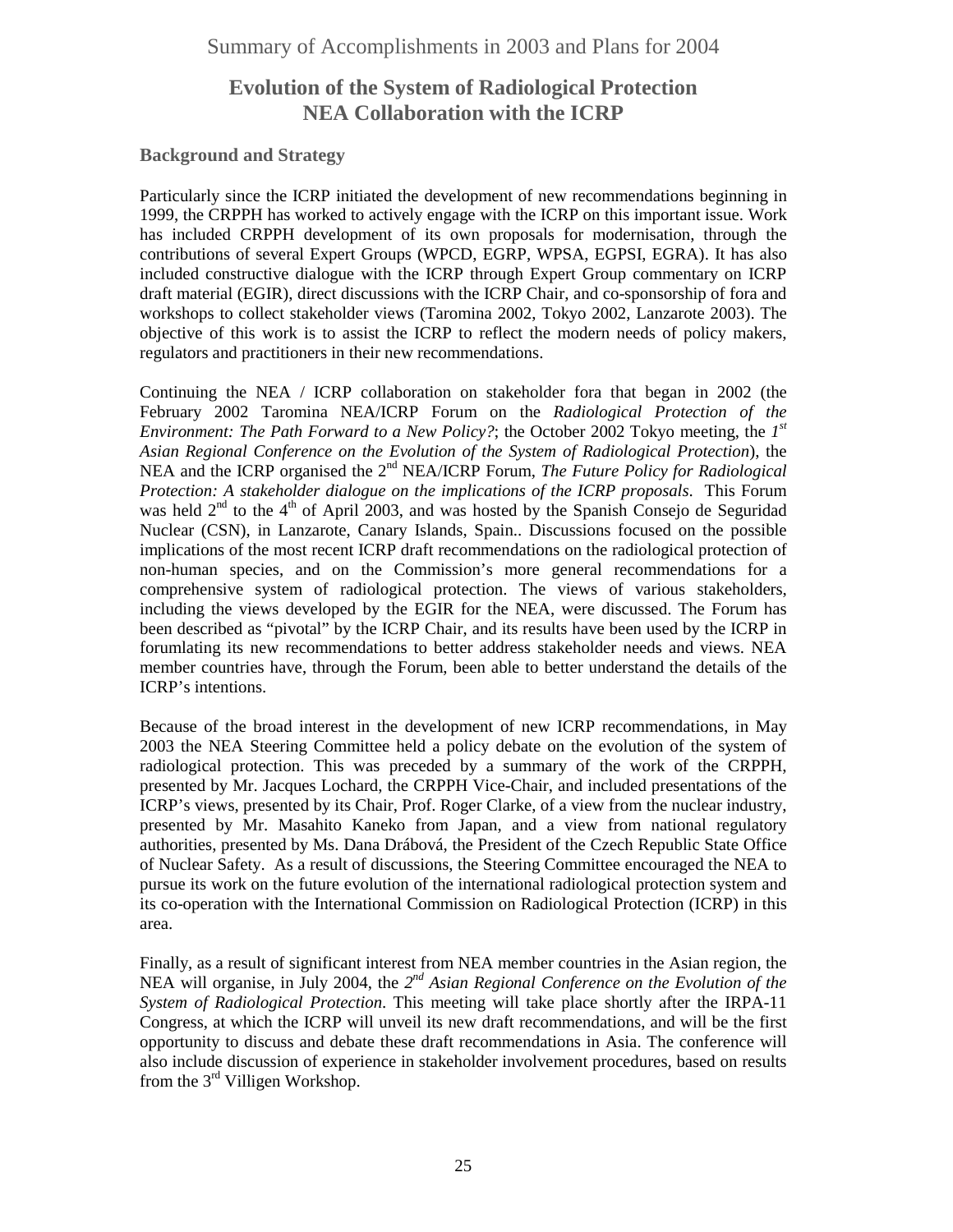#### **Accomplishments and Products: 2003**

• **The 2nd NEA/ICRP Forum,** *The Future Policy for Radiological Protection: A stakeholder dialogue on the implications of the ICRP proposals* The Forum was hosted by the Spanish Consejo de Seguridad Nuclear (CSN), and took place from the  $2<sup>nd</sup>$  to the  $4<sup>th</sup>$  of April 2003 in Lanzarote, the Canary Islands, Spain

#### **Products:**

- Future Policy for Radiological Protection: Workshop Proceedings, Lanzarote, Spain 2 – 4 April 2003, OECD/NEA 200
- Future Policy for Radiological Protection: Summary Report of the Lanzarote Workshop, OECD/NEA 2003
- **NEA Steering Committee Policy Debate: Evolution of the System of Radiological Protection**

The policy debate took place at the May 2003,  $106<sup>th</sup>$  meeting of the NEA Steering Committee. It was preceded by a summary of the work of the CRPPH, presented by Mr. Jacques Lochard, the CRPPH Vice-chair, and included presentations of the ICRP's views, presented by its Chair, Prof. Roger Clarke, of a view from the nuclear industry, presented by Mr. Masahito Kaneko from Japan, and a view from national regulatory authorities, presented by Ms. Dana Drábová, the President of the Czech Republic State Office of Nuclear Safety.

#### **Products:**

- The summary of the policy debate is included in the Summary Record of the 106th NEA Steering Committee Meeting, document NEA/NE/M(2003)1
- **Proceedings of the 1st Asian Regional Conference**  The 1<sup>st</sup> Asian Regional Conference was held in October 2002, in Tokyo. The proceedings of this conference were published in late 2003.

#### **Products:**

• Proceedings of the Asian Regional Conference on the Evolution of the System of Radiological Protection, Tokyo, 24 – 25 October 2002, OECD/NEA 2003

### **Activities and Planned Products: 2004**

In continuing its broad collaboration with the ICRP, the CRPPH will also hold a second Asian Regional Conference on the Evolution of the System of Radiological Protection. The EGRA will co-ordinate the preparation of this workshop on behalf of the CRPPH.

**1.** Programme for the  $2<sup>nd</sup>$  Asian Regional Conference (late  $2003$ )

A programme committee, made up of representatives from the CRPPH Bureau, the EGRA, and the EGPSI will develop, in collaboration with the Asian Members of the CRPPH, a programme for the  $2^{nd}$  Asian Regional Conference to be held the  $28^{th}$  -  $29^{th}$ July, 2004, in Tokyo.

#### **Products**:

- Draft Conference Programme, submitted to the CRPPH for its 62nd Meeting, March 2004.
- Hold the  $2<sup>nd</sup>$  Asian Regional Conference, 28 29 July, 2004, Tokyo
- Workshop Proceedings (Winter 2004)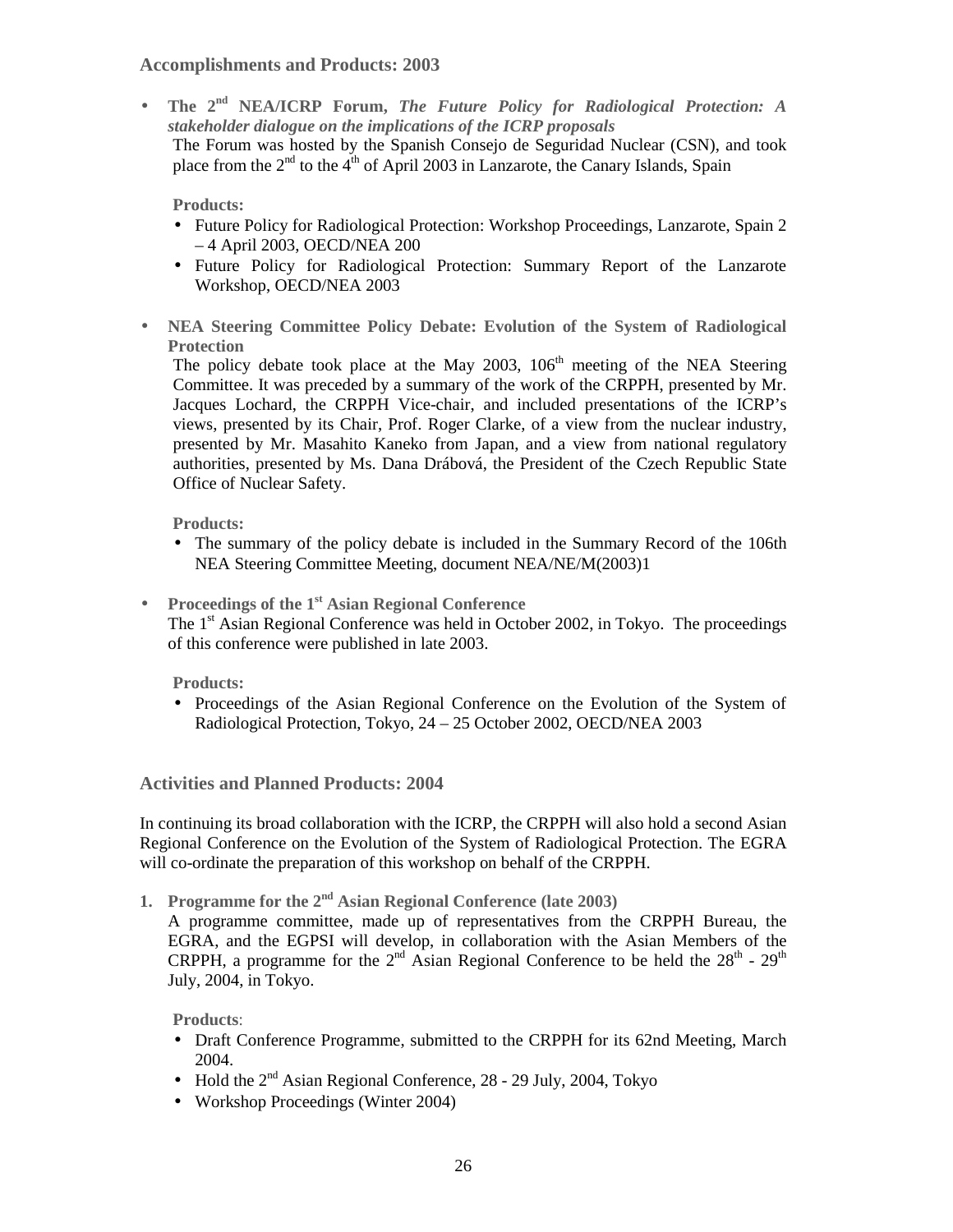# Summary of Accomplishments in 2003

# **Expert Group on the Evolution of the System of Radiation Protection (EGRP)**

*Expert Group Chair: Dr. Joe McHugh, Environment Agency, United Kingdom* 

### **Background and Strategy**

Since the publication of the last recommendations of the International Commission on Radiological Protection (ICRP Publication 60, 1990) many areas have been identified that are somewhat unclear, or that are seemingly incoherent. While the CRPPH has, in general, found the ICRP system to be robust, the Committee has continued to focus its attention on those aspects of the system that it judges to need further refinement. Recognising the need for modernisation, Professor Roger Clarke, the Chair of the ICRP, has published several papers in the open literature (1999, 2001, 2003) suggesting an evolution that could be followed for the development of the next set of ICRP recommendations, due in the 2005 timeframe, and asking for comments. The CRPPH has been actively involved in developing its own consensus thoughts on how the system of radiation protection could be made more responsive to decision makers, regulators and practitioners, and has provided these directly to the ICRP and the international community for consideration. The Working Party on Controllable Dose and the Use of Collective Dose (WPCD) published the first reflections of the CRPPH on this subject in mid 2000. To further refine these thoughts, the CRPPH created the Expert Group on the Evolution of the System of Radiation Protection (EGRP) at its March 2000 annual meeting, and charged the Group with the development of some practical suggestions that could improve the clarity and coherence of the system of radiological protection.

During 2003 the EGRP published, *The Way Forward in Radiological Protection*, its reflection document, and *A New Approach to Authorisation in the Field of Radiological Protection: The Road Test Report*, to "validate" that its suggestions would result in practical improvements to the system.

**Accomplishments and Products: 2003 - 2004** 

**1. Publication of Final Expert Group Results** 

With the publication of its final report and its road-test, the EGRP completed its mandate and the Group disbanded following the 61st meeting of the CRPPH, March 2003. The results of the Expert Group's work have been subsequently used as a starting point for the Expert Group on the Regulatory Application of Authorisation (EGRA).

**Products**:

- The Way Forward in Radiological Protection, An Expert Group Report, OECD/NEA, 2002
- A New Approach to Authorisation in the Field of Radiological Protection: The Road Test Report, prepared by R.V. Osborne and F.J. Turvey, OECD/NEA, 2003
- **2. Presentation of Final Expert Group Results**

The final products of this work were seen as very innovative, and will be presented during the IRPA-11 Congress in Spain.

**Products**:

• Oral presentation at the IRPA-11 Congress, Madrid, Spain, May 2004.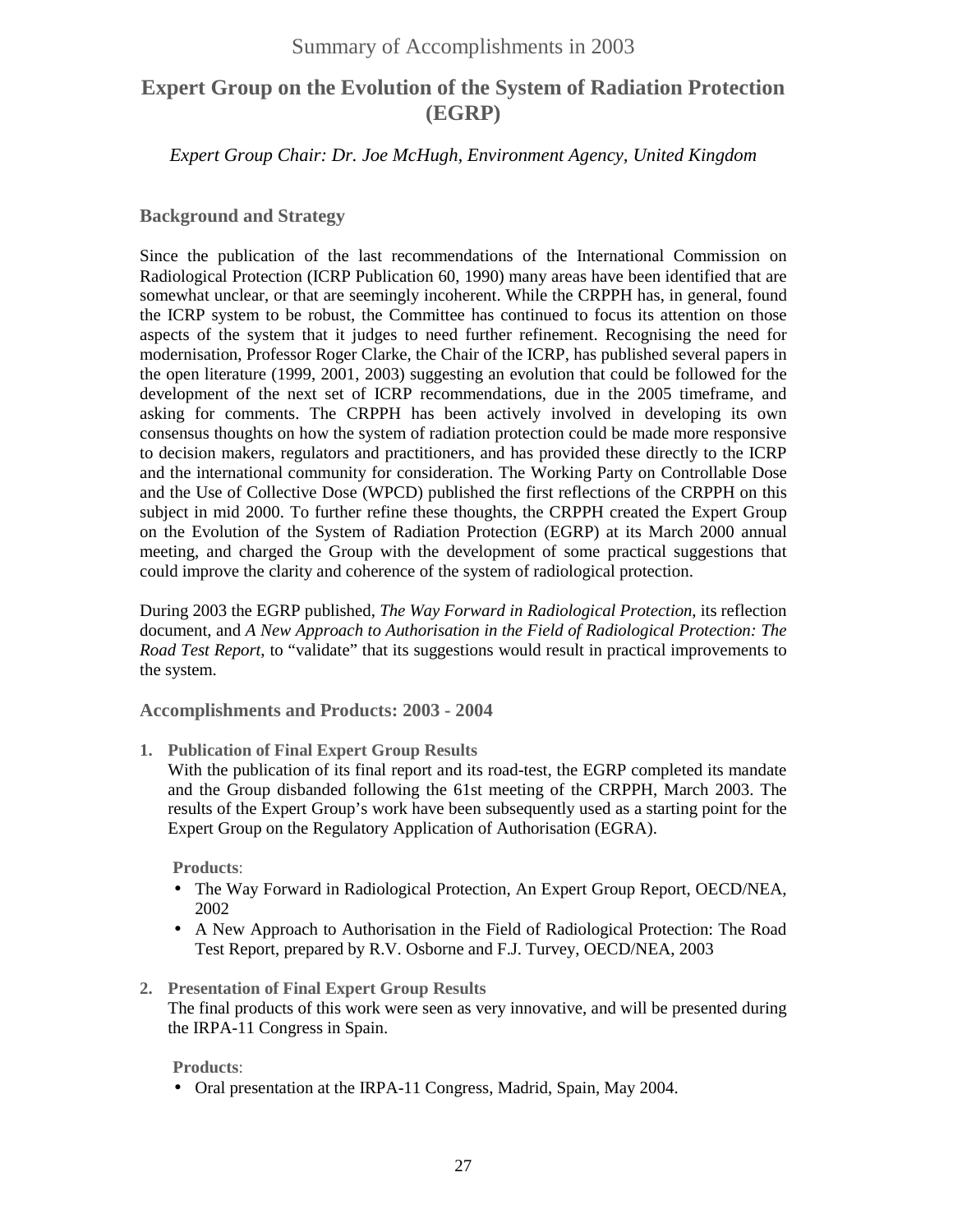Summary of Accomplishments in 2003

# **Expert Group on the Process of Stakeholder Involvement in Radiation Protection Decision Making (EGPSI)**

### *Expert Group Chair: Mr. Jacques Lochard, CEPN, France*

### **Background and Strategy**

In its 1994 Collective Opinion, the CRPPH identified the societal aspects of radiation protection, focusing at that time on post-accidental situations, as an important area to monitor. The growing area of comparative risk assessment and management, studying various risks to optimise resource allocation, was also identified. In 1996, the CRPPH created the Working Group on Risk Management (WGRM), and the Working Group on Societal Aspects of Radiation Protection (WGSA) to investigate these important areas. The WGRM completed its work in 1998, but part of that group continued investigating the area independently, reporting its results to the CRPPH in 1999. The WGSA organised the 1<sup>st</sup> Villigen Workshop, *Societal Aspects of Decision Making in Complex Radiological Situations*, in January 1998. As a follow-up to these two actions, the CRPPH created the Working Group on Stakeholder Involvement in 1999, which organised and held the 2nd Villigen Workshop, *Better Integration of Radiation Protection in Modern Society*, in January 2001. A policy-level summary analysis, *Policy Issues in Radiological Protection Decision Making*, was also published based on the Workshop's results. To carry this work forward, the CRPPH identified stakeholder involvement process aspects as key areas, and created the Expert Group on the Process of Stakeholder Involvement (EGPSI) to address these issues in March 2001.

#### **Accomplishments and Products: 2003 -2004**

The CRPPH agreed during its  $61<sup>st</sup>$  meeting that, following the publication of the summary documents from the Third Villigen Workshop, the EGPSI should disband.

**1. Case Studies of Processes of Stakeholder Involvement** 

The EGPSI, with the assistance of three consultants, developed case studies to illustrate some processes that have been used to involve stakeholders in radiological protection decision making. These were used as the primary input to the  $3<sup>rd</sup>$  Villigen Workshop.

**Products**:

- Stakeholder participation case studies for the third Villigen Workshop (Spring 2004)
- **2. 3rd Villigen Workshop (21 23 October 2003).**  Stakeholder Participation in Decision Making Involving Radiation: Exploring Processes and Implications, the Third Villigen Workshop, was organised by the EGPSI and hosted by the Swiss Federal Nuclear Safety Inspectorate (HSK).

**Products**:

- Proceedings of the 3rd Villigen Workshop (Spring 2004).
- 3rd Villigen Workshop analysis report on lessons and policy-level implications (Spring 2004)
- **3. Presentation of Final Expert Group Results**

The final products of this work were seen as very innovative, and will be presented during the IRPA-11 Congress in Spain.

**Products:** 

• Presentation of results at the IRPA-11 Congress, Madrid, Spain, May 2004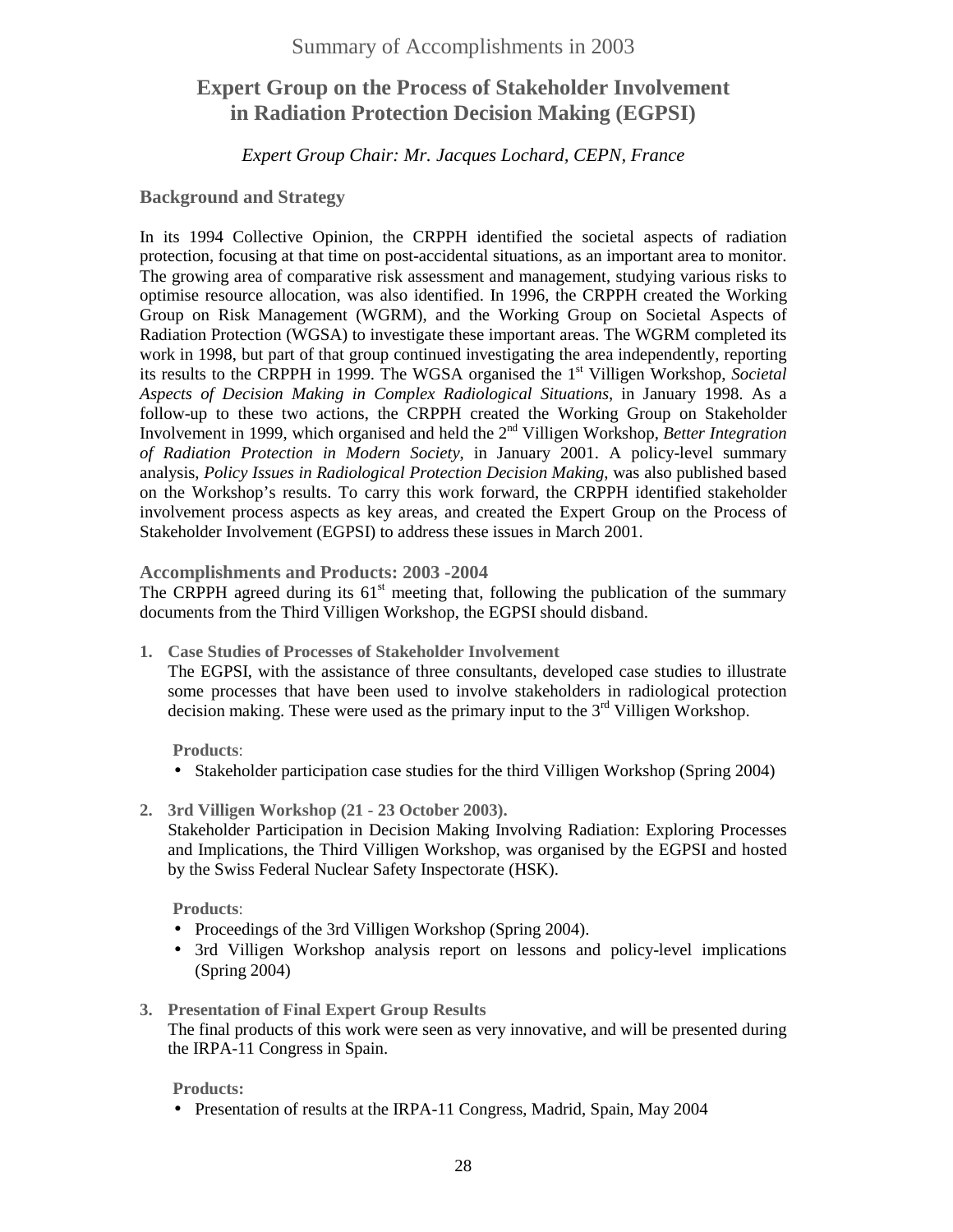### Summary of Accomplishments in 2003

# **Expert Group on the Implications of Effluent Release Options (EGRO)**

#### *Expert Group Chair: Mr. Olli Vilkamo, STUK, Finland*

#### **Background and Strategy**

 Radioactive effluent releases from nuclear installations, in normal operation, have been reduced in recent years, but are still subject to discussions. The demand for further reductions is generally driven by societal concerns about the protection of the environment. Regarding the optimisation of effluent releases, there are several different approaches, such as the concept of the "Best Available Technology (BAT)", or the ALARA approach that is well known in radiation protection. The OSPAR Commission, a political body concerned with the pollution of the marine environment, introduced the *OSPAR Strategy with Regard to Radioactive Substances* (Sintra, July 1998), which calls for a reduction of radioactive emissions to a level that would result in concentrations of artificial radionuclides in the environment that are "close to zero". In order to assist experts and decision makers to fully understand the technical implications and feasibility of the various effluent release options being discussed, the CRPPH agreed to launch an Expert Group on this subject. The results of this Group's work will serve as decisional background information for CRPPH Members and other experts faced with such choices, as well as input to the CRPPH views on the evolution of the system of radiation protection.

#### **Accomplishments and Products: 2003 - 2004**

The Expert Group's report was finalised and published at the end of 2003. At its 61st meeting, the CRPPH approved the EGRO's draft report with some minor comments. With this completion of its mandate, the Group disbanded.

#### **Products**:

- Effluent Release Options from Nuclear Installations: Technical Background and Regulatory Aspects, published in Fall 2003
- Presentation of results at the IRPA-11 Congress, Madrid, Spain, May 2004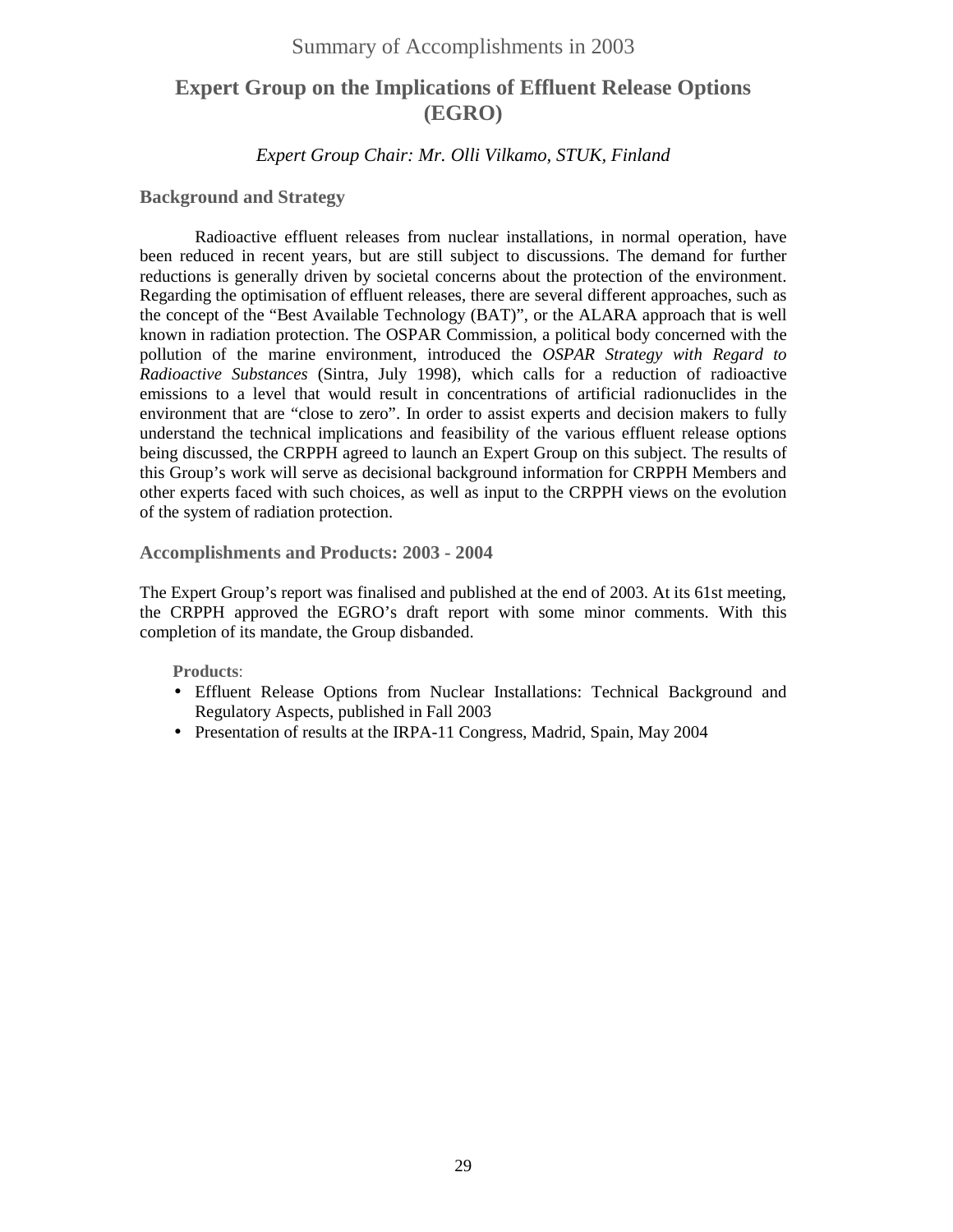# **Expert Group on Stakeholder Involvement in the Management of an**

# **Urban Radiological Contamination (EGUC)**

# *Expert Group Chair: Mr. Jacques Lochard, CEPN, France*

**Background and Strategy** 

Through the development of knowledge and exchange of experience made possible by the planing and holding of the Villigen Workshops, a more profound understanding of the national and international implications of stakeholder participation in radiological protection decision making has been gained. The extraction, from specific case studies, of experience and lessons that transcend case, geographic and, to a certain extent, cultural bounds has provided a philosophical foundation for better understanding of how stakeholder involvement can affect the bases, structures and processes of decision-making.

The knowledge developed by the CRPPH in this area has been most recently documented in the following reports:

- Policy Issues in Radiological Protection Decision Making: Summary of the  $2<sup>nd</sup>$  Villigen (Switzerland) Workshop, January 2001, OECD/NEA 2001
- Better Integration of Radiation Protection in Modern Society: Workshop Proceedings, Villigen Switzerland, 23 - 25 January 2001, OECD/NEA, 2001

Similar documents will be published as a result of the  $3<sup>rd</sup>$  Villigen Workshop, which took place from the  $21<sup>st</sup>$  to the  $23<sup>rd</sup>$  of October 2003.

To increase understanding of the complexities in this area, the particular situation of urban contamination provides a framework that is of great interest in today's world. This could serve as a vehicle for better understanding the magnitude and implications of the practical application of the philosophical knowledge that the CRPPH has developed so far. This Group was thus created by the CRPPH during its March 2003 meeting.

### **Activities in 2003**

Subsequently to the Committee's decision to create this Expert Group, the CRPPH Vice-chair began investigating this area further. It was found that two other significant projects were also underway in this area. Specifically, the European Commission has started the URANUS project that will investigate, among other things, various aspects of managing urban contamination situations. In addition, a large group of countries and international organisations have begun the CORE project, which will develop specific projects to improve life in the contaminated territories in Belarus, while at the same time bringing value added to sponsoring countries and organisations in terms of post-accident management.

For these reasons, at its September 2003 meeting the CRPPH Bureau agreed that the work of the URANUS and CORE projects had overtaken the original role of the EGUC, that is, to investigate urban contamination events. As such, it was agreed that the EGUC should disband.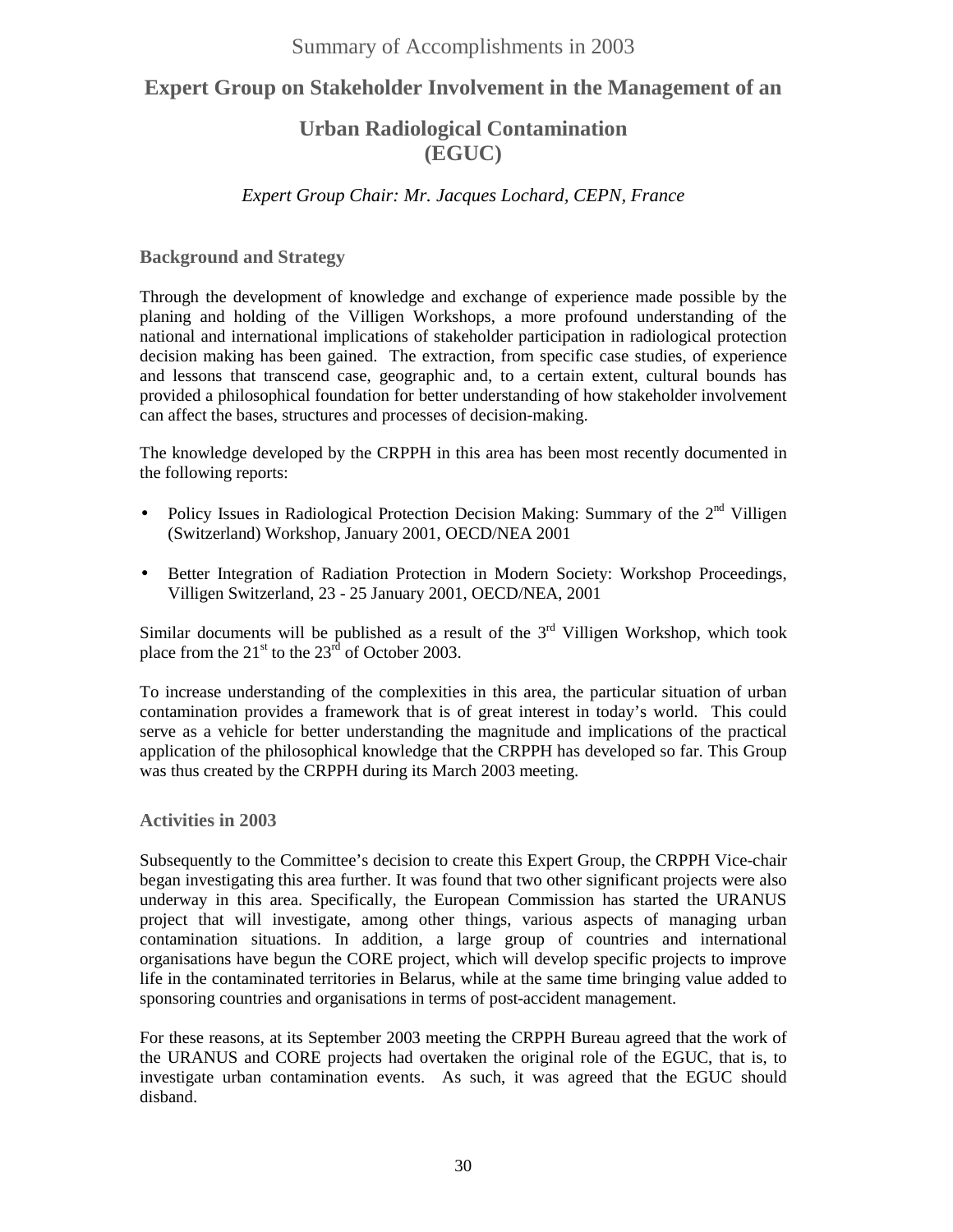# Summary of Accomplishments in 2003 and Plans for 2004

# **Other Work of the CRPPH**

In addition to the work carried out by Working Parties and Expert Groups, the Bureau of the CRPPH works closely with the Secretariat to accomplish tasks agreed upon by the CRPPH, but not requiring development by a dedicated group. Several such actions were accomplished, are underway or are planned. Significant activities include:

### **CRPPH Participation in the NEA's Decommissioning Activities**

Decommissioning is an issue of rising importance in many of the NEA's Member countries, and is being addressed in a broad sense within the NEA, with several of the NEA's Standing Technical Committees addressing decommissioning issues. In order to have a broad overview of the state of affairs in the decommissioning area, those Standing Technical Committees working in this area, notably the RWMC, the CNRA, the NDC, the CRPPH and the CSNI, have agreed to hold a stock-taking workshop in September 2004, in Rome. The themes of this workshop will be:

- •Decommissioning policy and strategy
- •Material management, disposal and release
- •Funding and costs
- •Safety and regulation
- •Organisation and management
- •Techniques and R&D

The CRPPH will participate in this work, focusing principally on the area of materials management from the radiological protection standpoint, and nominated Dr. Salvatore Frullani to represent the CRPPH on the workshop programme committee.

**Collaboration with the OECD** 

• **Emerging Systemic Risks**

The OECD International Futures Project, which reports directly to the OECD Secretary General, identified that large-scale, systemic risks, stemming in large part from the technical and social complexity of our modern world, pose increasingly difficult policy questions. For this reason, a broad-based study of systemic risks was initiated, resulting in the publication of an OECD report, *Emerging Risks in the 21st Century: An Agenda for Action*. Because of the NEA's experience in risk assessment and management, both in the areas of radiological protection and nuclear safety, the NEA Secretariat contributed significantly to this work.

One of the actions proposed is a programme of OECD country reviews focusing on national approaches to risk assessment, planning, preparedness and management. Should such a programme develop, the NEA will participate as requested by the OECD.

• **Experience with Managing Large-scale Risks**

As a result of the Systemic Risk work, the U. S. Government asked the OECD Secretary General to develop a short assessment of experience in NEA member countries of dealing with large-scale risks. Again, because of the NEA's experience with nuclear emergencies, the NEA Secretariat contributed a significant chapter to this report. The OECD will publish this report in early 2004, and the NEA remains at the disposition of the OECD for any needed follow-up or related work.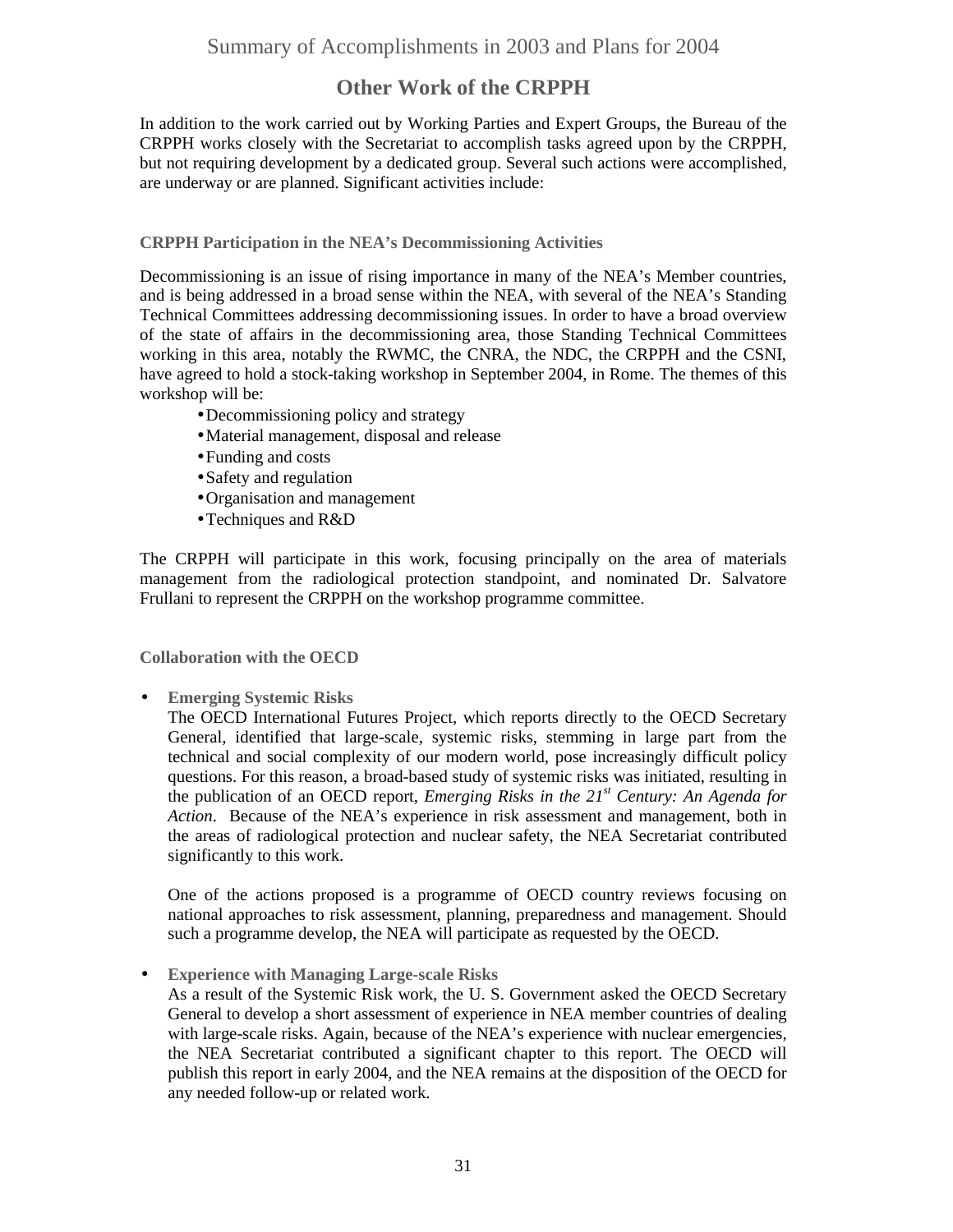### **Chernobyl**

For some time, the CRPPH has been interested in the results of the Chernobyl accident, and has published two stock-taking reports on the situation: *Chernobyl 10-years on* (1996); and *Chernobyl: Assessment of Radiological and Health Consequences* (2002). Scientific and rehabilitation studies and work continue in Belarus, Ukraine and the Russian Federation, and the NEA and the CRPPH continue to follow these activities.

Concretely, the NEA Secretariat has followed two significant efforts in this area. The first is the International Chernobyl Research and Information Network (ICRIN), organised by the UN Office of for the Co-ordination of Humanitarian Affairs (OCHA) and the World Health Organisation (WHO). This network of governments, international organisations and nongovernmental organisations has established a platform to catalogue relevant health, social administrative and scientific work, and to assess work to identify key issues and gaps that should be filled. The NEA Secretariat is an observer on the ICRIN organisation committee.

In addition to this work by the OCHA, the IAEA has established the Chernobyl Forum. This organisation is focusing uniquely on scientific research aspects of the rehabilitation of the Chernobyl-contaminated areas. Again, this project aims at consolidating research that has been performed, at identifying gaps in knowledge and, if possible, identifying approaches to filling these gaps. The NEA Secretariat also participates in the organisation committee for this project.

Given this involvement, and the Committee's previous reports in this area, it was agreed that the CRPPH will continue its work in this area, now joining its stakeholder involvement work with its Chernobyl work in the development of a new report for the  $20<sup>th</sup>$  anniversary of the accident in April 2006.

The report should be prepared for the Committee by a consultant, and should address "the Human Face" of the Chernobyl accident. The guiding theme of the report will be a description of the scope and magnitude of such contamination situations, and the identification of challenges so that governments can be best prepared should such an accident occur. This should include:

- The positive aspects of what has been done and learned.
- The RP professional at the service of the populations living in a contaminated environment and facing continuous lifestyle challenges.
- RP technical aspects of living in a contaminated environment.
- How to scope needs to be best prepared for such an accident, and the consequences of insufficient preparations.
- The humanitarian aspects should be highlighted as possible.

The OECD Futures Programme (see previous topic) will be invited to participate in this work.

**Products**:

• Work Plan and Draft Report Outline to CRPPH for Review (March 2005)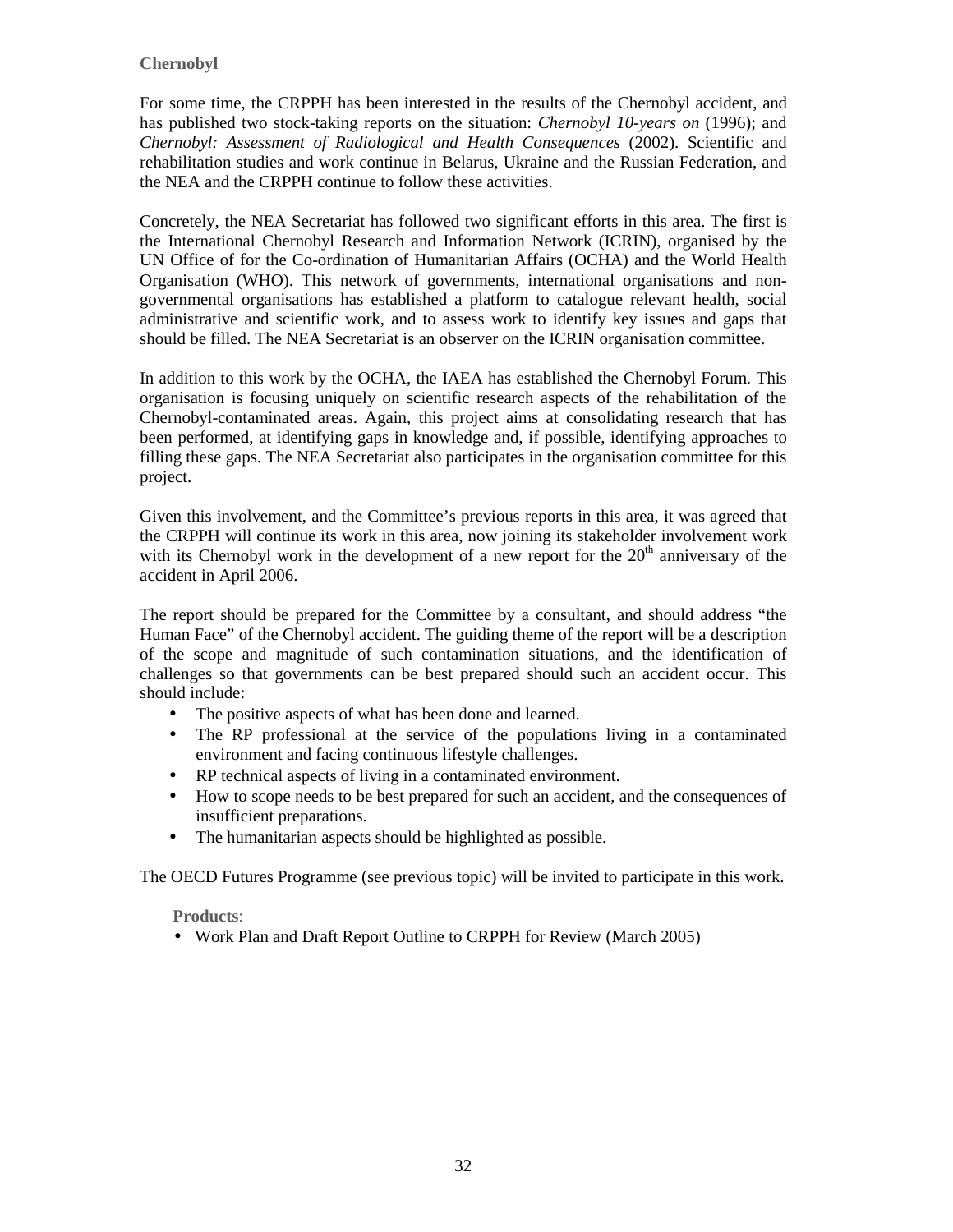# *Annex 1*

# **Summary of CRPPH Accomplishments in 2003 and Planned Activities for 2004**

### **Accomplishments in 2003 (March 2003 to March 2004)**

The Working Party on Nuclear Emergency Matters (INEX) has:

- 1. Developed the INEX 2000 Exercise Evaluation (publication in spring 2004)
- 2. Published the report: Short-term countermeasures in case of a nuclear or radiological emergency, OECD/NEA (2003)
- 3. Approved new Terms of Reference for the NEA Working Party on Nuclear Emergency Matters, document NEA/CRPPH/INEX(2003)3;
- 4. Developed exercise objectives and draft support documents for the INEX 3 exercise (to be finalised in Summer 2004)
- 5. Taken the decision to prepare specific NEA objectives for CONVEX2005

The Information System on Occupational Exposure (ISOE) has:

- 6. Updated the ISOEDAT database, and distributed it to all ISOE Participants (End 2003)
- 7. Published Occupational Exposures at Nuclear Power Plants: Twelfth Annual Report of the ISOE Programme, 2002, OECD/NEA, 2004
- 8. Developed ISOE Information Sheets
- 9. Published an ISOE Leaflet, OECD/NEA, 2003
- 10. Published Occupational Exposure Management at Nuclear Power Plants, Third ISOE European Workshop, Portoroz, Slovenia, 17 – 19 April 2002, OECD/NEA (2003)
- 11. Developed a draft report on Optimisation in Operational Radiological Protection;
- 12. Developed an In-depth evaluation of the ISOE System, document NEA/CRPPH/ISOE(2003)16
- 13. Updated and Approved the ISOE Terms and Conditions, document NEA/CRPPH/ISOE(2003)15.

The Expert Group on the Regulatory Application of Authorisation (EGRA) has:

14. Developed a draft Report for submission to the CRPPH for its 62nd Meeting, March 2004.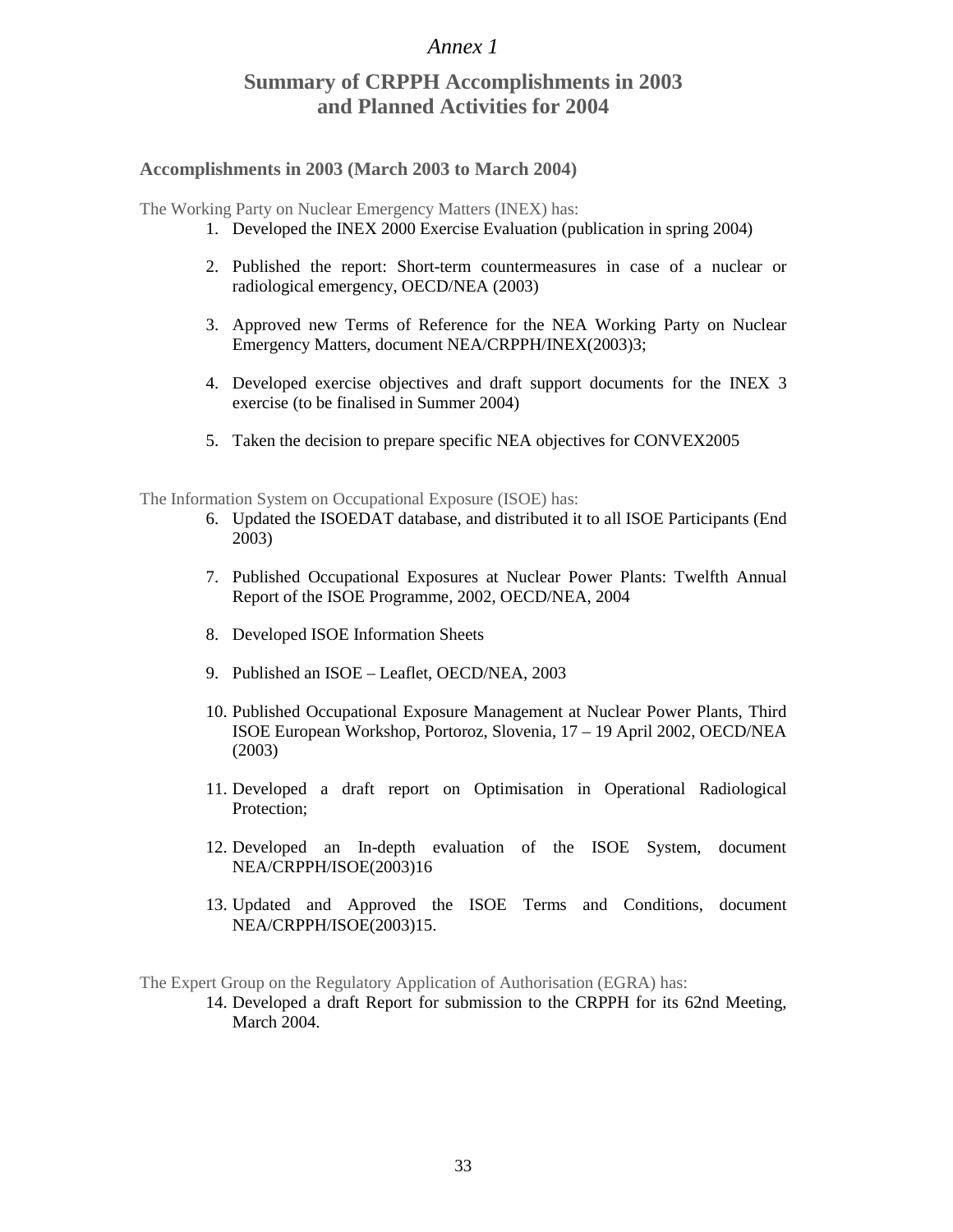The Expert Group on the Implications of ICRP Recommendations (EGIR) has:

- 15. Presented the EGIR findings during the 2nd NEA / ICRP Forum: Future Policy for Radiological Protection - A Stakeholder Dialogue on the Implications of the ICRP Proposals, 2 - 4 April 2003, Lanzarote, Canary Islands, Spain
- 16. Published its report on the ICRP framework documents on its general recommendations and on its recommendations for the protection of non-human species, Possible Implications of Draft ICRP Recommendations, OECD/NEA, 2003
- NEA Collaboration with the ICRP has resulted in:
	- 17. Publishing Future Policy for Radiological Protection: Workshop Proceedings, Lanzarote, Spain 2 – 4 April 2003, OECD/NEA 200
	- 18. Publishing Future Policy for Radiological Protection: Summary Report of the Lanzarote Workshop, OECD/NEA 2003
	- 19. Finalising the summary of the radiological protection policy debate that took place during the 106th NEA Steering Committee Meeting, document NEA/NE/M(2003)1
	- 20. Publishing the Proceedings of the Asian Regional Conference on the Evolution of the System of Radiological Protection, Tokyo, 24 – 25 October 2002, OECD/NEA 2003

The Expert Group on the Evolution of the System of Radiation Protection (EGRP) has:

- 21. Published The Way Forward in Radiological Protection, An Expert Group Report, OECD/NEA, 2002
	- 22. Published A New Approach to Authorisation in the Field of Radiological Protection: The Road Test Report, prepared by R.V. Osborne and F.J. Turvey, OECD/NEA, 2003
	- 23. Present the results of its work at the IRPA-11 Congress, Madrid, Spain, May 2004

The Expert Group on the Process of Stakeholder Involvement (EGPSI) has:

- 24. Published stakeholder participation case studies for the third Villigen Workshop (Spring 2004)
- 25. Published proceedings of the 3rd Villigen Workshop (Spring 2004).
- 26. Published the 3rd Villigen Workshop analysis report on lessons and policy-level implications (Spring 2004)
- 27. Present the results of its work at the IRPA-11 Congress, Madrid, Spain, May 2004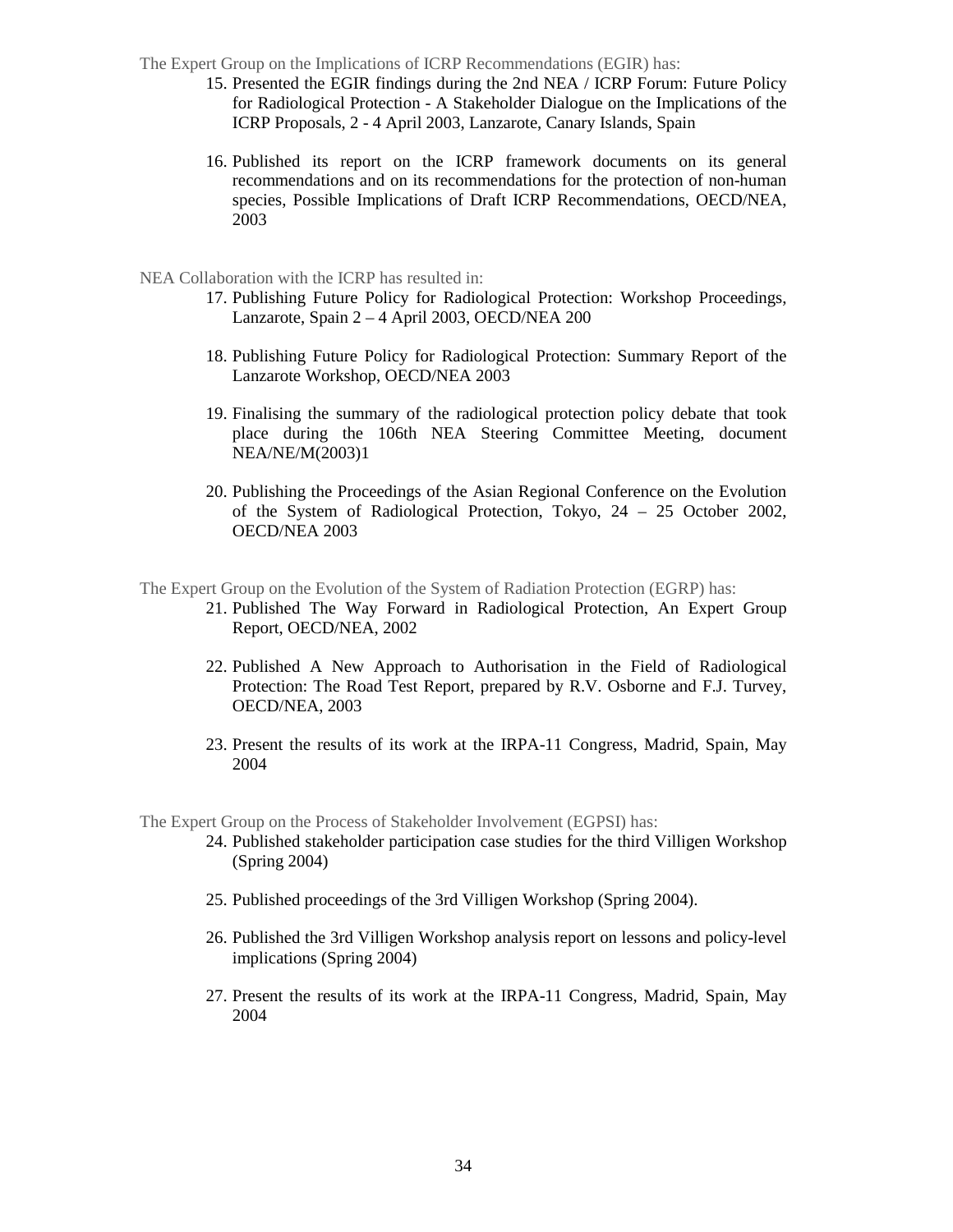The Expert Group on the Implications of Effluent Release Options (EGRO) has:

- 28. Effluent Release Options from Nuclear Installations: Technical Background and Regulatory Aspects, published in Fall 2003
- 29. Present the results of its work at the IRPA-11 Congress, Madrid, Spain, May 2004

The Expert Group on Stakeholder Involvement in the Management of an Urban Radiological Contamination (EGUC ) has:

#### 30. Disbanded

The CRPPH, the Bureau and the Secretariat have:

31. Contributed to the NEA's cross-cutting activity in the area of decommissioning, developing work in the area of authorisation for the release of radioactive materials from regulatory control.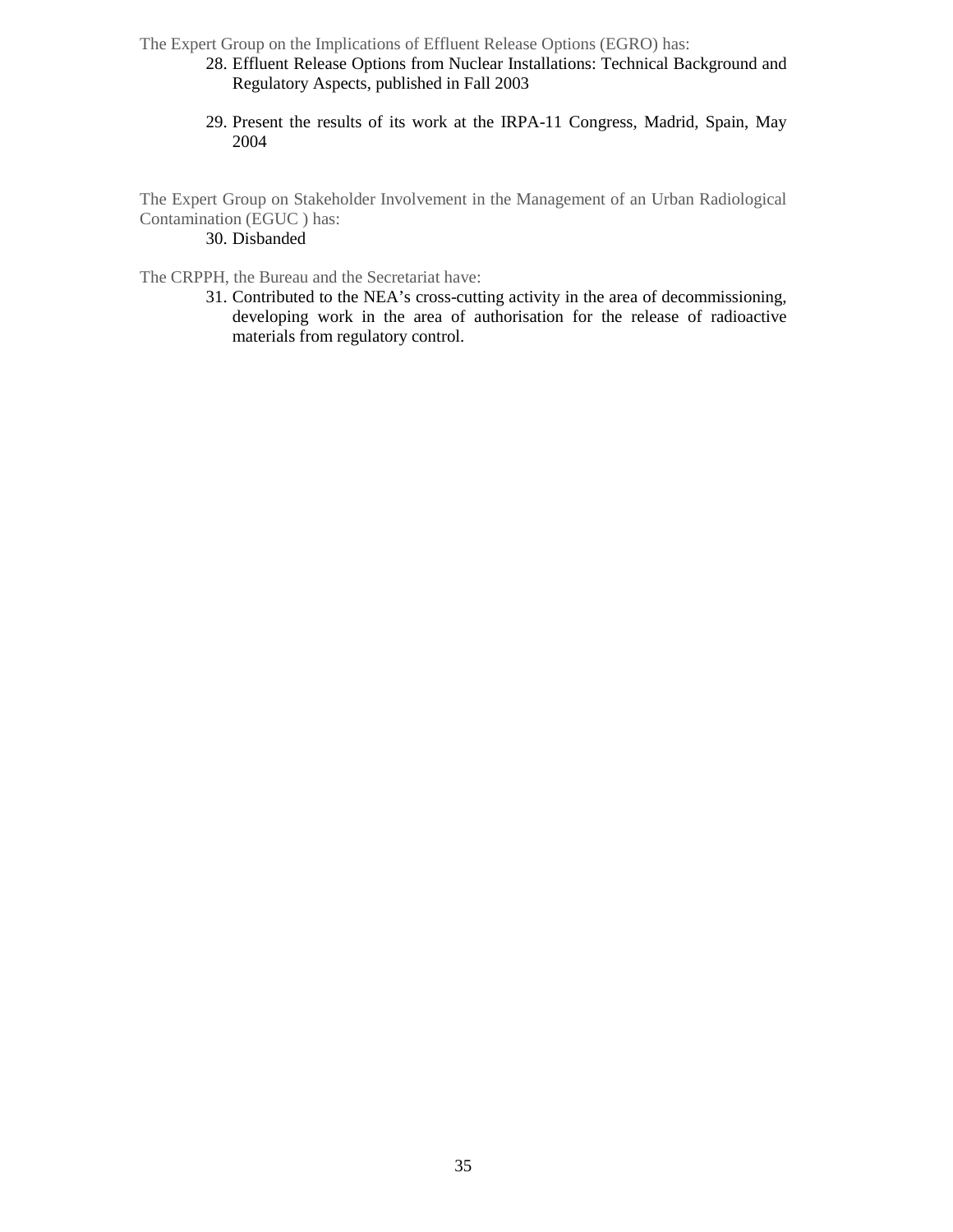#### **Planned Activities for 2004 (March 2004 to March 2005)**

The Working Party on Nuclear Emergency Matters (INEX) will:

- 1. Publish the final report on INEX 2000 Exercise Evaluation (spring 2004)
- 2. Approve final detailed INEX 3 Exercise Material (Summer 2004)
- 3. Approve specific NEA objectives and evaluation procedure for CONVEX 2005 (End 2004)
- 4. Publish a document on the status of implementation of the Safety Requirements in NEA member countries (Document to be published at the end 2004)
- 5. Collaborate closely with the NEA Nuclear Law Committee in the preparation of the Bratislava workshop (Spring 2005)
- 6. Present a summary of its exercise lessons and experience at the IRPA-11 Congress, Madrid, Spain, May 2004

The Information System on Occupational Exposure (ISOE) will:

- 7. Document on role and responsibilities of national co-ordinators (Early 2004)
- 8. Enhance the use of the ISOE System (continuous)
- 9. Establish a specific, dedicated ISOE site on the web (end 2004)
- 10. Develop additional easy to use, predefined analyses for the ISOE data analysis software (continuous)
- 11. Publish Occupational Exposures at Nuclear Power Plants: Thirteenth Annual Report of the ISOE Programme, 2003 (October 2004)
- 12. Initiate a pilot project to prepare and regularly issue an information newsletter, ISOE News (continuous)
- 13. Update the ISOE database, including ISOE 1 data, ISOE 2 data, and ISOE 3 reports (continuous)
- 14. Finalise the European Symposium proceedings (on the web in May 2004, published end 2004)
- 15. Finalise the North American Symposium proceedings (on the web in March 2005)
- 16. Publish a report on the Operational radiation protection views on the ICRP draft recommendations (mid 2004)
- 17. Present the results of the WGOR work at the IRPA-11 Congress, Madrid, Spain, May 2004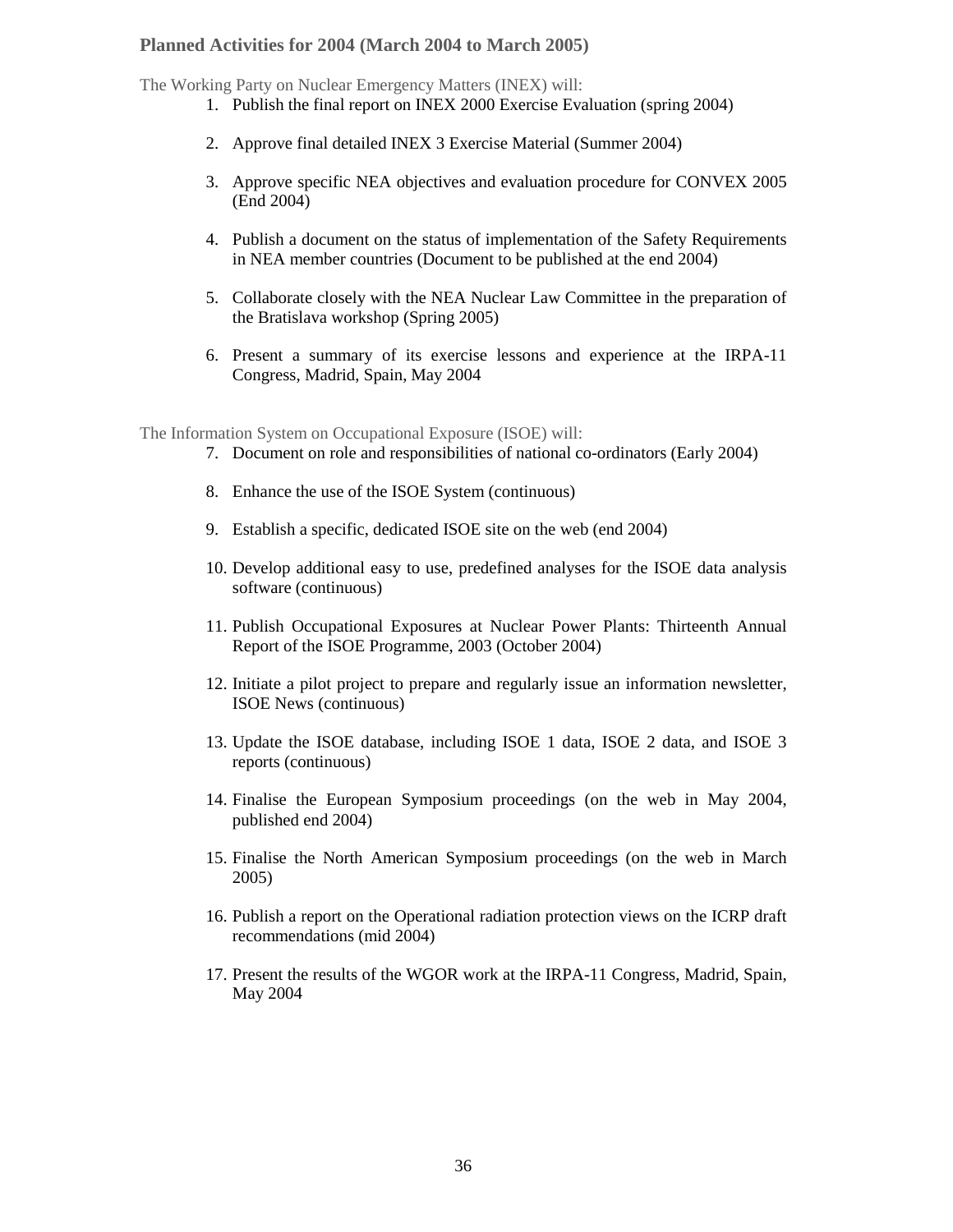The Expert Group on the Regulatory Aspects of Authorisation (EGRA) will: 18. Present the results at the IRPA-11 Congress, Madrid, Spain, May 2004

19. Final Draft Report to CRPPH for review and approval, early 2005

20. Publish Final Report, Spring 2005.

The Expert Group on the Implications of ICRP Recommendations (EGIR) will:

- 21. Present the results of its analysis of the ICRP framework documents at the IRPA-11 Congress, Madrid, Spain, May 2004
- 22. Prepare a draft analysis of possible implications of draft ICRP Recommendations, to be presented to the CRPPH at its March 2005 meeting.

The Expert Group on the CRPPH Collective Opinion (EGCO) will:

23. Hold a CRPPH Topical Session discussion, March 2004 CRPPH meeting

- 24. Hold a preliminary "brainstorming" meeting, with a small, diverse stakeholder group, to scope the key areas of importance, and to develop a short document/questionnaire to be sent to a very large and diverse stakeholder audience to broadly survey views on areas and issues of importance for the future.
- 25. Hold a Policy-level Forum, December 2004.
- 26. Analyse and summarise the results of the Policy-level Forum, and present this to the CRPPH at its March 2005 meeting.
- 27. Based on discussion by the CRPPH, the EGCO will develop a draft Collective Opinion that will be discussed and finalised by the CRPPH at its March 2006 meeting.

The Expert Group on the Implications of Radiological Protection Science (EGIS) will:

- 28. Prepare a draft report for submission to the EGCO, January 2005, and the March 2005CRPPH meeting.
- 29. Finalise its report based on comments from the EGCO and the CRPPH, for approval by the March 2006 CRPPH meeting.

In the area of the Evolution of the System of Radiological Protection, the NEA will:

- 30. Develop a draft Conference Programme for the 2nd Asian Regional Conference, for submission to the CRPPH at its 62nd Meeting, March 2004.
- 31. Hold the 2nd Asian Regional Conference, 28 29 July 2004
- 32. Publish the Proceedings of the 2nd Asian Regional Conference, Winter 2004
- In view of the upcoming  $20<sup>th</sup>$  Anniversary of the Chernobyl Accident, the CRPPH will: 33. Prepare a Work Plan and Draft Report Outline on the Human Face of the Chernobyl Accident for the March 2005CRPPH meeting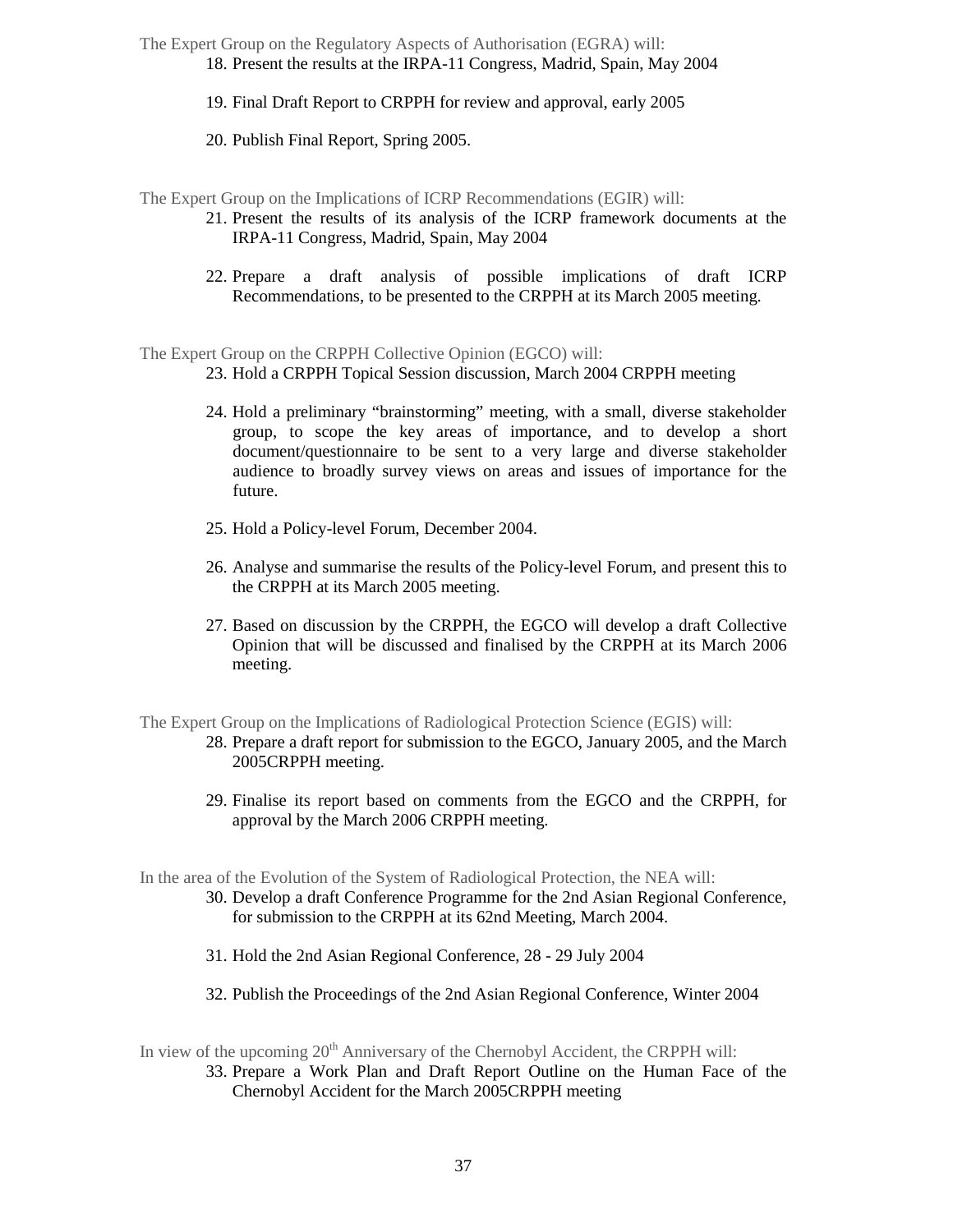# *Annex 2*

# **List of Members of the Committee on Radiation Protection and Public Health (CRPPH) And its Sub-Groups for the 2004 Programme of Work (March 2004)**

### **NEA MEMBER COUNTRY LIST**

| <b>COUNTRY</b>                  | <b>NAME</b>                                                                                                                                                                                                                                                            | <b>ORGANISATION</b>                                                                                                                                                                                                      | <b>NEA GROUP</b>                                                                                                                                                                    |
|---------------------------------|------------------------------------------------------------------------------------------------------------------------------------------------------------------------------------------------------------------------------------------------------------------------|--------------------------------------------------------------------------------------------------------------------------------------------------------------------------------------------------------------------------|-------------------------------------------------------------------------------------------------------------------------------------------------------------------------------------|
| <b>AUSTRALIA</b>                | Dr Ron CAMERON<br>Mr. Allan MURRAY<br>Mr. Stuart PROSSER<br>Mr. David TREDINNICK                                                                                                                                                                                       | <b>ANSTO</b><br><b>ARPNSA</b><br><b>ARPNSA</b><br>ARPNSA                                                                                                                                                                 | <b>CRPPH</b><br><b>CRPPH</b><br><b>CRPPH</b><br><b>CRPPH</b>                                                                                                                        |
| <b>AUSTRIA</b>                  | Mr. Johann-Klaus HOHENBERG<br>Mr. Rainer SCHEFFENEGGER                                                                                                                                                                                                                 | <b>Federal Ministry</b><br><b>Federal Ministry</b>                                                                                                                                                                       | <b>CRPPH, EMEX</b><br><b>CRPPH</b>                                                                                                                                                  |
| <b>BELGIUM</b>                  | Mr. Christian BREESCH<br>Mr. Erik COTTENS<br>Mr. Jean-Marie LAMBOTTE<br>Mr. Philippe LAURENT<br>Mr. Jean-Paul SAMAIN<br>Dr. Patrick SMEESTERS<br>Mr. Pierre STALLAERT<br>Dr. L.G. THIERS                                                                               | <b>S.A ELECTRABEL</b><br>SPRI<br>Agence Fédérale<br>de<br>Contrôle<br>Nucléaire<br><b>S.A ELECTRABEL</b><br>Agence Fédérale de Contrôle<br><b>SPRI</b><br>Ministère de l'Emploi et du SSTIN<br>Min. de la Santé Publique | <b>ISOE</b><br><b>CRPPH</b><br><b>EGRO</b><br><b>ISOE</b><br><b>CRPPH</b><br><b>CRPPH</b><br><b>CRPPH</b><br><b>CRPPH</b>                                                           |
| <b>CANADA</b>                   | Mr. Jean Patrice AUCLAIR<br>Mr. Kevin BUNDY<br>Mr. Larry CHAMNEY<br>Mr. Shek CHING<br>Mr. Jean-Yves GAGNON<br>Ms. Helen GRIFFITHS<br>Ms. Jennifer NORONHA<br>Mr. R.W. POLLOCK<br>Mr. Francois RINFRET<br>Mr. Mike SITTER<br>Dr. Douglas UNDERHILL<br>Dr. Anthony WAKER | Health Canada<br><b>CNSC</b><br><b>CNSC</b><br><b>CNSC</b><br>Gentilly Nuclear Power Plant<br>Health Canada<br>Ontario Hydro Nuclear<br><b>COGEMA</b><br><b>CNSC</b><br>Whitby<br>Consultant<br>AECL                     | <b>EMEX</b><br><b>CRPPH</b><br><b>EGRP</b><br><b>ISOE</b><br><b>ISOE</b><br><b>EMEX</b><br><b>ISOE</b><br><b>EGIR</b><br><b>ISOE</b><br><b>ISOE</b><br><b>EGPSI</b><br><b>CRPPH</b> |
| <b>CZECH</b><br><b>REPUBLIC</b> | Ms. Dana DRABOVA<br>Mr. Jiri HULKA<br>Prof. Vladislav KLENER<br>Mr. Josef KOC<br>Ms. Karla PETROVA<br>Mr. Zdenek PROUZA<br>Dr. Jan SALAVA<br>Ms. Vera STAROSTOVA                                                                                                       | State Office for Nuclear Safety<br><b>SURO</b><br>State Office for Nuclear Safety<br>Temelin NPP<br>State Office for Nuclear Safety<br>State Office for Nuclear Safety<br><b>SUJB</b><br>State Office for Nuclear Safety | <b>CRPPH</b><br><b>EGRP</b><br><b>EGIR</b><br><b>ISOE</b><br><b>ISOE, EGIR</b><br><b>CRPPH, EGIR</b><br><b>EGRA</b><br><b>EMEX</b>                                                  |
| <b>DENMARK</b>                  | Mr. Per HEDEMANN JENSEN<br>Mr. Steen HOE<br>Mr. Kaare ULBAK                                                                                                                                                                                                            | <b>RISO</b> National Laboratory<br>DEMA, Nuclear Safety Division<br>National Institute of Radiation<br>Hygiene                                                                                                           | <b>CRPPH</b><br><b>EMEX</b><br><b>CRPPH</b>                                                                                                                                         |
| <b>FINLAND</b>                  | Ms. Hannele AALTONEN<br>Dr. Riitta HANNINEN<br>Ms. Satu KATAJALA<br>Mr. Eero KETTUNEN<br>Mr. Kari KUKKONEN<br>Mr. Jukka SOVIJARVI<br>Mr. Olli VILKAMO                                                                                                                  | <b>STUK</b><br><b>STUK</b><br>Loviisa Power Plant<br><b>STUK</b><br><b>Olkiluoto Power Plant</b><br><b>Olkiluoto Power Plant</b><br><b>STUK</b>                                                                          | <b>EMEX</b><br>CRPPH,<br>EGRP,<br>EGIR, EGRA<br><b>ISOE</b><br><b>EGPSI</b><br><b>ISOE</b><br><b>ISOE</b><br>CRPPH, EGRO                                                            |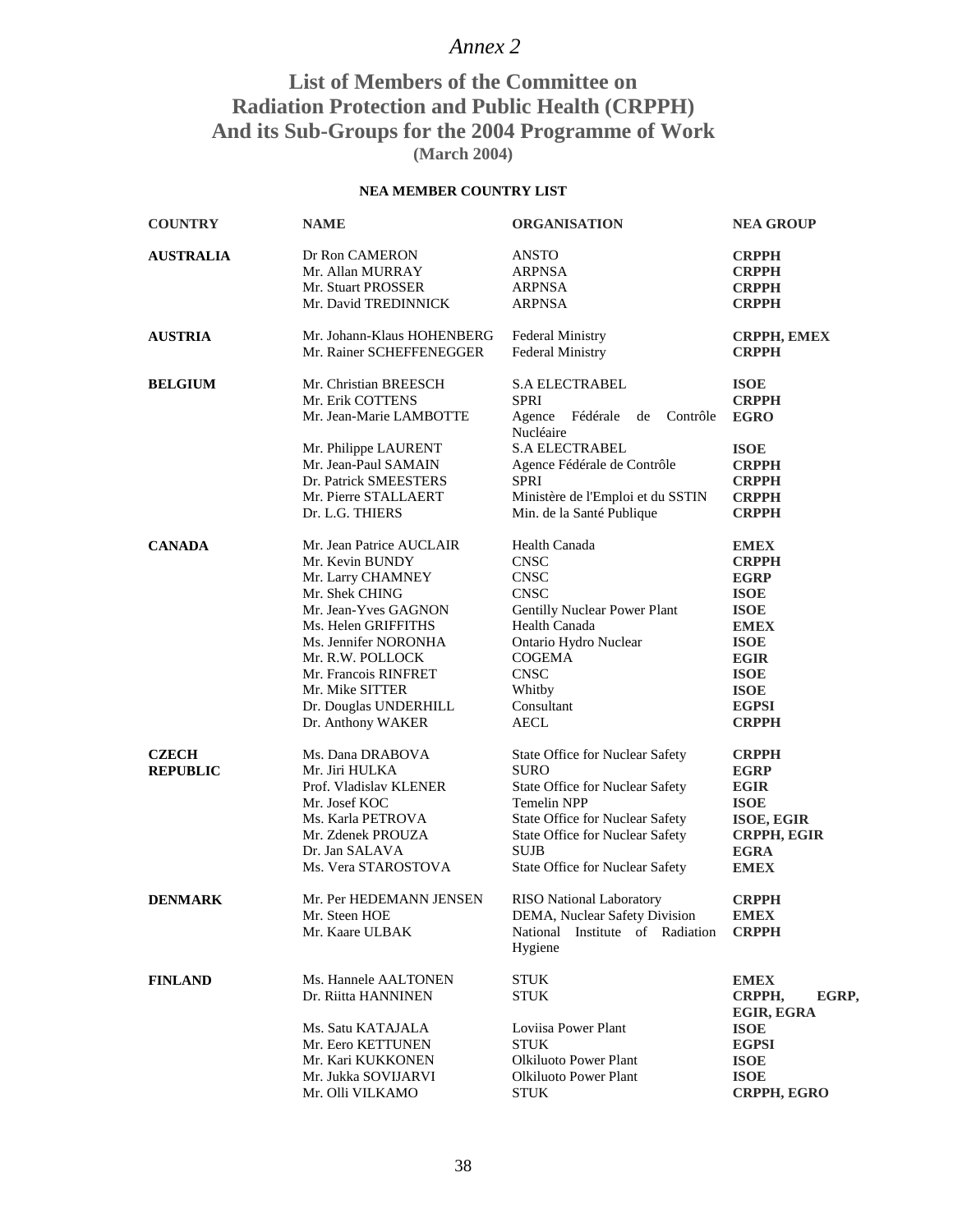| <b>COUNTRY</b> | <b>NAME</b>                                       | <b>ORGANISATION</b>                   | <b>NEA GROUP</b>            |
|----------------|---------------------------------------------------|---------------------------------------|-----------------------------|
| <b>FRANCE</b>  | Mr. Joel ARNOLD                                   | DGA/SPNum/SDAN                        | <b>EGRO</b>                 |
|                | Mr. Jean-Claude BARESCUT                          | <b>IRSN</b>                           | <b>EGIR</b>                 |
|                | Mr. Dominique CALMET                              | CEA                                   | <b>EGRO</b>                 |
|                | Ms. Hélène CHARPENTIER                            | Ministry of Industry, DGEMP           | <b>EGRO</b>                 |
|                | Mr. Michel CHARTIER                               | <b>IRSN</b>                           | <b>EGRO</b>                 |
|                | Mr. Philippe COLSON                               | EDF                                   | <b>ISOE</b>                 |
|                | Mr. Olivier COUASNON                              | <b>IRSN</b>                           | <b>ISOE</b>                 |
|                | Ms. Lucie D'ASCENZO                               | <b>CEPN</b>                           | <b>ISOE</b>                 |
|                | Mr. Bruno DUFER                                   | <b>IRSN</b>                           | <b>EMEX</b>                 |
|                | Mr. Yves GARCIER                                  | EDF                                   | <b>ISOE</b>                 |
|                | Ms. Olvido GUZMAN LOPEZ-OCON                      | <b>DGSNR</b>                          | <b>ISOE</b>                 |
|                | Dr. André JOUVE                                   | <b>DGSNR</b>                          | EGRA                        |
|                | Mr Jean-Luc LACHAUME                              | <b>DGSIN</b>                          | CRPPH, EGRA                 |
|                | Mr. Jacques LAMBOTTE                              | Ministry of Industry, DGEMP           | <b>EGRO</b>                 |
|                | Dr. Christian LEFAURE                             | <b>CEPN</b>                           | <b>ISOE</b>                 |
|                | Dr. Pierre-Nöel LIRSAC                            | <b>INSTN</b>                          | <b>CRPPH</b>                |
|                | Mr. Jacques LOCHARD                               | <b>CEPN</b>                           | CRPPH, EGPSI                |
|                | Prof. Henri METIVIER                              | <b>IRSN</b>                           | <b>EGIR</b>                 |
|                | Mr. George MONCHAUX                               | <b>IRSN</b>                           | <b>CRPPH</b>                |
|                | Mr. André OUDIZ                                   | <b>IRSN</b>                           | CRPPH, EGRP,                |
|                |                                                   |                                       | <b>EGPSI</b>                |
|                |                                                   | <b>IRSN</b>                           |                             |
|                | Mr. Jean-Luc PASQUIER<br>Mr. Sylvain SAINT-PIERRE | COGEMA                                | <b>CRPPH, ISOE</b>          |
|                |                                                   |                                       | EGIR, EGRP,<br><b>EGPSI</b> |
|                |                                                   |                                       |                             |
|                | Mr. Jean-Bernard SERVAJEAN                        | EDF                                   | <b>ISOE</b>                 |
|                | Mr. Dominique VALLA                               | <b>EDF</b>                            | <b>ISOE</b>                 |
| <b>GERMANY</b> | Ms. Sabine BITTNER                                | <b>BfS</b>                            | <b>EMEX</b>                 |
|                | Ms. Dagmar DERDAU                                 | Kernkraftwerk Krümmel                 | <b>ISOE</b>                 |
|                | Mr. Peter KAPTEINAT                               | VGB                                   | <b>ISOE</b>                 |
|                | Dr. Gerald KIRCHNER                               | <b>BfS</b>                            | <b>EGIR</b>                 |
|                | Dr. Hans LANDFERMANN                              | BMU                                   | <b>CRPPH, EGRO</b>          |
|                | Ms. Monika MUELLER-NEUMANN                        | BMU                                   | <b>EGRO</b>                 |
|                | Dr. Herwig PARETZKE                               | <b>GSF</b>                            | <b>CRPPH</b>                |
|                | Dr. Wolfgang PFEFFER                              | <b>GRS</b>                            | <b>ISOE</b>                 |
|                | Dr. Martin STEINER                                | <b>BfS</b>                            | <b>EGRA</b>                 |
|                | Dr. Wolfgang WEISS                                | <b>BfS</b>                            | <b>CRPPH, EGRP</b>          |
|                | Mr. Mattias ZAEHRINGER                            | <b>BfS</b>                            | <b>EMEX</b>                 |
|                |                                                   |                                       |                             |
| <b>GREECE</b>  | Dr. Constantine HOURDAKIS                         | Greek Atomic Energy                   | <b>CRPPH</b>                |
|                |                                                   | Commission                            |                             |
|                | Dr. Antonis MALTEZOS                              | Greek Atomic Energy                   | <b>EMEX</b>                 |
|                |                                                   | Commission                            |                             |
|                |                                                   |                                       |                             |
| <b>HUNGARY</b> | Mr. Attila FARKAS                                 | HAEA                                  | <b>EGPSI</b>                |
|                | Dr. Laszlo KOBLINGER                              | <b>HAEA</b>                           | CRPPH,<br>EGRP,             |
|                |                                                   |                                       | <b>EGIR</b>                 |
|                | Dr. Ivàn LUX                                      | <b>HAEA</b>                           | <b>EMEX</b>                 |
|                | Dr. Gabor VOLENT                                  | PAKS Nuclear Power Plant Ltd.         | <b>ISOE</b>                 |
| <b>ICELAND</b> | Mr. Sigurdur M. MAGNUSSON                         | <b>Icelandic Radiation Protection</b> |                             |
|                |                                                   | Institute                             | <b>CRPPH, EGIR</b>          |
|                | Mr. Sigurdur Emil PALSSON                         | <b>Icelandic Radiation Protection</b> |                             |
|                |                                                   |                                       | <b>EMEX</b>                 |
|                |                                                   | Institute                             |                             |
| <b>IRELAND</b> | Mr. Stephen FENNELL                               | RPII                                  | <b>EGRA</b>                 |
|                | Dr. Ann MCGARRY                                   | RPII                                  | <b>CRPPH, EGRP</b>          |
|                | Mr. David POLLARD                                 | RPII                                  | <b>EMEX, EGIR</b>           |
|                | Dr. Barbara RAFFERTY                              | RPII                                  | <b>EGIR</b>                 |
|                | Mr. Francis J TURVEY                              | <b>INDIGO</b>                         | <b>EGRP</b>                 |
|                |                                                   |                                       |                             |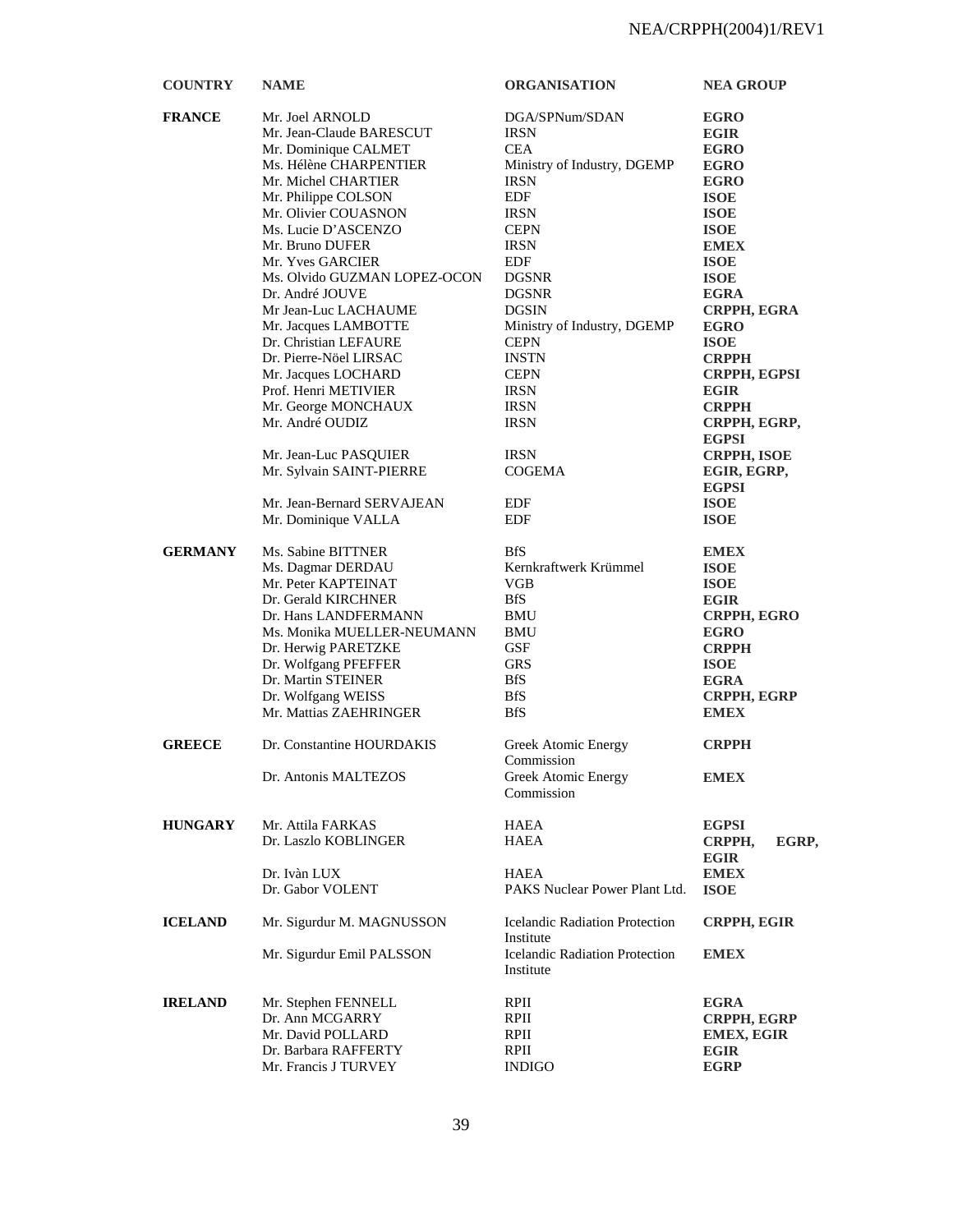| <b>COUNTRY</b>     | <b>NAME</b>                        | <b>ORGANISATION</b>          | <b>NEA GROUP</b>                  |
|--------------------|------------------------------------|------------------------------|-----------------------------------|
| <b>ITALY</b>       | Dr. Luciano BOLOGNA                | <b>APAT</b>                  | <b>EGIR</b>                       |
|                    | Dr. Luigi FRITTELLI                | <b>APAT</b>                  | <b>CRPPH</b>                      |
|                    | Dr. Salvatore FRULLANI             | Istituto Superiore di Sanita | CRPPH, EGRP, EGIR,<br><b>EGRA</b> |
|                    | Dr. Lamberto                       | APAT                         | <b>EMEX</b>                       |
|                    | <b>MATTEOCCI</b>                   |                              |                                   |
|                    | Dr. Alicia MIGNONE                 | <b>OECD</b>                  | <b>EGRP</b>                       |
|                    | Dr. Enrico SGRILLI                 | <b>APAT</b>                  | CRPPH, EGRP, EGIR,<br><b>ISOE</b> |
|                    | Dr. Vincenzo ZACCARI               | Italian Electricity Company  | <b>ISOE</b>                       |
| <b>JAPAN</b>       | Dr. Masahiro DOI                   | <b>NIRS</b>                  | <b>EGIR</b>                       |
|                    | Mr. Yasukazu FUKUDA                | METI                         | <b>CRPPH</b>                      |
|                    | Mr. Masaharu ISHIDA                | MEXT                         | <b>CRPPH</b>                      |
|                    | Mr. Kimio ITO                      | JNC                          | <b>EGRO</b>                       |
|                    | Mr. Shohei KATO                    | JAERI                        | <b>EGRP</b>                       |
|                    | Hirohide<br>Mr.                    | JNC                          | <b>CRPPH, EGRA</b>                |
|                    | <b>KOBAYASHI</b>                   |                              |                                   |
|                    | Sadayoshi<br>Dr.                   | Nuclear Safety Commission    | <b>EGIR, EGPSI</b>                |
|                    | <b>KOBAYASHI</b>                   |                              |                                   |
|                    | Mr. Kazuhiro KOMORI                | <b>JNES</b>                  | <b>ISOE</b>                       |
|                    | Mr. Miyamuru KUNIO                 | <b>TEPCO</b>                 | <b>ISOE</b>                       |
|                    | Mr. Jun KUWABARA                   | Nuclear Safety Commission    | <b>EGPSI</b>                      |
|                    | Mr. Masanao                        | <b>MEXT</b>                  |                                   |
|                    | <b>MATSUSHIMA</b>                  |                              | <b>EMEX</b>                       |
|                    | Dr. Hiroshi NOGUCHI                | <b>JAERI</b>                 | <b>EGIR</b>                       |
|                    | Ms. Akiko OGATA                    | <b>NUPEC</b>                 | <b>ISOE</b>                       |
|                    | Mr Fukuei SAITO                    | MEXT                         | <b>CRPPH</b>                      |
|                    | Mr. Ei TAKEUCHI                    | <b>OECD</b>                  | <b>CRPPH</b>                      |
|                    | Yasuhiro<br>Dr.                    | <b>JAERI</b>                 | <b>CRPPH</b>                      |
|                    | YAMAGUCHI                          |                              |                                   |
|                    | Ms. Sumi YOKOYAMA                  | Nuclear Safety Commission    | <b>EGPSI</b>                      |
| <b>REPUBLIC OF</b> | Mr. Jae-ok CHANG                   | MOST                         | <b>CRPPH</b>                      |
| <b>KOREA</b>       | Dr. Si Young CHANG                 | Korea Atomic Energy Research | <b>CRPPH</b>                      |
|                    | Dr. Dae-Hyung CHO                  | KINS                         | <b>ISOE</b>                       |
|                    | Mr. Seog-Geun KWON                 | <b>KINS</b>                  | <b>CRPPH</b>                      |
|                    | Mr. Byung Soo LEE                  | KINS                         | <b>ISOE</b>                       |
|                    | Mr. Myong-Kuk MOON                 | Korea Electric Power Corp.   | <b>CRPPH</b>                      |
|                    | Dr. Seong Ho NA                    | <b>KINS</b>                  | <b>ISOE</b>                       |
|                    | Dr. Sang-Duk SA                    | <b>MOST</b>                  | <b>ISOE</b>                       |
|                    | Mr. Bo Kyun SEO                    | <b>KINS</b>                  | <b>ISOE</b>                       |
|                    |                                    |                              |                                   |
| <b>LUXEMBOURG</b>  | Dr. Michel FEIDER                  | Direction de la Santé        | <b>CRPPH</b>                      |
| <b>MEXICO</b>      | Mr. H. MALDONADO<br><b>MERCADO</b> | <b>CNSNS</b>                 | <b>CRPPH</b>                      |
|                    | Mr. José Raul ORTIZ                | <b>CNSNS</b>                 | <b>CRPPH</b>                      |
|                    | <b>MAGANA</b>                      |                              |                                   |
|                    | Mr. Sergio H. ZORRILLA             | Laguna Verde Nuclear Power   | <b>ISOE</b>                       |
| <b>NETHERLANDS</b> | Mr. Antonius MEERBACH              | NV EPZ                       | <b>ISOE</b>                       |
|                    | Mr. Wim H. MOLHOEK                 | <b>VROM</b>                  | <b>CRPPH, EMEX</b>                |
|                    | Dr. Ciska ZUUR                     | <b>VROM</b>                  | CRPPH, EMEX,                      |
|                    |                                    |                              | EGPSI, EGRO                       |
|                    |                                    |                              |                                   |
| <b>NORWAY</b>      | Mr. Gunnar SAXEBOL                 | NRPA                         | <b>CRPPH</b>                      |
|                    | Mr. Finn UGLETVEIT                 | <b>NRPA</b>                  | <b>EMEX</b>                       |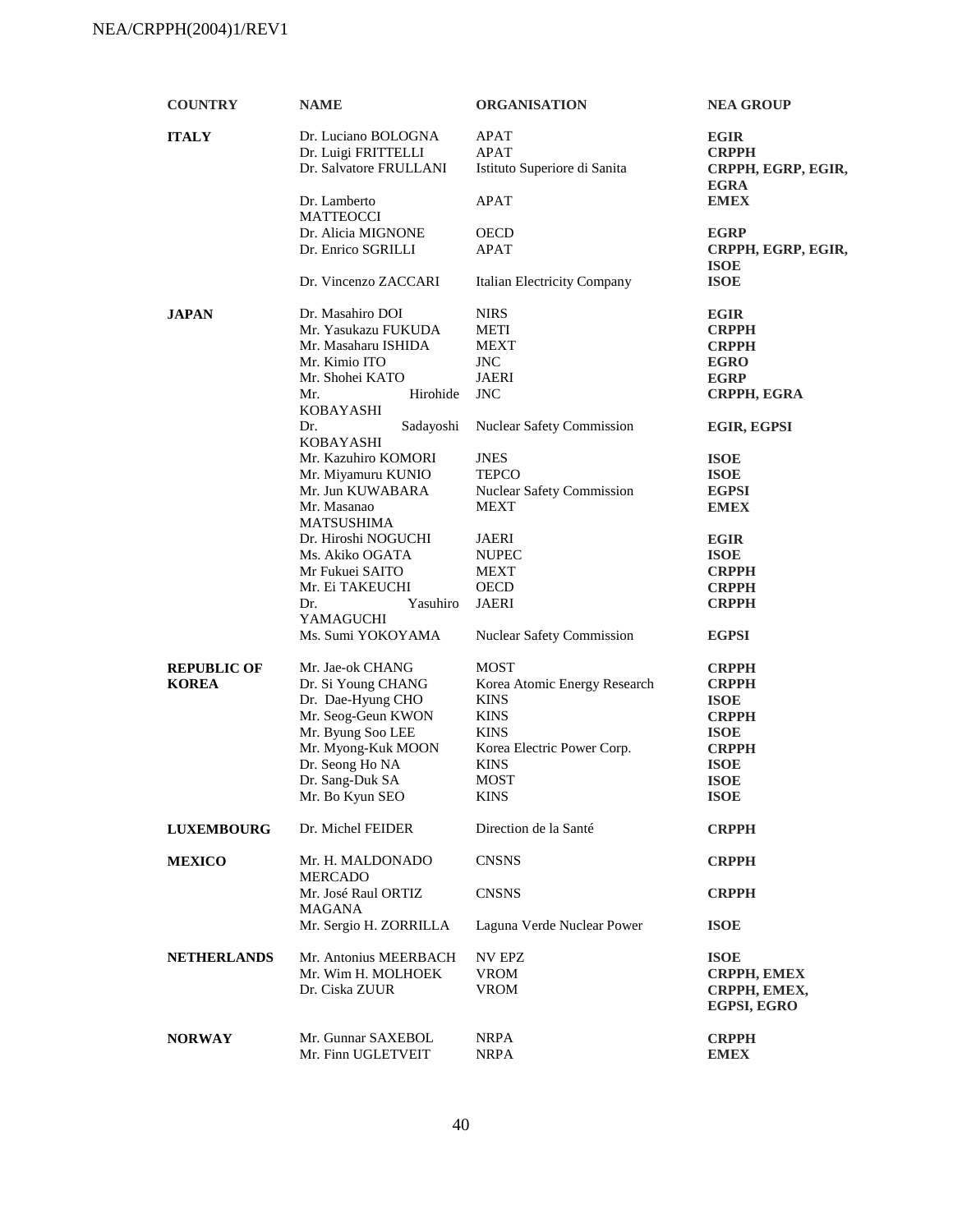| <b>COUNTRY</b>                   | <b>NAME</b>                                                                                                                                                                                                                                                              | <b>ORGANISATION</b>                                                                                                                                                                                                                                                                                          | <b>NEA GROUP</b>                                                                                                                                                                                             |
|----------------------------------|--------------------------------------------------------------------------------------------------------------------------------------------------------------------------------------------------------------------------------------------------------------------------|--------------------------------------------------------------------------------------------------------------------------------------------------------------------------------------------------------------------------------------------------------------------------------------------------------------|--------------------------------------------------------------------------------------------------------------------------------------------------------------------------------------------------------------|
| <b>PORTUGAL</b>                  | Dr. Fernando CARVALHO<br>Mr.<br>Antonio<br><b>FERRO</b><br>DE<br><b>CARVALHO</b>                                                                                                                                                                                         | Instituto Tecnologico e Nuclear<br>Instituto Tecnologico e Nuclear                                                                                                                                                                                                                                           | <b>CRPPH</b><br><b>CRPPH</b>                                                                                                                                                                                 |
| <b>SLOVAK</b><br><b>REPUBLIC</b> | Mr. Lubomir DOBIS<br>Ms Tatiana DURANOVA<br>Mr. Vladimir SLADEK<br>Mr. Ondrej SLAVIK<br>Mr. Dusan VIKTORY                                                                                                                                                                | <b>Bohunice Nuclear Power Plant</b><br><b>VUJE Research Institute</b><br>Nuclear Regulatory Authority<br>Vuje Trnava<br>National Public Health Institute                                                                                                                                                     | <b>ISOE</b><br><b>EMEX</b><br><b>EMEX</b><br><b>EGRO</b><br><b>ISOE</b>                                                                                                                                      |
| SLOVENIA<br>(observer country)   | Mr. Borut BREZNIK<br>Ms.<br>Melena<br><b>CERNILOGAR</b><br><b>RADEZ</b><br>Dr. Helena JANZEKOVIC                                                                                                                                                                         | Krsko Nuclear Power Plant<br>SNSA<br><b>SNSA</b>                                                                                                                                                                                                                                                             | <b>EGRO, ISOE</b><br><b>ISOE</b><br>ISOE,<br>CRPPH,                                                                                                                                                          |
|                                  |                                                                                                                                                                                                                                                                          |                                                                                                                                                                                                                                                                                                              | <b>EGRA</b>                                                                                                                                                                                                  |
| <b>SPAIN</b>                     | Mr. David CANCIO PEREZ<br>Mr. Pedro CARBONERAS<br>Ms.<br>Beatriz<br>GOMEZ-<br><b>ARGUELLO</b><br>Mr. José GUTIERREZ LOPEZ<br>Ms. Teresa LABARTA<br>Mr. Manuel RODRIGUEZ<br>Mr. Carlos SANCHO LLERADI                                                                     | <b>CIEMAT</b><br><b>ENRESA</b><br>TECNATOM<br><b>CIEMAT</b><br><b>CSN</b><br><b>CSN</b><br><b>CIEMAT</b>                                                                                                                                                                                                     | <b>CRPPH</b><br><b>CRPPH</b><br><b>ISOE</b><br><b>CRPPH</b><br><b>ISOE</b><br><b>CRPPH</b><br><b>CRPPH</b>                                                                                                   |
| <b>SWEDEN</b>                    | Dr. Erik HOGLUND<br>Mr. Carl-Magnus LARSSON<br>Mr. Carl Göran LINDVALL<br>Dr. Ingemar LUND<br>Dr. Leif MOBERG<br>Mr. B. Ake PERSSON<br>Dr. Jan Olof SNIHS<br>Mr. Christer SOLSTRAND                                                                                      | SSI<br><b>SSI</b><br>Barsebäck Nuclear Power Plant<br><b>SSI</b><br><b>SSI</b><br><b>SSI</b><br>SSI<br>OKG Aktiebolag                                                                                                                                                                                        | <b>EMEX</b><br><b>EGIR</b><br><b>ISOE</b><br><b>EGIR, ISOE</b><br><b>EGRO</b><br><b>CRPPH, EGRP</b><br><b>CRPPH</b><br><b>ISOE</b>                                                                           |
| <b>SWITZERLAND</b>               | Dr. R. ANDRES<br>Dr. Martin A. BAGGENSTOS<br>Dr. Johannes HAMMER<br>Mr. Swen-Gunnar JAHN<br>Dr. Serge PRETRE<br>Mr. Dominique RAUBER<br>Dr. Werner ZELLER                                                                                                                | <b>PSI</b><br><b>NAZ</b><br><b>HSK</b><br><b>HSK</b><br>(Retired) HSK<br>NAZ<br>BAG                                                                                                                                                                                                                          | <b>CRPPH, EGIR</b><br><b>EMEX</b><br>CRPPH, EGPSI<br><b>ISOE</b><br><b>EGPSI</b><br><b>CRPPH, EMEX</b><br>CRPPH, EGRP                                                                                        |
| <b>TURKEY</b>                    | Mr. Gönül BUYAN<br>Mr. H. Burcin OKYAR<br>Dr. Ibrahim USLU                                                                                                                                                                                                               | Turkish Atomic Energy Authority<br>Turkish Atomic Energy Authority<br>Turkish Atomic Energy Authority                                                                                                                                                                                                        | <b>CRPPH</b><br><b>EGRA</b><br><b>CRPPH</b>                                                                                                                                                                  |
| <b>UNITED</b><br><b>KINGDOM</b>  | Mr. Keith BINFIELD<br>Mr. Mike A. BONE<br>Dr. John COOPER<br>Mr. Mike GRIFFITHS<br>Mr Ian JACKSON<br>Dr. Joe MCHUGH<br>Mr. Colin PATCHETT<br>Mr. John PATERSON<br>Mr. Ian ROBINSON<br>Mr. Robert E SMITH<br>Dr. Patrick STEPHEN<br>Dr. Clive WILLIAMS<br>Dr. A. ZODIATES | <b>DETR</b><br>Sizewell B Nuclear Power Plant<br><b>NRPB</b><br><b>RIMNET</b><br><b>Jackson Consulting</b><br><b>Environment Agency</b><br><b>Nuclear Safety Directorate</b><br>Health & Safety Executive<br><b>Environment Agency</b><br>NII<br><b>Environment Agency</b><br>Sizewell B Nuclear Power Plant | <b>EMEX</b><br><b>ISOE</b><br>CRPPH, EGRA<br><b>EMEX</b><br><b>EGRO</b><br><b>EGRO, EGRP</b><br><b>EMEX</b><br><b>EGPSI</b><br>CRPPH, EGRP<br><b>EGRO</b><br><b>EGIR</b><br>CRPPH, EGIR, EGRA<br><b>ISOE</b> |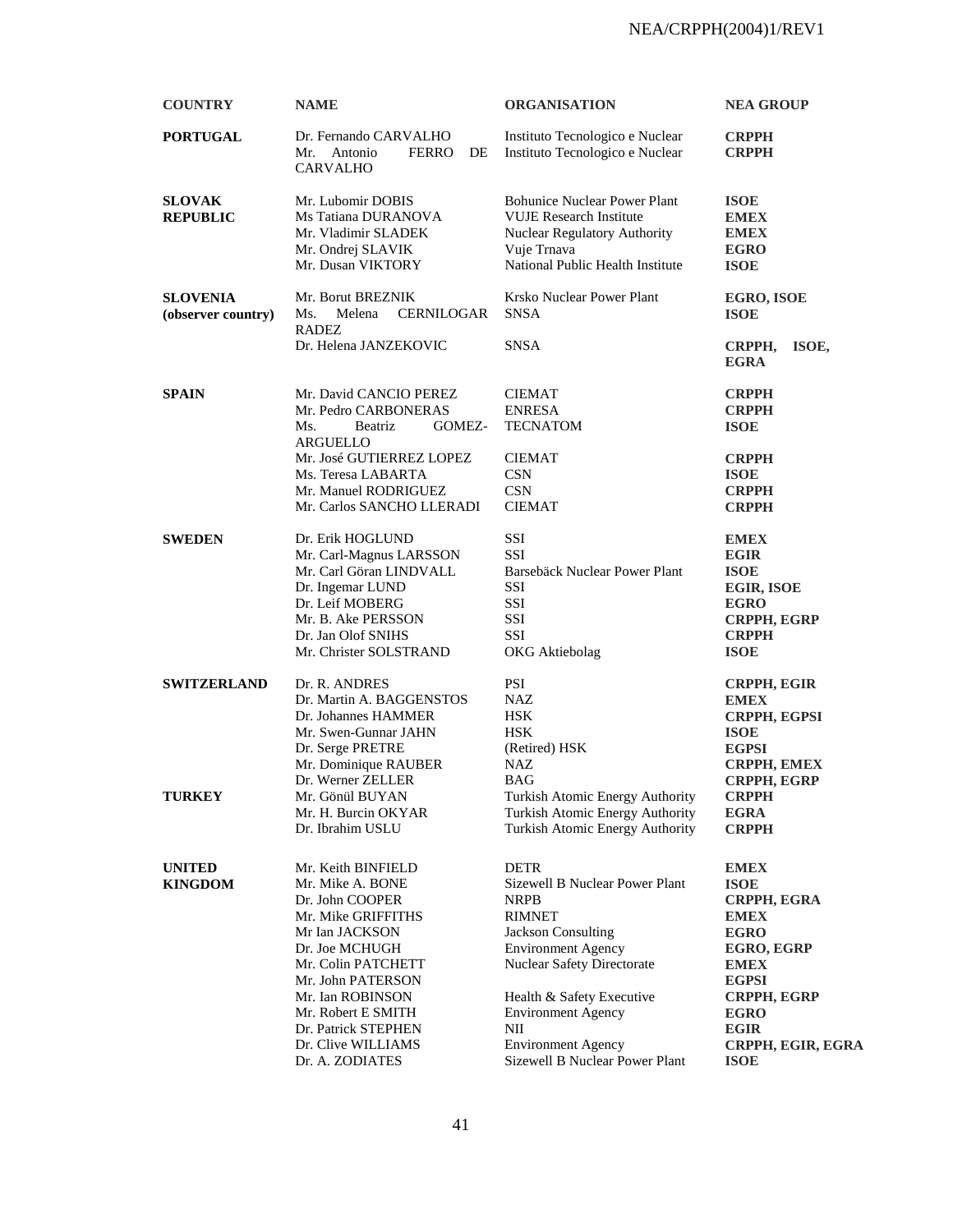| <b>COUNTRY</b> | <b>NAME</b>            | <b>ORGANISATION</b>             | <b>NEA GROUP</b>  |
|----------------|------------------------|---------------------------------|-------------------|
| UNITED STATES  | Ms. Marissa BAILEY     | NRC                             | <b>ISOE</b>       |
| OF AMERICA     | Mr. John BLAIKIE       | Comanche Peak SES               | <b>ISOE</b>       |
|                | Mr. Michael BOYD       | EPA                             | CRPPH, EGRP, EGIR |
|                | Dr. Richard DOTY       | Pennsylvania Power & Light Co   | <b>ISOE</b>       |
|                | Mr. Timothy C. EARLE   |                                 | <b>EGPSI</b>      |
|                | Mr. Jonathan EDWARDS   | EPA                             | <b>EGPSI</b>      |
|                | Mr. Tim HARRIS         | NRC                             | <b>EGIR</b>       |
|                | Ms Ann HEINRICH        | <b>DOE</b>                      | <b>EMEX</b>       |
|                | Mr. C. Rick JONES      | DOE.                            | <b>CRPPH</b>      |
|                | Ms Harriet KARAGIANNIS | <b>NRC</b>                      | <b>ISOE</b>       |
|                | Ms. Deborah KOPSICK    | EPA                             | <b>EMEX</b>       |
|                | Mr. Vince MCCLELLAND   | <b>DOE</b>                      | <b>EMEX</b>       |
|                | Dr. David MILLER       | North American Technical Centre | <b>ISOE</b>       |
|                | Ms. Patricia MILLIGAN  | <b>NRC</b>                      | <b>EMEX</b>       |
|                | Ms. Madeleine NAWAR    | EPA                             | <b>EMEX</b>       |
|                | Ms. Cheryl TROTTIER    | NRC                             | <b>CRPPH</b>      |
|                | Mr. Dick WARNOCK       | San Onofre Nuclear Generating   | <b>ISOE</b>       |
|                |                        | Station                         |                   |
|                |                        |                                 |                   |

#### **OBSERVERS FROM INTERNATIONAL ORGANISATIONS**

| <b>ORGANISATION</b>      | <b>NAME</b>                                                                                                                                                                                                      | <b>NEA GROUP</b>                                                                                                                               |
|--------------------------|------------------------------------------------------------------------------------------------------------------------------------------------------------------------------------------------------------------|------------------------------------------------------------------------------------------------------------------------------------------------|
| <b>IAEA</b>              | Dr. Abel J. GONZALEZ<br>Dr. Monica GUSTAFSSON<br>Mr. Ian FERRIS<br>Dr. Gordon LINSLEY<br>Dr. Khammar MRABIT<br>Dr. Carlos Alberto NOGUEIRA<br>Mr. Patricio O'DONNELL<br>Ms. Carol ROBINSON<br>Dr. Tony D. WRIXON | <b>CRPPH</b><br><b>ISOE</b><br><b>EMEX</b><br><b>EGRO</b><br><b>ISOE</b><br><b>EMEX</b><br>EGIR, EGRO, EGRP<br><b>EGRO</b><br>EGIR, EGRO, EGRP |
| EC                       | Dr. Augustin JANSSENS<br>Mr. Tom RYAN<br>Mr. Klaus SCHNUER<br>Dr. Vesa TANNER                                                                                                                                    | <b>EGRO, EGPSI</b><br><b>EGRO</b><br><b>ISOE</b><br><b>EMEX</b>                                                                                |
| <b>ICRP</b>              | Dr. Jack VALENTIN                                                                                                                                                                                                | <b>CRPPH</b>                                                                                                                                   |
| <b>ILO</b>               | Mr. Shengli NIU                                                                                                                                                                                                  | <b>CRPPH</b>                                                                                                                                   |
| <b>UNSCEAR</b>           | Mr. Norman GENTNER                                                                                                                                                                                               | <b>CRPPH</b>                                                                                                                                   |
| WHO                      | Dr. Mike REPACHOLI                                                                                                                                                                                               | <b>CRPPH</b>                                                                                                                                   |
| <b>WANO-Paris Centre</b> | Dr. Yves CANAFF<br>Mr. Jürgen SCHLEGEL                                                                                                                                                                           | <b>ISOE</b><br><b>ISOE</b>                                                                                                                     |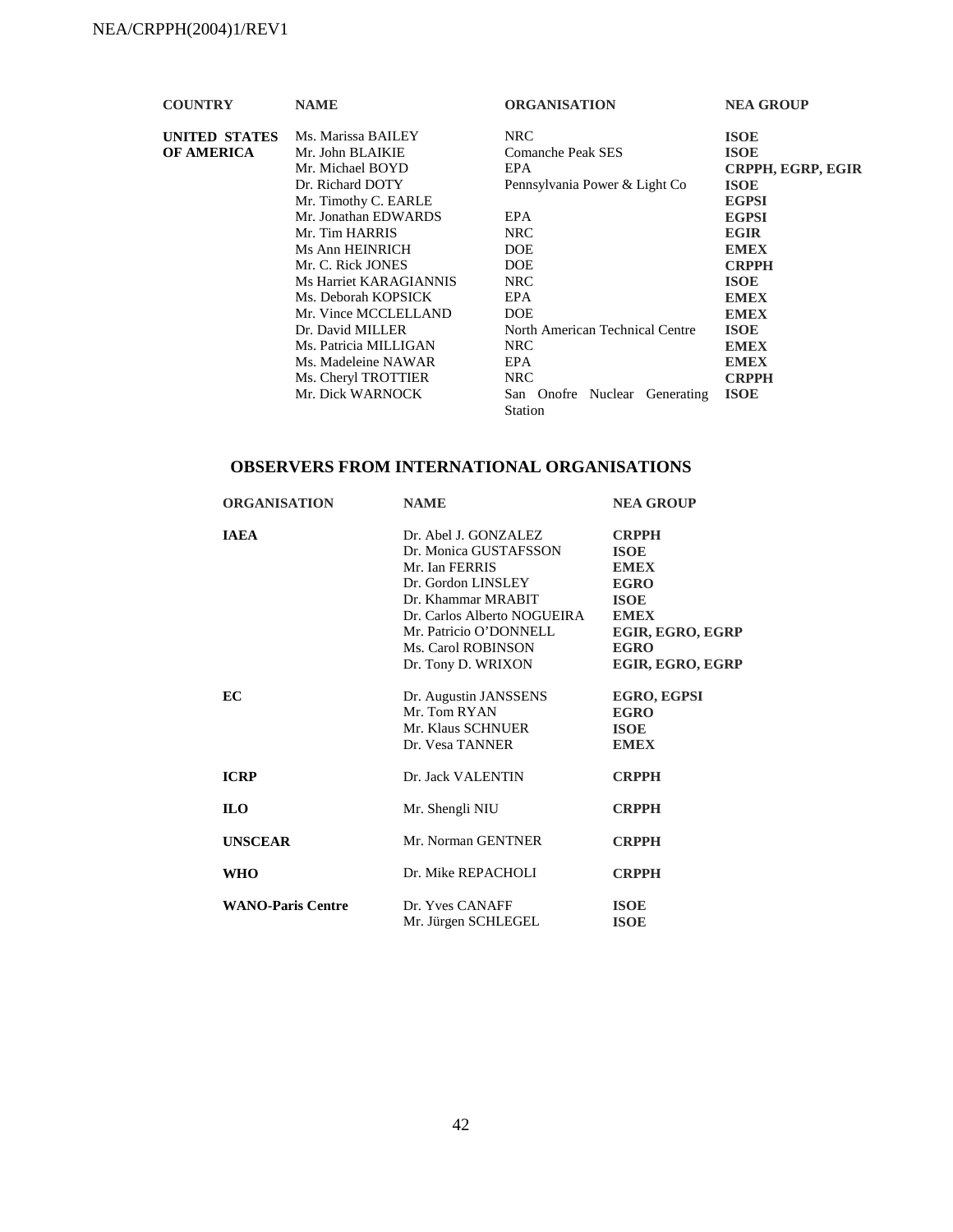# **NON - NEA MEMBER COUNTRY LIST**

| <b>COUNTRY</b>            | <b>NAME</b>                                                | <b>ORGANISATION</b>                                                                                   | <b>NEA GROUP</b>                          |
|---------------------------|------------------------------------------------------------|-------------------------------------------------------------------------------------------------------|-------------------------------------------|
| <b>ARMENIA</b>            | Mr. Vovik ATOYAN<br>Ms Aida AVETISYAN                      | <b>ANPP</b><br><b>ANRA</b>                                                                            | <b>ISOE</b><br><b>ISOE</b>                |
| <b>BRAZIL</b>             | Mr. Nélio Viana MARIANO                                    | Electronuclear                                                                                        | <b>ISOE</b>                               |
| <b>BULGARIA</b>           | Ms. Lidia KATZARSKA<br>Mr. Georgi VALTCHEV                 | <b>BNSA</b><br><b>Kozloduy NPP</b>                                                                    | <b>ISOE</b><br><b>ISOE</b>                |
| <b>LITHUANIA</b>          | Mr Gintautas KLEVINSKAS<br>Mr Victor PLETNIOV              | <b>RSC</b><br>IAE                                                                                     | <b>ISOE</b><br><b>ISOE</b>                |
| <b>PAKISTAN</b>           | Mr. Javaid AKRAM<br>Mr. Tariq BIN TAHIR<br>Mr Bushra NASIM | <b>CHASNUPP</b><br><b>KNPC</b><br>Pakistan Atomic<br>Energy<br>Commission                             | <b>ISOE</b><br><b>ISOE</b><br><b>ISOE</b> |
| P.R. of CHINA             | Mr. Zhang JINTAO<br>Mr Li RUIRONG<br>Mr Zhang YONG         | China<br>National<br>Nuclear<br>Corporation<br>Daya Bay NPP<br>Qinshan<br>Nuclear<br>Power<br>Company | <b>ISOE</b><br><b>ISOE</b><br><b>ISOE</b> |
| <b>ROMANIA</b>            | Mr. Alexandru RODNA                                        | Romania<br>National<br>Commission                                                                     | <b>ISOE</b>                               |
|                           | Mr. Vasile SIMIONOV                                        | <b>CNE</b>                                                                                            | <b>ISOE</b>                               |
| <b>RUSSIAN FEDERATION</b> | <b>BEZRUKOV</b> , Boris                                    | Concern<br><b>ROSENERGOATOM</b>                                                                       | <b>ISOE</b>                               |
| <b>SOUTH AFRICA</b>       | Mr. Kasturi JUTLE<br>Mr. Marc MAREE                        | <b>NNR</b><br>Keoberg<br>Nuclear<br>Power<br><b>Station</b>                                           | <b>ISOE</b><br><b>ISOE</b>                |
| <b>UKRAINE</b>            | Ms. Tetyana LISOVA<br>Mr. Viktor RYAZANTSEV                | <b>MINTOP</b><br><b>SNRCU</b>                                                                         | <b>ISOE</b><br><b>ISOE</b>                |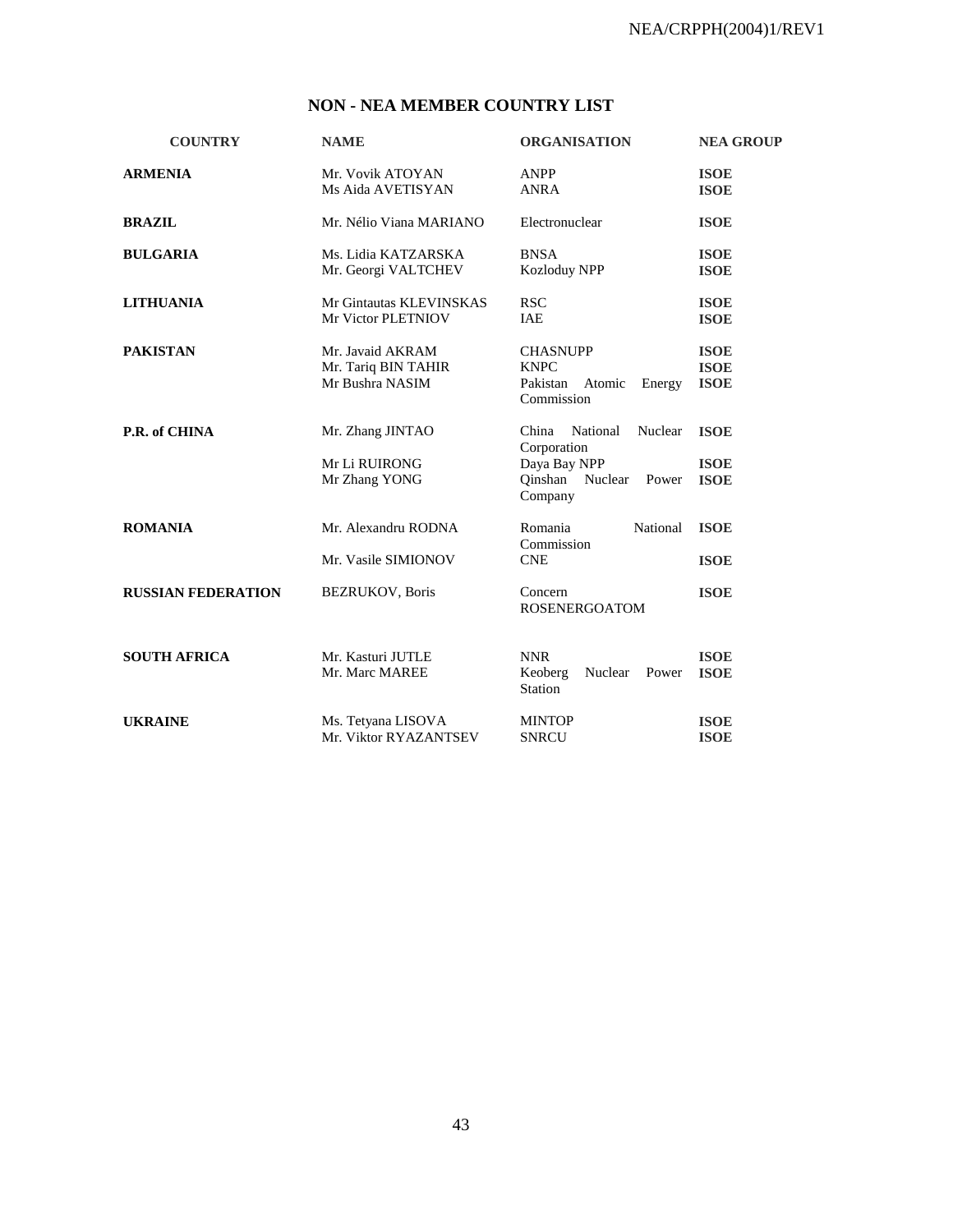# *Annex 3*

# **Mandates of Working Parties and Expert Groups**

**The Working Party on Nuclear Emergency Matters (INEX)** 

**Terms of Reference** 

| Created:     | April 1993                          |
|--------------|-------------------------------------|
| Revised:     | May 2003                            |
| Next Review: | March 2006                          |
| Chair:       | Mr. Wim Molhoek, The Netherlands    |
| Vice-Chair:  | Mr. Vince McClelland. United States |

The Terms of Reference of the Working Party on Nuclear Emergency Matters are as follows:

- To develop and organise the third generation of nuclear emergency exercises, INEX 3, including a detailed exercise documentation, an evaluation procedure, the publication of the post-exercise analysis, and the preparation of follow-up activities;
- To develop, co-ordinate and evaluate specific NEA objectives for the CONVEX2005 exercise, which will be organised, in 2005, under the auspices of the Interagency Committee on the Response to Nuclear Accidents (IACRNA); these NEA objectives should assist individual countries to play on a local, regional, national or multinational level;
- To organise workshops and working groups, as appropriate, to identify further advancements in nuclear emergency planning, preparedness and management. These activities could include the following topics:
	- International harmonisation of short-term countermeasures and intervention levels;
	- Criteria for terminating countermeasures;
	- Use of decision-support systems;
	- Efficient emergency communication (simplification, unification);
	- Long-term issues of emergency decision making;
	- Management of large-scale contamination of food and feeding stuff;
	- Possible implications of new ICRP recommendations.
- To discuss and evaluate the implementation of the jointly sponsored IAEA Safety Requirement on Preparedness and Response for a Nuclear or Radiological Emergency;
- To provide input, as appropriate, for the development of IAEA Safety Series documents such as Criteria for use in planning response to nuclear and radiological emergencies;
- To report periodically to the CRPPH on progress of the programme.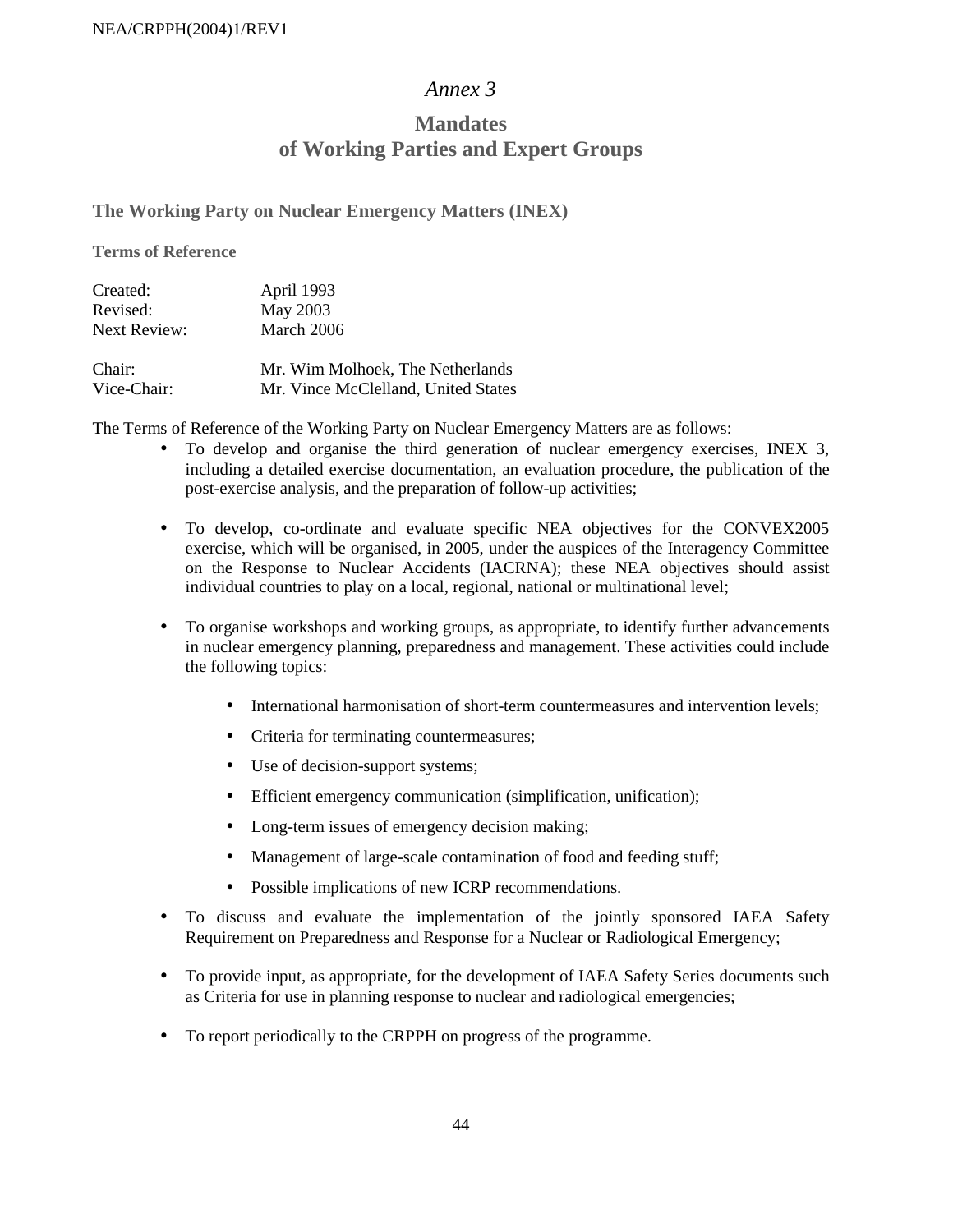### **The Information System on Occupational Exposure (ISOE)**

**Terms and Conditions** 

| Created:     | April 1992                                               |
|--------------|----------------------------------------------------------|
| Revised:     | December 2003                                            |
| Next Review: | December 2007                                            |
| Chair:       | Mr. Carl-Göran Lindvall, Sweden                          |
| Chair Elect: | Mr. Jean-Yves Gagnon, Canada                             |
| Past Chair   | Mr. Borut Breznik, Slovenia                              |
|              | Regulator Vice-Chair: Dr. Seong Ho NA, Republic of Korea |

At its 9<sup>th</sup> meeting on 27 - 29 October 1999, the ISOE Steering Group unanimously approved the ISOE Terms and Conditions as given in document NEA/CRPPH/ISOE(2000)4REV1. The adopted ISOE Terms and Conditions were valid for a period of four years, ending  $31<sup>st</sup>$  December 2003.

In the light of the in-depth evaluation of the ISOE System which was performed in 2003, the ISOE Steering Group reviewed the Terms and Conditions, and found the main text still current and appropriate for the ISOE Programme. The annexes, however, were updated to reflect the current status of participation in ISOE.

At its  $13<sup>th</sup>$  meeting  $12 - 14$  November 2003, the ISOE Steering Group **re-approved its Terms and Conditions** for another period of four years, ending **31st December 2007**. The modified Terms and Conditions are given in document NEA/CRPPH/ISOE(2003)15.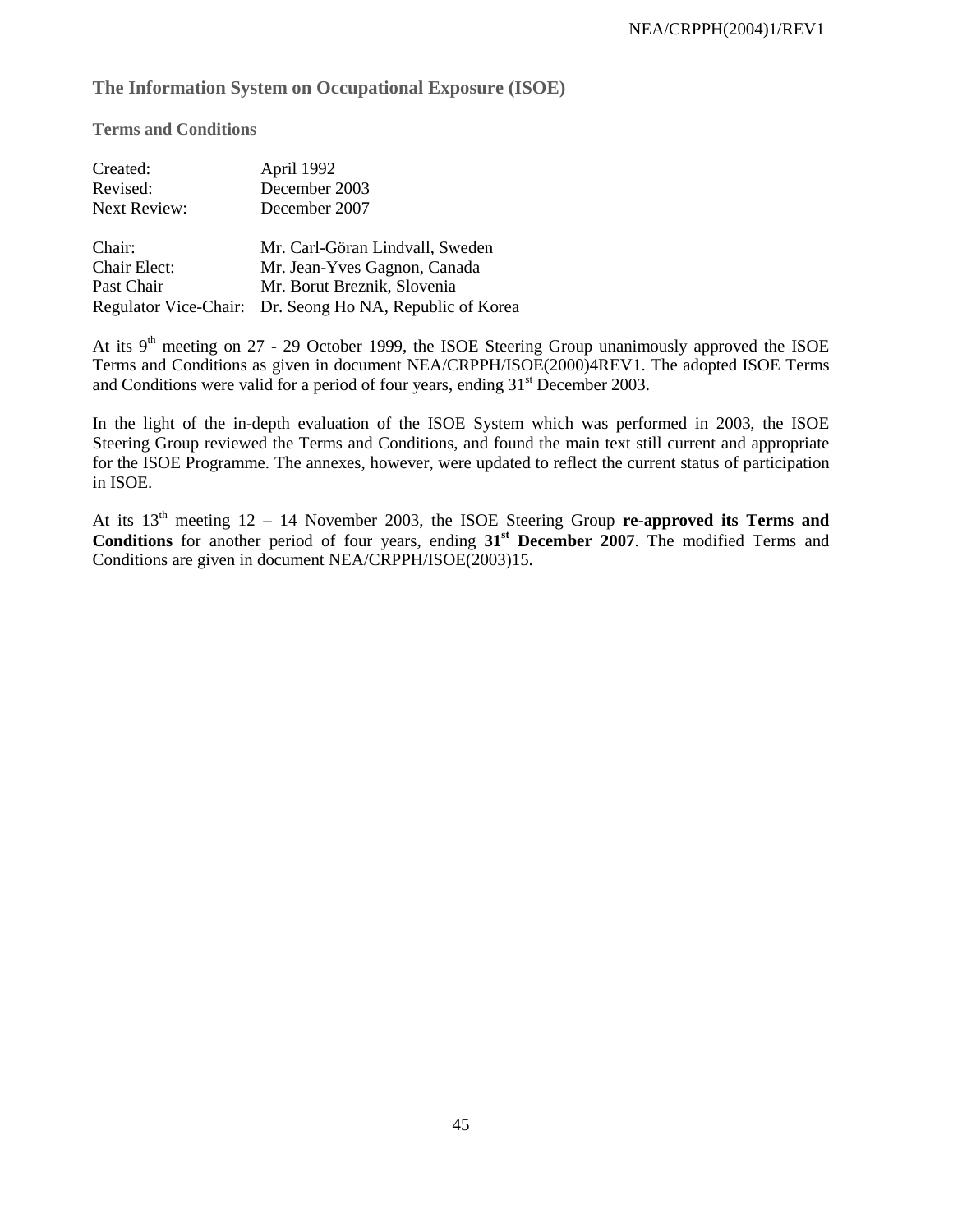#### NEA/CRPPH(2004)1/REV1

### **Expert Group on the Regulatory Application of Authorisation (EGRA)**

**Terms of Reference** 

| Created:        | March 2003                                                  |
|-----------------|-------------------------------------------------------------|
| Complete Terms: | March 2005                                                  |
| Chair:          | Dr. Salvatore Frullani, Istituto Superiore di Sanita, Italy |

The Terms of Reference of this Group are as follows:

The goal of the Expert Group is to develop a more detailed understanding of the regulatory concept of Authorisation, from a conceptual and practical standpoint, to clarify for radiological protection regulatory authorities and practitioners how such a concept could be applied, and to help to assure a harmony between ICRP recommendations and their practical application.

Within the context of the current CRPPH Programme of Work, the EGRA will study the concept of Authorisation in a practical context, investigating the scope of and approach to Authorisation, in order to assist regulators and practitioners in understanding how this concept could be implemented. The work of the Group will be provided to the international radiological protection community, and to the ICRP, for consideration. It is hoped that this work will help assure that the Commission's recommendations, and their regulatory and practical application, remain in harmony.

The following tasks will be carried out:

- 1. Using the relevant CRPPH publications, and the draft ICRP text as a starting point, the Expert Group will develop its views on how the concept of Authorisation could be more fully defined, understood and implemented.
- 2. The Expert Group will present its draft results to the CRPPH at its March 2004 meeting. The CRPPH will discuss this topic, and will instruct the Expert Group how to proceed to finalise its report.
- 3. The Expert Group will finalise its report, based on input from the CRPPH.

- Final Expert Group Terms of Reference: September 2003
- Report to CRPPH for Discussion: March 2004
- Propose Paper for presentation at IRPA-11 Meeting, May 2004
- Final Expert Group Report to CRPPH: End 2004
- Final Approval by CRPPH for publication: March 2005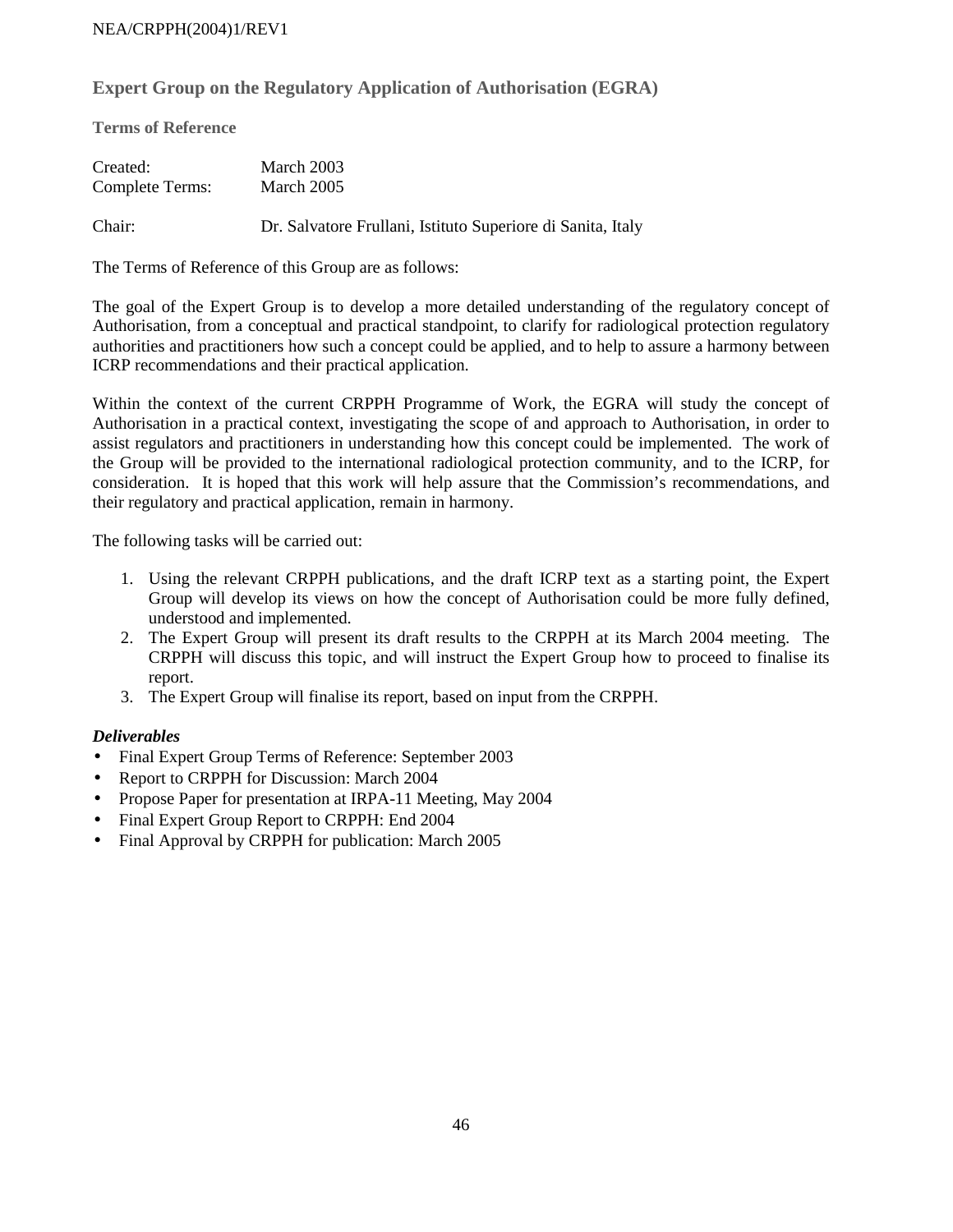**Expert Group on the Implications of ICRP Recommendations (EGIR)**

**Terms of Reference** 

| Re-mandated:    | March 2003                         |  |
|-----------------|------------------------------------|--|
| Complete Terms: | March 2005                         |  |
| Chair:          | Mr. Sigurdur M. MAGNUSSON, Iceland |  |

The Terms of Reference of this Group are as follows:

Within the context of the current CRPPH Programme of Work, the EGRP work will identify the possible implications of the ICRP's new draft recommendations. This Expert Group, which completed its previous mandate to analysed two ICRP framework documents, has been re-mandated by the CRPPH to analyse another new ICRP draft recommendation. The Group will also suggest ways that the final ICRP Recommendations could best serve the needs of national and international policy makers, regulators and implementers. The following tasks will be carried out:

- 1. The Expert Group will, following the release of the draft ICRP recommendations, analyse its possible implications to national and international level radiological protection policy, regulation, and implementation. The Group will also develop suggestions, if appropriate, as to how the draft recommendation could better address the needs of these affected groups.
- 2. The Expert Group will present its draft results to the CRPPH at its March 2005 meeting. The CRPPH will discuss this topic, and will instruct the Expert Group how to proceed to finalise its report.
- 3. The Expert Group will finalise its report, based on input from the CRPPH, and the published report will be submitted to the international community, and to the ICRP for consideration.

- Draft Report to CRPPH for Discussion: March 2005
- Final Expert Group Report: Summer 2005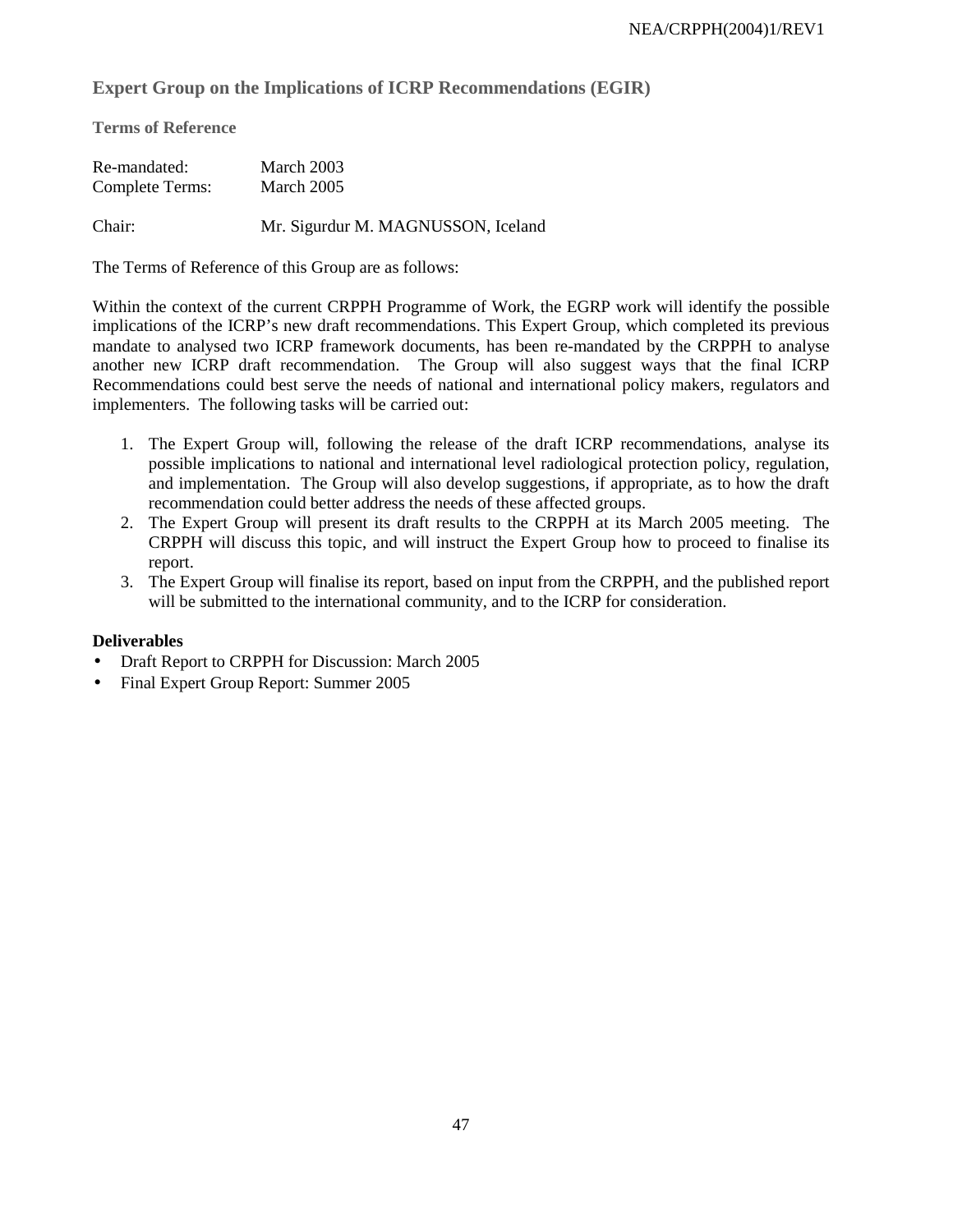#### NEA/CRPPH(2004)1/REV1

### **Expert Group on the CRPPH Collective Opinion (EGCO)**

**Terms of Reference** 

| Mandated:       | March 2004                        |
|-----------------|-----------------------------------|
| Complete Terms: | March 2006                        |
| Chair:          | Mr. Jacques Lochard, CEPN, France |

The Terms of Reference of this Group are as follows:

In 1993, the CRPPH held a workshop titled, *Radiation Protection on the Threshold of the 21st Century*. This followed the development and issuing of ICRP Publication 60, and was at the beginning of a period of adaptation, implementation and change. As such, the CRPPH felt that it would be useful to scan the horizon and see what types of issues could arise in the near-term future, and to study their possible implications. The intention of this effort was to help member country governments to be better prepared to guide their national policy and application through this period of flux. As a result of this workshop, the CRPPH published, in 1994, a summary document titled, *Radiation Protection Today and Tomorrow: a collective opinion of the CRPPH*. In addition to the value that this work brought to member countries of the NEA, it also served as a list of issues and areas to be further studied by the CRPPH. The Collective Opinion, in effect, became the blueprint of the Committee's Programme of Work for almost 10 years. Since its publication, the CRPPH has worked to address the topics and areas that were identified, and has published reports and studies in all the major areas that were identified.

Today, in 2004, the NEA is in the process of updating its Strategic Plan, and as part of this effort all the NEA's Standing Technical Committees, including the CRPPH, are reviewing their Mandates for possible updating. In this context it is very appropriate for the CRPPH to once more begin to identify topics and areas that, in the mid- to long-term future, will or could have significant influence on radiological protection policy, regulation and application. Should the Committee agree, the ultimate objective of this work will be to develop a new CRPPH Collective Opinion that will provide the Committee with strategic direction for at least the coming five years. To accomplish this work the CRPPH held a Topical Session to develop preliminary thoughts on this subject, and created the Expert Group on the CRPPH Collective Opinion (EGCO) to carry the work forward. The EGCO is mandated to perform the following tasks:

- 1. Hold a preliminary "brainstorming" meeting, with a small, diverse stakeholder group, to scope the key areas of importance, and to develop a short document/questionnaire to be sent to a very large and diverse stakeholder audience to broadly survey views on areas and issues of importance for the future.
- 2. Develop the programme for a policy-level forum to identify and discuss key, known and emerging issues in radiological protection.
- 3. Using the results of the forum, develop a draft CRPPH Collective Opinion, and present this to the CRPPH for review, modification as necessary, and approval for publication.
- 4. Perform any modifications to the draft, as required by the CRPPH, and publish the final Collective Opinion document.

- Background paper to CRPPH for discussion: March 2004
- Brainstorming document/questionnaire to identify future issues and priorities, Summer 2004
- Programme for a policy-level forum: Summer 2004
- Hold the policy-level forum, December 2004
- Presentation of the Forum analysis and summary to the CRPPH for discussion, March 2005
- Final CRPPH Collective Opinion to CRPPH: Fall 2005
- Review and Approval of final publication: March 2006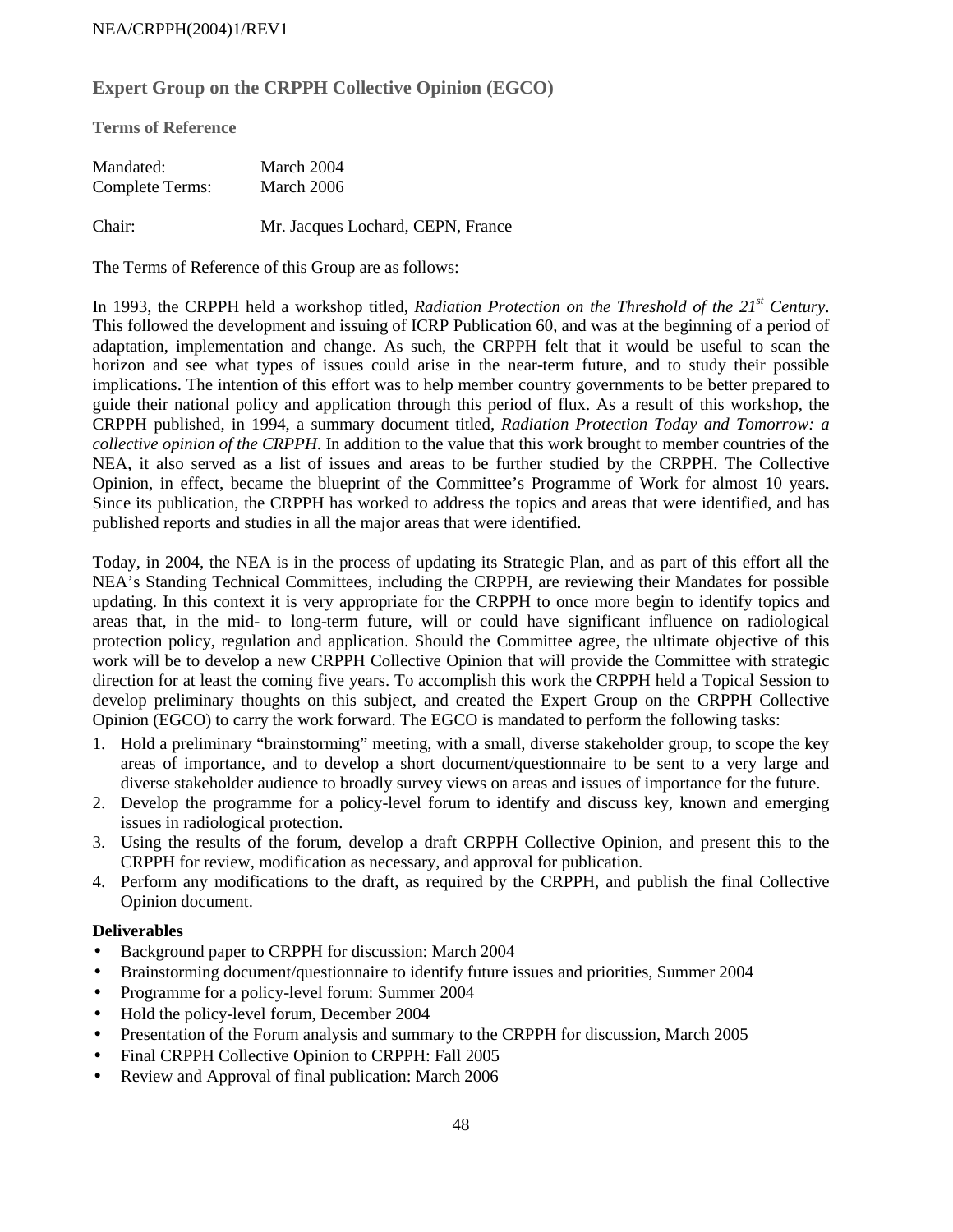**Expert Group on the Implications of Radiological Protection Science (EGIS)** 

**Terms of Reference** 

| Mandated:       | March 2004                                 |
|-----------------|--------------------------------------------|
| Complete Terms: | March 2006                                 |
|                 |                                            |
| Chair:          | Prof. Henri Metivier, Retired IRSN, France |

The Terms of Reference of this Group are as follows:

At the same time as national interest in radiological protection science seems to be growing, particularly in areas such as the effects of low-dose and chronic exposures, national scientific infrastructures necessary to address such questions seem to be shrinking. Preliminary discussion of the new CRPPH Collective Opinion identified that developments in these and other radiological protection science studies could potentially have key mid- and long-term influences on radiological protection policy, regulation and application. In order to most effectively utilise national and international resources, the Committee agreed to establish the Expert Group on the Implications of Radiological Protection Science (EGIS) to focus on science at the service of mid- and long-term policy needs. To assure co-ordination of this important subject with the development of the Collective Opinion, the EGIS will be under the direction of the Expert Group on the CRPPH Collective Opinion (EGCO).

The CRPPH agreed that EGIS should survey currently ongoing projects in radiological protection science, and discuss the possible implications that their results could provoke. This should focus on projects expected to yield results in the short-term, the coming 3 to 10 years. Based on this survey, the Group should attempt to identify scientific questions that need to be answered in order to support the making or evolution of policy decisions. This should focus on longer-term projects, more in the 10 to 30 year timeframe.

Based on the 1998 CRPPH publication, "*Developments in Radiation Health Science and their Impact on Radiation Protection*", and on the results of the Topical Session of the 62<sup>nd</sup> CRPPH meeting (March 2004) the EGIS will collect relevant materials and develop the first draft of its report. The Group will:

- Survey relevant scientific materials, and assess the possible implications of short-term scientific results likely to emerge from ongoing studies
- In co-ordination with the EGCO, assess possible long-term policy challenges and needs that could be informed through scientific research, and identify whether such research is or could be planned
- Present the preliminary results of the Group's study to the EGCO Policy Forum on Emerging RP Challenges
- Using the results of the forum, and in co-ordination with the EGCO, develop a draft final report and present this to the CRPPH for review, modification as necessary, and approval for publication.
- Perform any modifications to the draft, as required by the CRPPH, and publish the final document.

- Present results of the 1st EGIS meeting to the first EGCO meeting: September 2004
- Present preliminary study results at the EGCO Policy Forum on Emerging RP Challenges: December 2004
- Discuss the draft report with the EGCO at its 2nd meeting: January 2005
- Draft Report to the CRPPH for Discussion and approval: March 2005
- Finalise Draft Report: during Summer and Fall 2005
- Final Draft Report to the CRPPH for review and approval: March 2006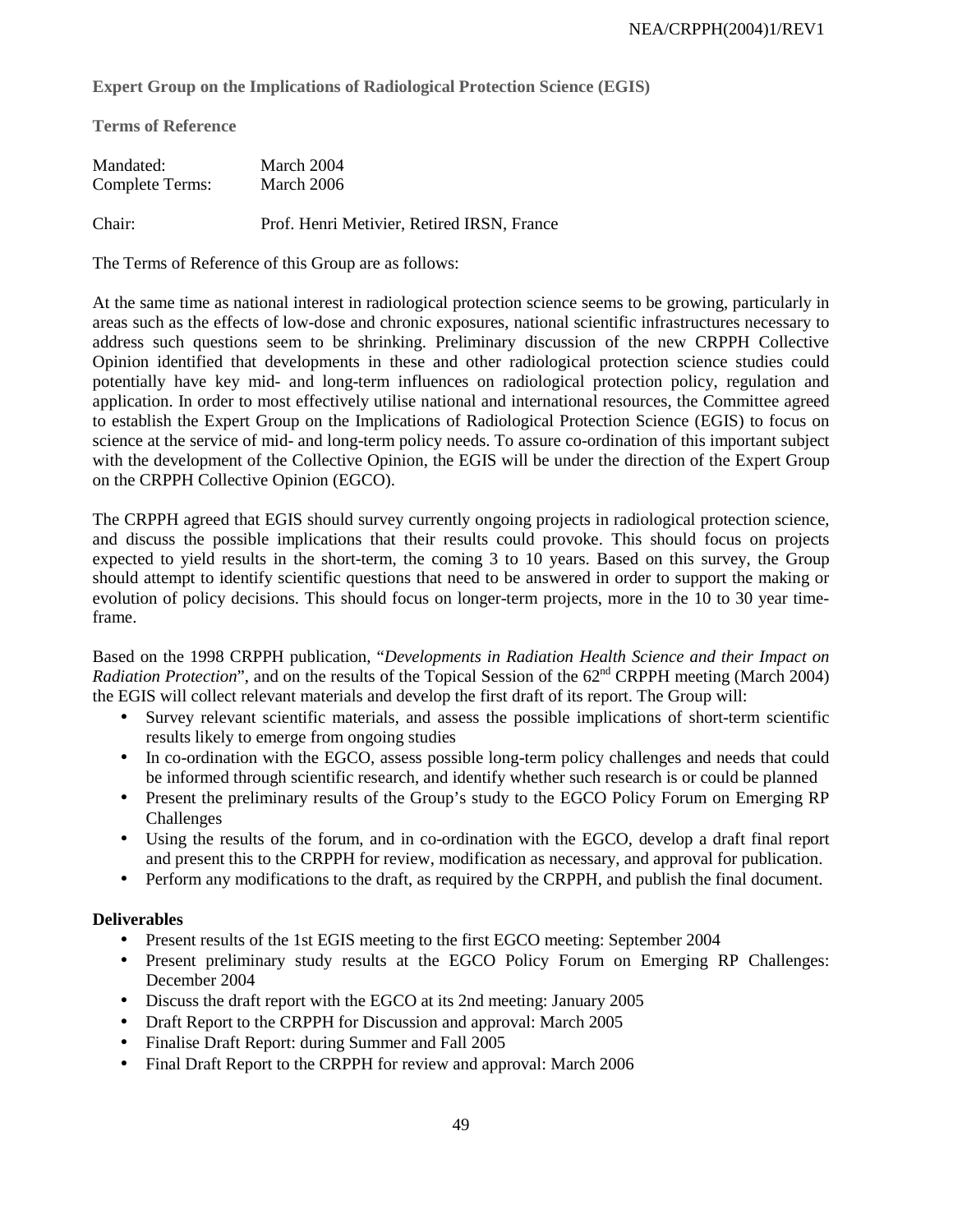#### NEA/CRPPH(2004)1/REV1

**The Expert Group on the Evolution of the System of Radiation Protection (EGRP)** 

**Terms of Reference** 

| Created:     | April 2000                                    |
|--------------|-----------------------------------------------|
| Next Review: | Mandate Completed, Group Disbanded March 2003 |
| Chair:       | Dr. Joe McHugh, United Kingdom                |

The Terms of Reference of this Group are as follows:

- 1. The Expert Group should identify the areas of the current system of radiation protection that are, in the Group's opinion, most in need of further elaboration. The starting point for this work should be the CRPPH report, "A Critical Review of the System of Radiation Protection: First Reflections by the OECD Nuclear Energy Agency's Committee on Radiation Protection and Public Health". A prioritised list of areas should be developed.
- 2. The Expert Group should develop more detailed discussions of the top five priority issues, and prepare a report for the CRPPH with suggestions as to what changes should be made, or which direction discussions should pursued.
- 3. The Expert Group should engage with Professor Clarke and others to participate at meetings and fora, on behalf of the CRPPH, that discuss and further activities to address and advance this dialogue.
- 4. The Expert Group should use a case-study approach to "road test" its proposed changes, to assure that the changes move the system of radiation protection towards a more understandable, easy to apply, and acceptable system.
- 5. The Expert Group should report on its progress during the March 2001 meeting of the CRPPH, and should submit a summary report of its recommendations to the CRPPH for review and approval at the latest during the 2002 meeting of the CRPPH. The report should include recommendations as to where further work could be usefully pursued by the CRPPH.

 The resulting CRPPH issues paper should be submitted to the international community, and particularly to the ICRP, as a contribution to the debate to advance the future evolution of the system of radiation protection.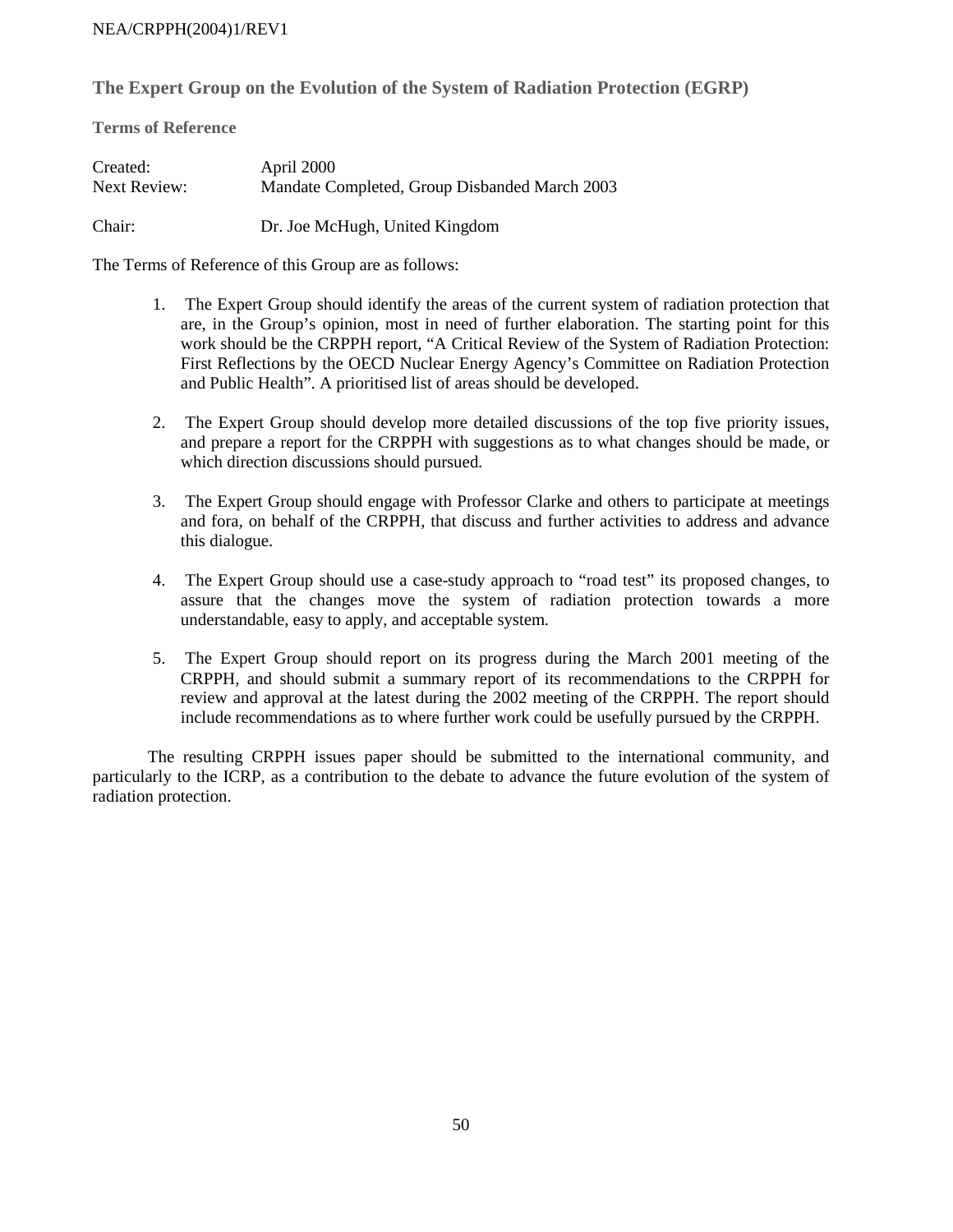**The Expert Group on the Process of Stakeholder Involvement (EGPSI)** 

**Terms of Reference** 

| Created:     | March 2001                                    |
|--------------|-----------------------------------------------|
| Next Review: | Mandate Completed, Group Disbanded March 2003 |
| Chair:       | Mr. Jacques Lochard, France                   |

The Terms of Reference of this Group are as follows:

- 1. The Expert Group will develop a document summarising the policy-relevant aspects of the process of stakeholder involvement. This document should be presented during the  $3<sup>rd</sup>$ Villigen Workshop and, based on discussions there, be finalised for review and approval by the CRPPH no later than the 2004 CRPPH meeting.
- 2. In support of this first task, the Expert Group will analyse, with the help of consultants, good practice in stakeholder involvement in radiological protection decision making and resulting policy implications based on recent national experiences, such as those presented during Villigen 1 and Villigen 2 workshops. A report of this work should be completed by early 2003 and presented at the 3<sup>rd</sup> Villigen Workshop.
- 3. The Expert Group will be responsible for the development of the programme for the  $3<sup>rd</sup>$ Villigen Workshop based on an enlarged meeting of the EGPSI that will include relevant stakeholders. This programme will be submitted to the CRPPH for review and approval during the Committee's March 2002 meeting. The  $3<sup>rd</sup>$  Villigen Workshop should take place in the late Spring or early Summer of 2003.
- The Expert Group will be responsible for the preparation of Workshop proceedings that will be published, after approval by the CRPPH, within approximately 6 months following the workshop.
- 4. The results of this CRPPH Expert Group should be presented to the international community, including timely submittal of a paper for the IRPA-11 Congress, and particularly to the ICRP so that the policy-relevant aspects of stakeholder involvement will be considered as the Commission develops new recommendations.
- 5. The Expert Group should report on its progress during the 2002 and 2003 meetings of the CRPPH, and should plan to complete its mandate no later than the 2004 meeting of the CRPPH.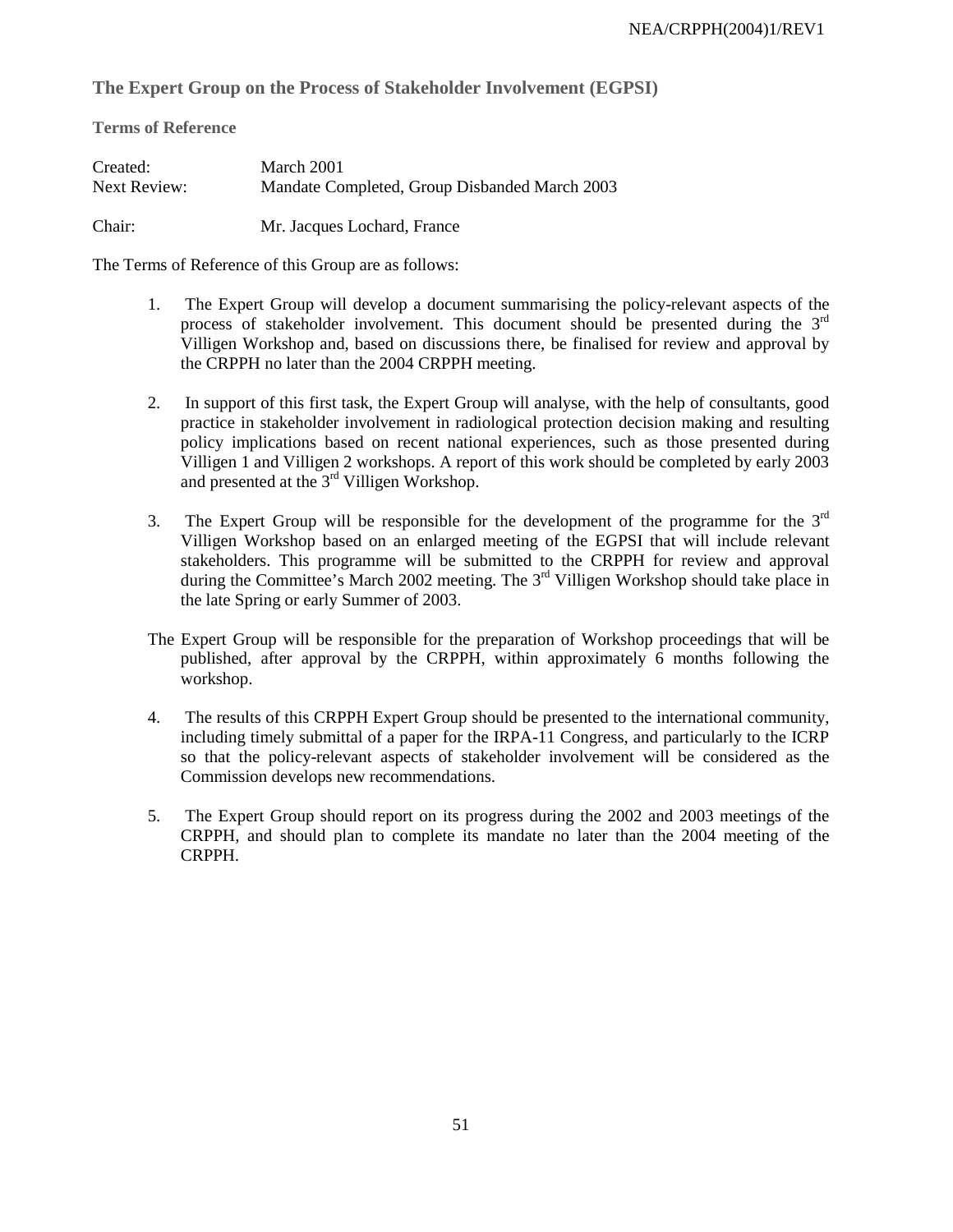#### NEA/CRPPH(2004)1/REV1

### **Expert Group on the Implications of Effluent Release Options (EGRO)**

**Terms of Reference** 

| Created:     | March 2001                                    |
|--------------|-----------------------------------------------|
| Next Review: | Mandate Completed, Group Disbanded March 2003 |
| Chair:       | Mr. Olli Vilkamo, Finland                     |

The Terms of Reference of this Group are as follows:

- 1. Identify various options for the routine release of low-level radioactive substances from nuclear installations, including the option of "close to zero" gaseous and liquid releases.
- 2. Discuss the technical implications of the options identified.
- 3. Compare the concepts of "Best Available Technology (BAT)" and "As Low As Reasonable Achievable (ALARA)" as underlying principles for the optimisation process regarding radioactive effluent releases. Investigate whether these approaches lead to the same result.
- 4. Based on this work, develop a draft document with factual information on various effluent release options, in co-operation with other NEA committees such as the CNRA, NDC and RWMC. The document may be used to assist future discussions, nationally and internationally. Submit the draft document to CRPPH members for review and comment, with the aim of publication by the end of 2002.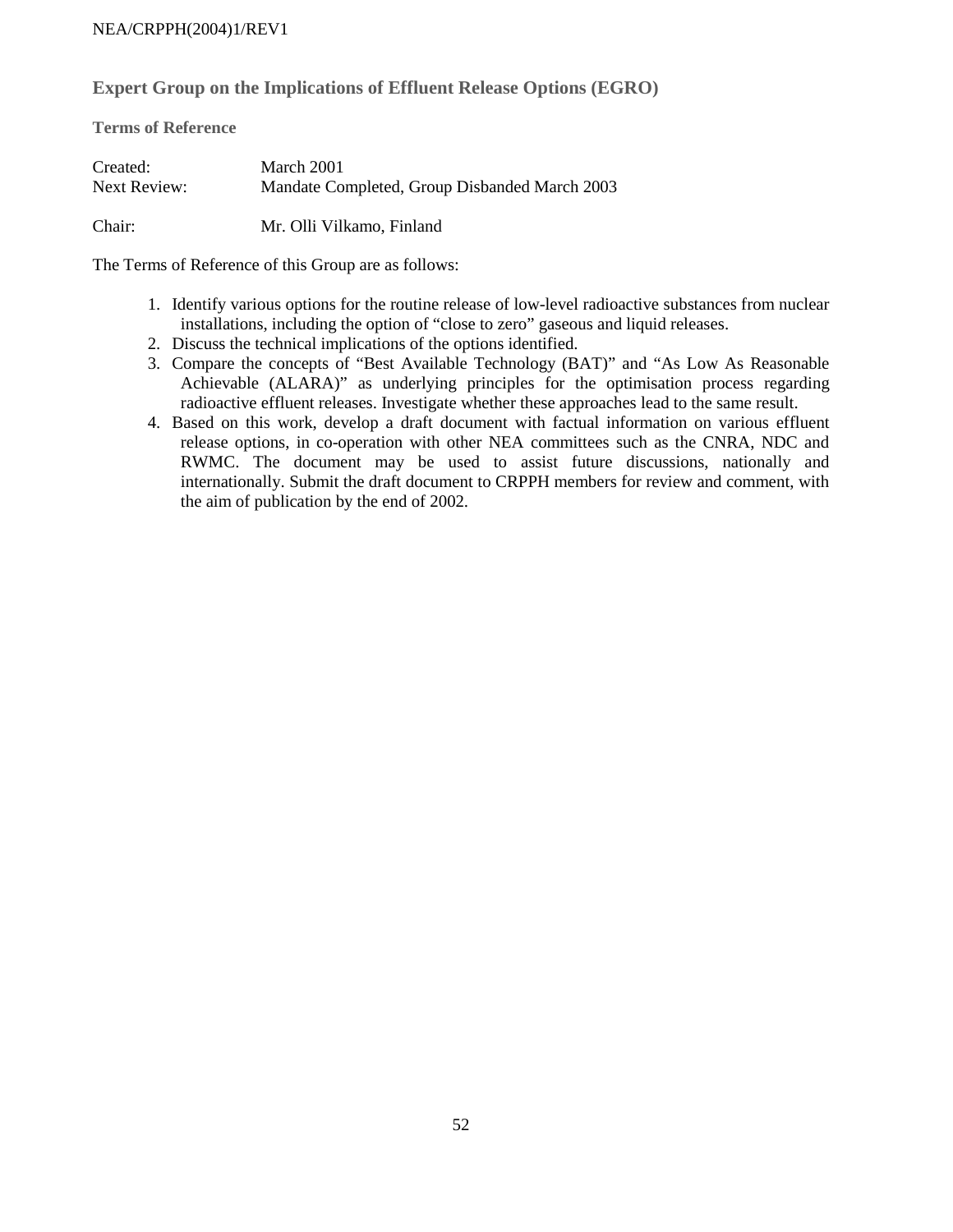**Expert Group on Stakeholder Involvement in the Management of an Urban Radiological Contamination (EGUC)**

**Terms of Reference** 

| Created:        | March 2003                         |
|-----------------|------------------------------------|
| Complete Terms: | No work performed, Group Disbanded |
| Chair:          | Mr. Jacques Lochard, France        |

NOTE: Because of other work being performed by other organisations, and identified by the CRPPH Bureau in September 2003, the work of this Group was judged to be redundant, and the Group was never constituted.

The Terms of Reference of this Group are as follows:

The Goal of this Expert Group will be to explore real world, technical, organisational, policy and other aspects of stakeholder participation, including the possibility of developing hands-on work in an actual contaminated urban environment to provide an opportunity for CRPPH member countries to gain actual experience engaging with impacted stakeholders.

Within the context of the current CRPPH Programme of Work, the EGUE will study the practical aspects of the long-term management of contamination in an urban environment. Feedback from this experience to the policy and structural aspects of long-term management issues will also be developed. The work of the Group will be provided to the international radiological protection community for consideration.

Using the relevant CRPPH publications as a starting point, the Expert Group will develop its views on how the key aspects of stakeholder participation in the management of long-term contamination in an urban environment could be considered. The work will include a literature search of relevant experience, including the experience at Goïana, in the Chernobyl contaminated territories and in European cities affected by the Chernobyl accident, and in current levels of knowledge in the Civil Protection area. This work will be provided to the CRPPH membership for their use and reference. The Group will also communicate and catalogue the activities in this area (e.g., IAEA, UNSCEAR, etc...) to identify a unique contribution the CRPPH can make to advance our knowledge in this area. Based on this study, the Expert Group will attempt to identify areas where the CRPPH could meaningfully contribute to this area, and will propose this to the CRPPH at its March 2004 meeting.

In addition, the Working Party on Nuclear Emergency Matters will develop a short report on those aspects of early response to a dirty bomb explosion in an urban environment would differ from those of response to a more conventional nuclear accident. This report will be presented to the CRPPH at its 2004 meeting.

- Final Expert Group Terms of Reference
- Literature Search Summary Report
- Catalogue of Activities
- Proposal for possible further work to the CRPPH for consideration at its March 2004 meeting.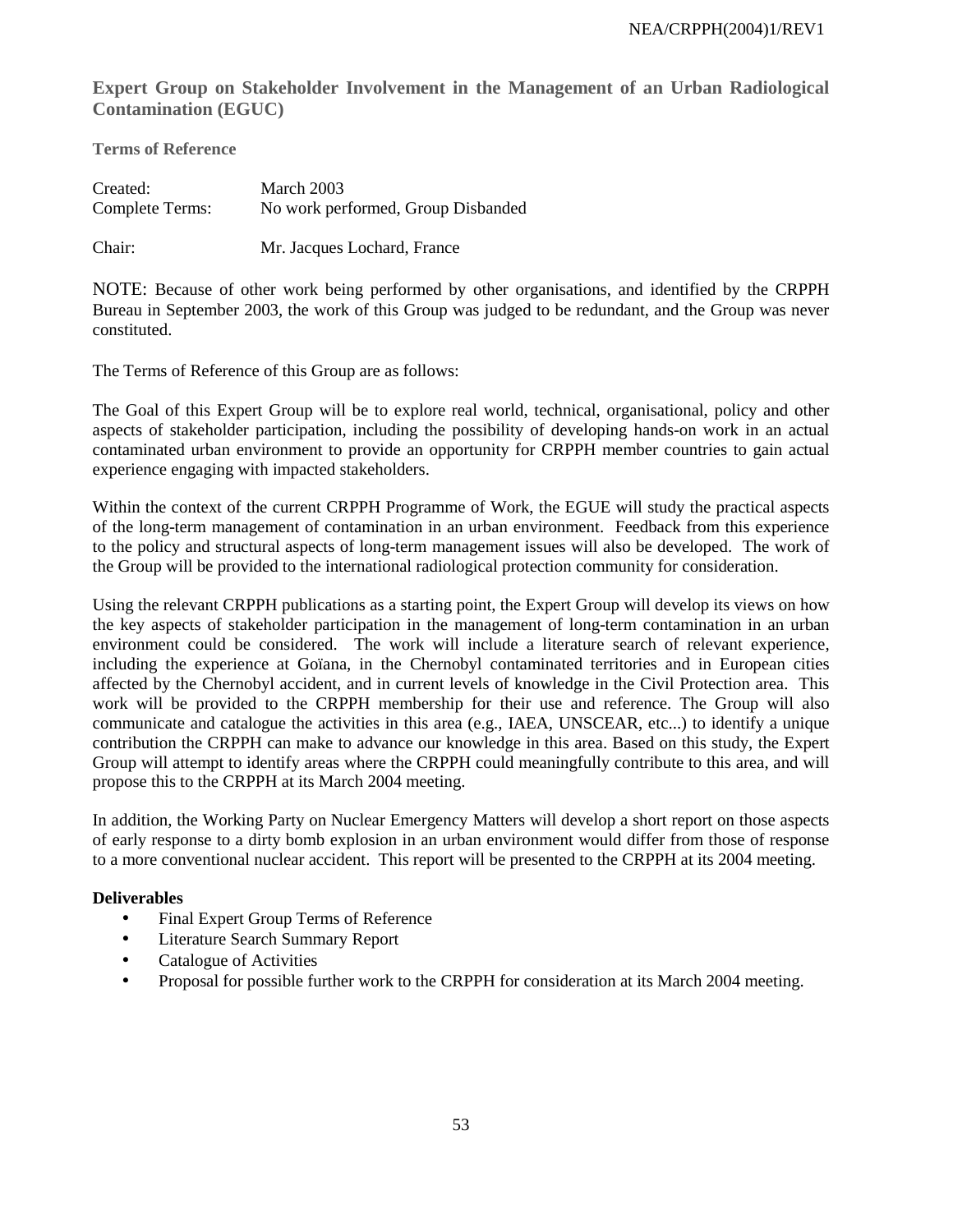# *Annex 4*

# **Bibliography of Recent CRPPH Publications**

- 1. *Stakeholder Participation in Decision Making Involving Radiation: Exploring Processes and Implications, 21 - 23 October 2003, Villigen, Switzerland*, Workshop Proceedings, OECD/NEA 2004
- 2. Summary of the findings of the Third Villigen Workshop *Stakeholder Participation in Decision Making Involving Radiation: Exploring Processes and Implications*, OECD/NEA 2004
- 3. Case Studies in stakeholder participation for the third Villigen Workshop *Stakeholder Participation in Decision Making Involving Radiation: Exploring Processes and Implications*, OECD/NEA 2004
- 4. Future Policy for Radiological Protection: Workshop Proceedings, Lanzarote, Spain 2 4 April 2003, OECD/NEA 2003
- 5. Future Policy for Radiological Protection: Summary Report of the Lanzarote Workshop, OECD/NEA 2003
- 6. ISOE Leaflet, OECD/NEA 2003
- 7. Short-term Countermeasures in Case of a Nuclear or Radiological Emergency, OECD/NEA 2003
- 8. Occupational Exposure Management at Nuclear Power Plants: Third ISOE European Workshop, Portoroz, Slovenia, 17 – 19 April 2002, OECD/NEA 2003
- 9. Possible Implications of Draft ICRP Recommendations, OECD/NEA, 2003
- 10. Effluent Release Options from Nuclear Installations: Technical Background and Regulatory Aspects, OECD/NEA, 2003
- 11. Proceedings of the Asian Regional Conference on the Evolution of the System of Radiological Protection, Tokyo, 24 – 25 October 2002, OECD/NEA 2003
- 12. A New Approach to Authorisation in the Field of Radiological Protection: The Road Test Report, prepared by R.V. Osborne and F.J. Turvey, OECD/NEA, 2003
- 13. Radiological Protection of the Environment: Summary Report of the Issues, OECD/NEA, 2003
- 14. Radiological Protection of the Environment: The Path Forward to a New Policy? Workshop Proceedings Taormina, Sicily, Italy, 12 – 14 February 2002, OECD/NEA, 2003
- 15. Chernobyl: Assessment of Radiological and Health Consequences, 2002 Update of Chernobyl: Ten Years On, OECD/NEA, 2002
- 16. The Way Forward in Radiological Protection, An Expert Group Report, OECD/NEA, 2002
- 17. ISOE Information System on Occupational Exposure: Ten Years of Experience, OECD/NEA, 2002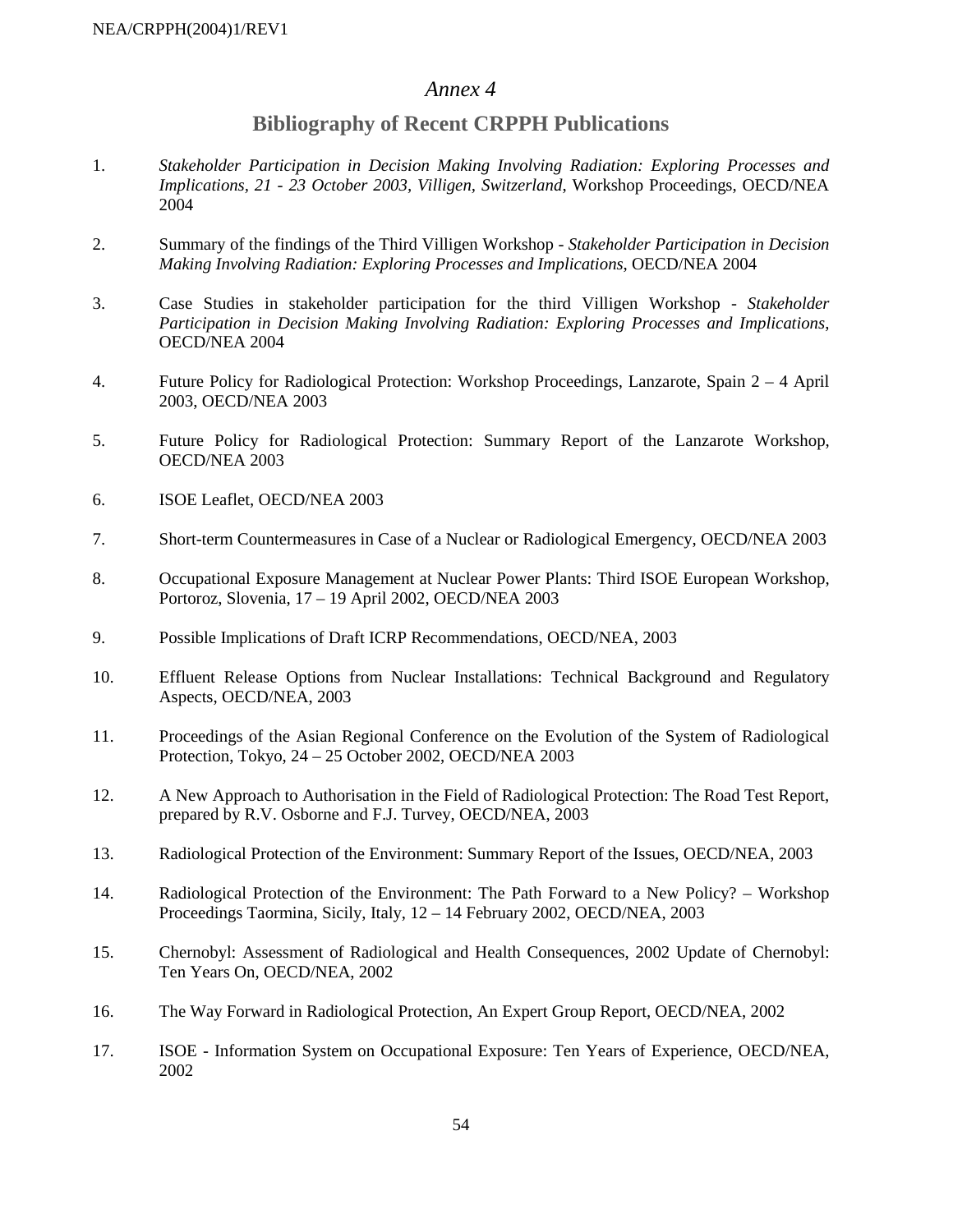- 18. Occupational Exposures at Nuclear Power Plants Eleventh Annual Report of the Programme ISOE OECD/NEA, 2002
- 19. Policy Issues in Radiological Protection Decision Making: Summary of the  $2<sup>nd</sup>$  Villigen (Switzerland) Workshop, January 2001, OECD/NEA 2001
- 20. Better Integration of Radiation Protection in Modern Society: Workshop Proceedings, Villigen Switzerland, 23 - 25 January 2001, OECD/NEA, 2001
- 21. CRPPH Sponsored Survey of University-Level Education Programmes in Radiation Protection, NEA/CRPPH(2001)8, OECD/NEA, 2001
- 22. Experience from International Nuclear Emergency Exercises: The INEX 2 Series, OECD/NEA, 2001
- 23. Second International Nuclear Emergency Exercise INEX 2: Final Report of the Canadian Regional Exercise, OECD/NEA 2001
- 24. Occupational Exposures at Nuclear Power Plants ISOE Tenth Annual Report, 2000, OECD/NEA, 2001
- 25. Second International Nuclear Emergency Exercise INEX 2: Final Report of the Finnish Regional Exercise, OECD/NEA 2000
- 26. Second International Nuclear Emergency Exercise INEX 2: Final Report of the Hungarian Regional Exercise, OECD/NEA 2000
- 27. A Critical Review of the System of Radiation Protection: First Reflections of the OECD Nuclear Energy Agency's Committee on Radiation Protection and Public Health, OECD/NEA, 2000
- 28. A Comparison of the Carcinogenic Risk Assessment and Management of Asbestos, Nickel and Ionising Radiation, NEA/CRPPH(2000)11, OECD/NEA, 2000
- 29. Monitoring and Data Management Strategies for Nuclear Emergencies, OECD/NEA, 2000
- 30. Methodologies for Assessing the Economic Consequences of Nuclear Reactor Accidents, OECD/NEA, 2000
- 31. Radiological Impacts of Spent Nuclear Fuel Management Options: A Comparative Study, OECD/NEA, 2000
- 32. Occupational Exposures at Nuclear Power Plants ISOE Ninth Annual Report, 1999, OECD/NEA, 2000
- 33. Occupational Exposures at Nuclear Power Plants ISOE Eighth Annual Report, 1998, OECD/NEA, 1999
- 34. Occupational Exposures at Nuclear Power Plants ISOE Seventh Annual Report, 1997, OECD/NEA, 1999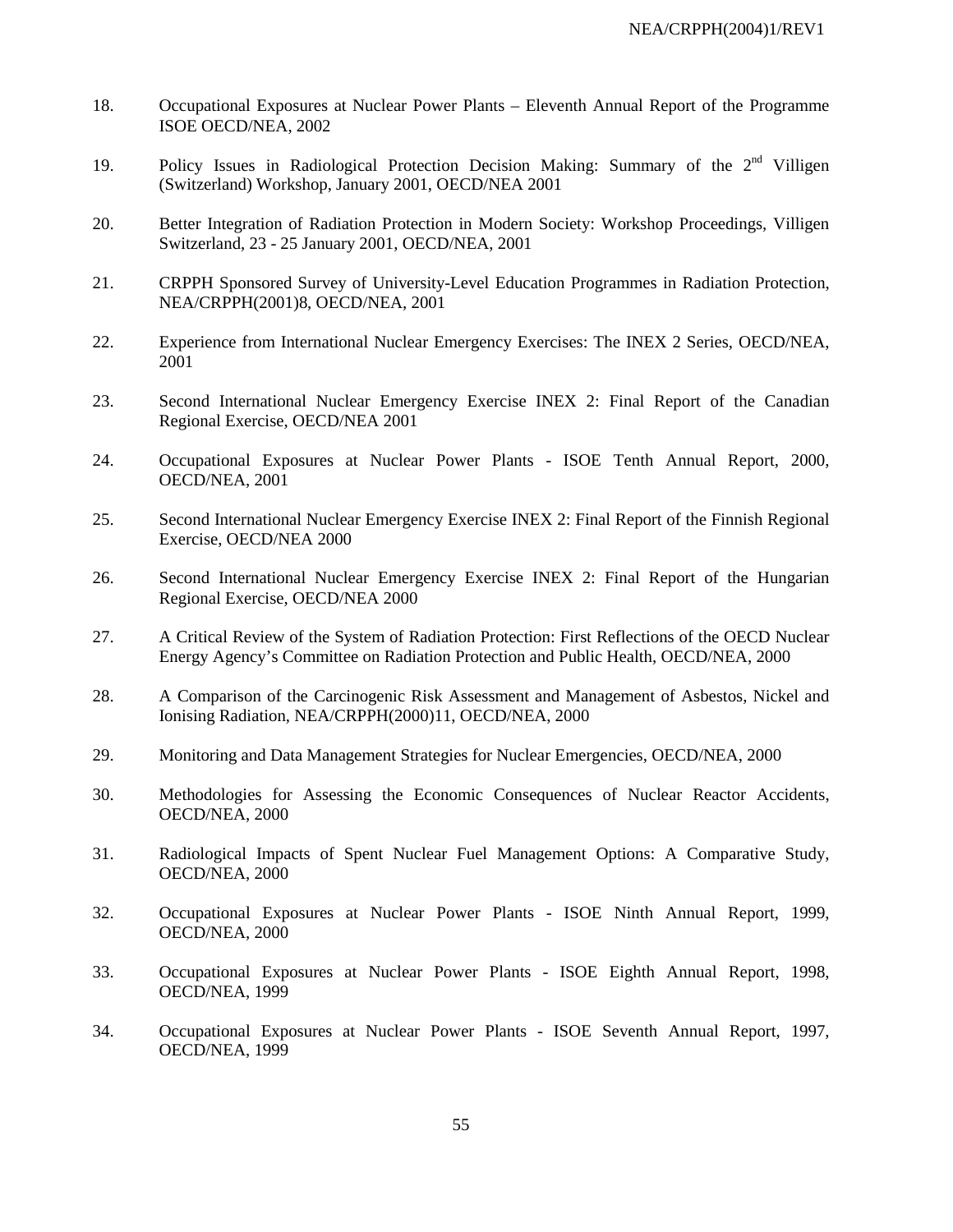- 35. Developments in Radiation Health Science and their Impact on Radiation Protection, OECD/NEA, 1998
- 36. The Societal Aspects of Decision Making in Complex Radiological Situations, Proceedings of an International Workshop, Villigen, Switzerland, 13 - 15 January 1998, OECD/NEA,1998
- 37. ISOE Sixth Annual Report, Occupational Exposures at Nuclear Power Plants 1986 1996, OECD/NEA, 1998
- 38. Second International Nuclear Emergency Exercise, INEX 2: Final Report of the Swiss Regional INEX 2 Exercise, OECD/NEA, 1998
- 39. Nuclear Emergency Data Management, Proceedings of an International Workshop, Zurich, Switzerland, 13 - 14 September 1995, OECD/NEA, 1998.
- 40. ISOE Fifth Annual Report, Occupational Exposures at Nuclear Power Plants 1969 1995, OECD/NEA, 1997.
- 41. Work Management in the Nuclear Power Industry, A Manual prepared for the NEA Committee on Radiation Protection and Public Health by the ISOE Expert Group on the Impact of Work Management on Occupational Exposure, OECD/NEA, 1997.
- 42. Agricultural Aspects of Nuclear and/or Radiological Emergency Situations, Proceedings of an OECD/NEA Workshop, Fontenay-aux-Roses, France, 12 - 14 June 1995, OECD/NEA, 1997.
- 43. ISOE Fourth Annual Report, Occupational Exposures at Nuclear Power Plants 1969 1994, OECD/NEA, 1996.
- 44. Chernobyl Ten Years On Radiological and Health Impact, An appraisal by the NEA Committee on Radiation Protection and Public health, November 1995, OECD/NEA, 1996.
- 45. ISOE Third Annual Report, Occupational Exposures at Nuclear Power Plants 1969 1993, OECD/NEA, 1995.
- 46. INEX 1 An International Nuclear Emergency Exercise, OECD/NEA, 1995.
- 47. The Implementation of Short-term Countermeasures After a Nuclear Accident (Stable Iodine, Sheltering and Evacuation), Proceedings of a NEA Workshop, Stockholm, Sweden, 1 - 3 June 1994, OECD/NEA, 1995.
- 48. Probabilistic Accident Consequences Assessment Code Second International Comparison Overview Report, A Joint Report by the OECD Nuclear Energy Agency and the Commission of the European Communities, OECD/NEA, 1994.
- 49. ISOE Second Annual Report, Nuclear Power Plant Occupational Exposures in OECD Countries 1969 - 1992, OECD/NEA, 1994.
- 50. Radiation Protection Today and Tomorrow, A Collective Opinion of the Committee on Radiation Protection and Public Health of the OECD Nuclear Energy Agency, OECD/NEA, 1994.